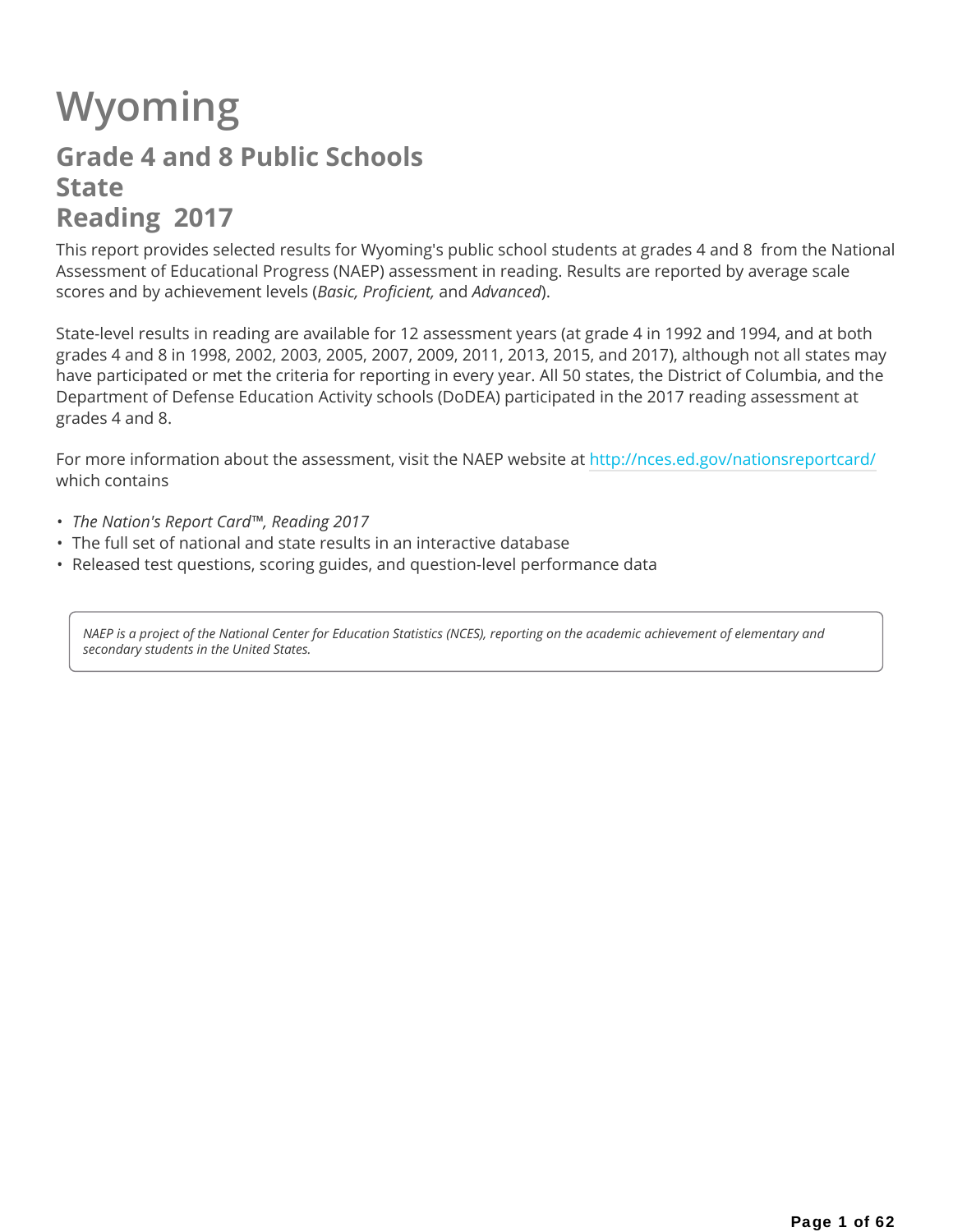### **KEY FINDINGS FOR 2017**

#### *Grade 4:*

- In 2017, the average reading score for fourth-grade students in Wyoming was 227. This was higher than that for the nation's public schools (221).
- The average score for students in Wyoming in 2017 (227) was higher than that in 1992 (223) and was not significantly different from that in 2015 (228).
- In 2017, the percentage of students in Wyoming who performed at or above *Proficient* was 41 percent. This was greater than that for the nation's public schools (35 percent).
- The percentage of students in Wyoming who performed at or above *Proficient* in 2017 (41 percent) was greater than that in 1992 (33 percent) and was not significantly different from that in 2015 (41 percent).
- In 2017, the percentage of students in Wyoming who performed at or above *Basic* was 74 percent. This was greater than that for the nation's public schools (67 percent).
- The percentage of students in Wyoming who performed at or above *Basic* in 2017 (74 percent) was not significantly different from that in 1992 (71 percent) and in 2015 (75 percent).

#### *Grade 8:*

- In 2017, the average reading score for eighth-grade students in Wyoming was 269. This was higher than that for the nation's public schools (265).
- The average score for students in Wyoming in 2017 (269) was higher than that in 1998 (263) and was not significantly different from that in 2015 (269).
- In 2017, the percentage of students in Wyoming who performed at or above *Proficient* was 38 percent. This was greater than that for the nation's public schools (35 percent).
- The percentage of students in Wyoming who performed at or above *Proficient* in 2017 (38 percent) was greater than that in 1998 (31 percent) and was not significantly different from that in 2015 (36 percent).
- In 2017, the percentage of students in Wyoming who performed at or above *Basic* was 80 percent. This was greater than that for the nation's public schools (75 percent).
- The percentage of students in Wyoming who performed at or above *Basic* in 2017 (80 percent) was greater than that in 1998 (76 percent) and was not significantly different from that in 2015 (81 percent).

The U.S. Department of Education, Institute of Education Sciences, National Center for Education Statistics, and National Assessment of *Educational Progress (NAEP) have provided software that generated user-selectable data, statistical significance test result statements, and technical descriptions of the NAEP assessments for this report. Content may be added or edited by states or other jurisdictions. This document, therefore, is not an official publication of the National Center for Education Statistics.*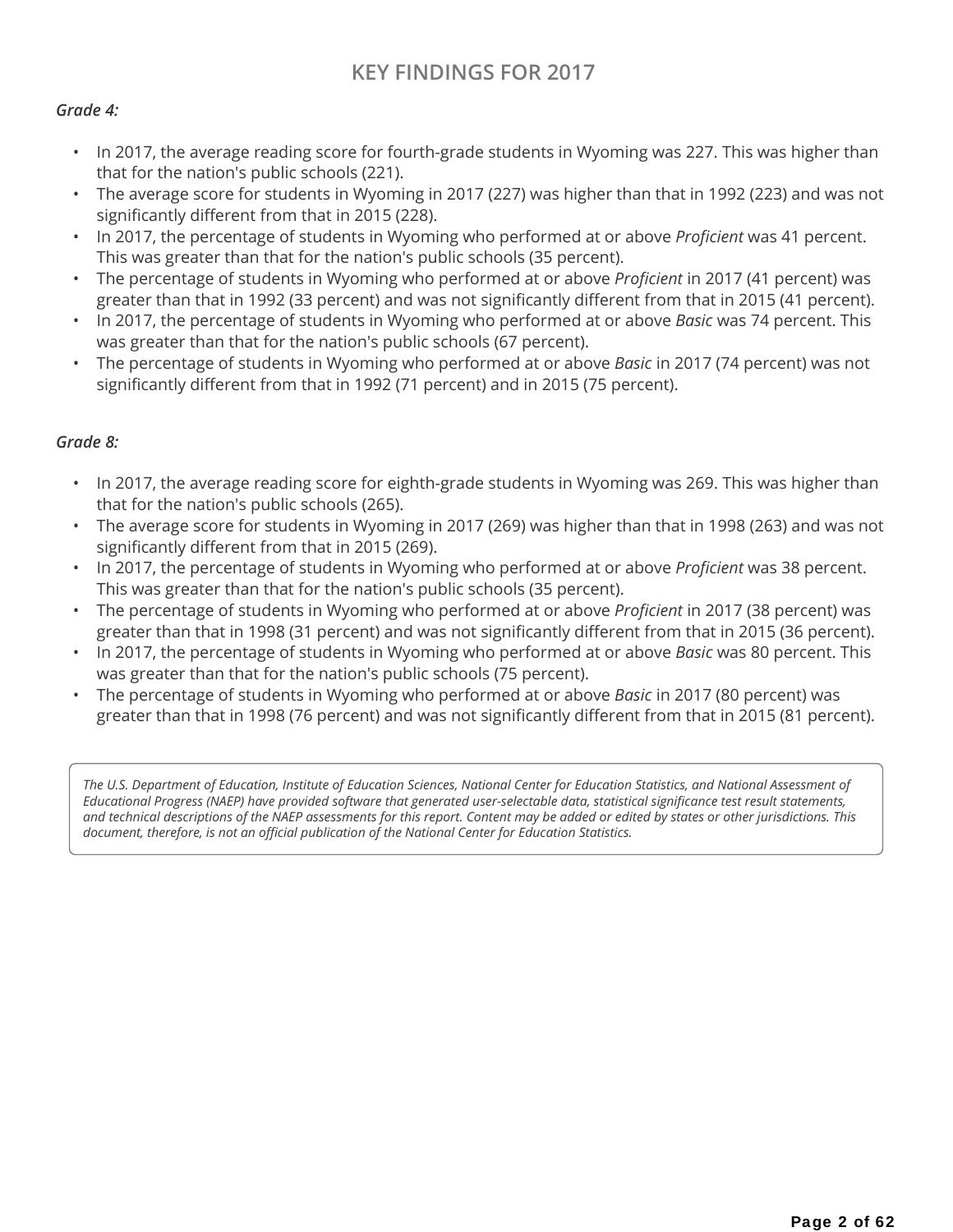# **Introduction**

### **What Was Assessed?**

The National Assessment Governing Board oversees the development of NAEP frameworks that describe the specific knowledge and skills to be assessed in each subject. The development of the NAEP reading framework was guided by scientifically‐based reading research. The framework defines reading as a dynamic cognitive process that involves understanding written text, developing and interpreting meaning, and using meaning as appropriate to the type of text.

*The Reading Framework for the 2009 National Assessment of Educational Progress* replaced the framework that guided the 1992 reading assessment and subsequent reading assessments through 2007. Based on results from special analysis, it was determined that even with a new framework, the results from the 2009 reading assessment could still be compared to those from previous assessment years. A summary of these analyses is available on the Web at http://nces.ed.gov/nationsreportcard/reading/trend\_study.asp. The 2017 NAEP reading assessment used the same framework used in 2009, 2011, 2013, and 2015. Trends are reported from 1992 to 2017.

### **Types of Text**

The framework calls for the use of both literary and informational texts in the reading assessment. Literary texts include three types at each grade: fiction, literary nonfiction, and poetry. Informational texts include exposition, argumentation/persuasive, and procedural texts. The inclusion of distinct text types is aligned with the framework's definition of reading, which recognizes that interaction with different texts elicit different ways of thinking and responding.

**Literary texts** (all three types at each grade)

- Fiction
- Literary Nonfiction
- Poetry

**Informational texts** (varies by grade level – see procedural appendix for more detail)

- Exposition
- Argumentation and Persuasive Text
- Procedural Texts and Documents

## **Cognitive Targets**

All reading questions are aligned to cognitive reading behaviors applicable to both literary and informational text. The framework specifies three reading behaviors, or cognitive targets: locate/recall, integrate/interpret, and critique/evaluate. The term cognitive target refers to the mental processes or kinds of thinking that underlies reading comprehension.

- **Locate and recall:** When locating or recalling information from what they have read, students may identify explicitly stated main ideas or may focus on specific elements of a story.
- **Integrate and interpret:** When integrating and interpreting what they have read, students may make comparisons, explain character motivation, or examine relations of ideas across the text.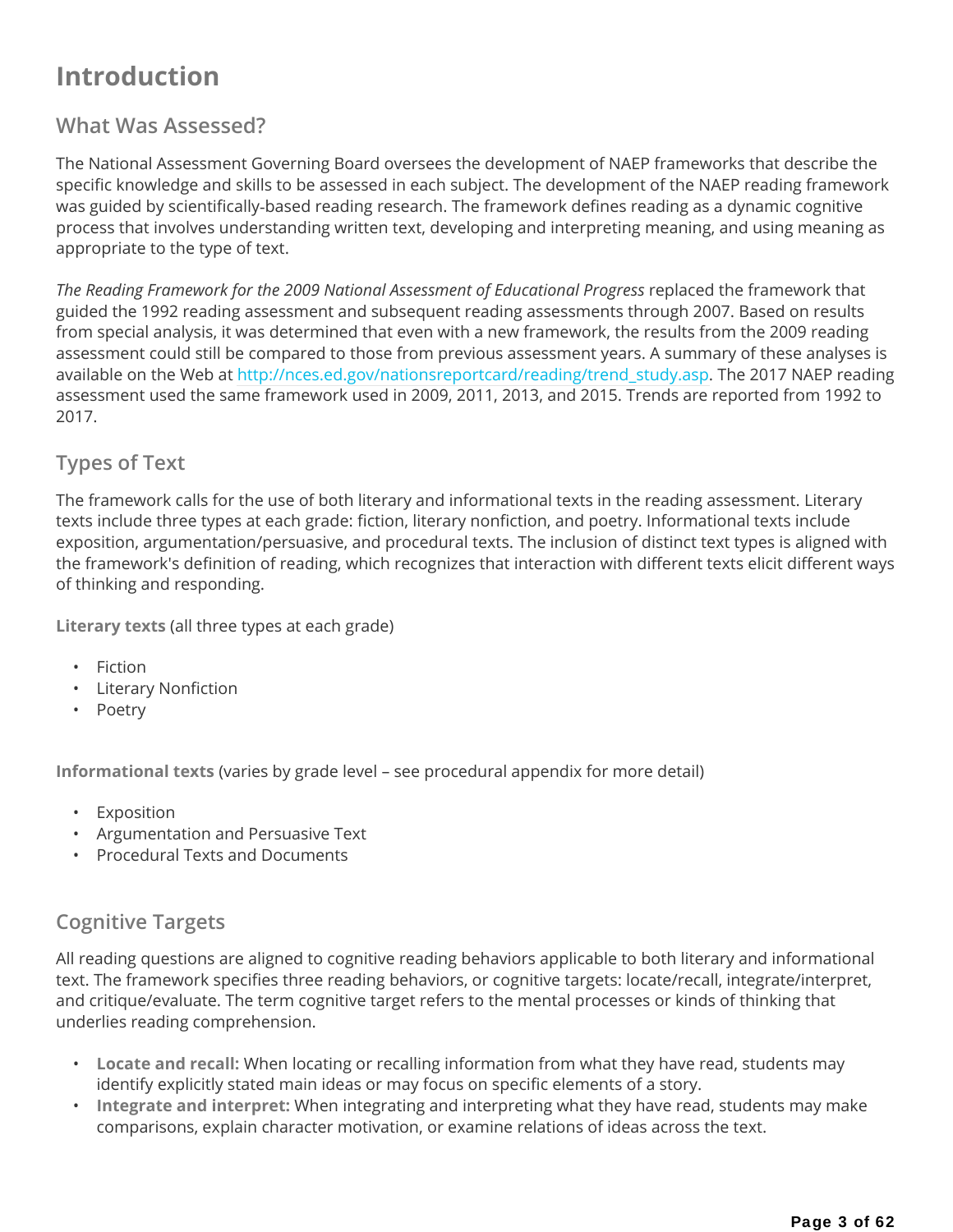• **Critique and evaluate:** When critiquing or evaluating what they have read, students view the text critically by examining it from numerous perspectives or may evaluate overall text quality or the effectiveness of particular aspects of the text.

### **Meaning Vocabulary**

In addition, the framework calls for a systematic assessment of meaning vocabulary. Meaning vocabulary items function as both a measure of passage comprehension and of reader's knowledge of specific word meaning as used in the passage.

### **Assessment Design**

The assessment contains reading materials that were drawn from sources commonly available to students both in and out of the school environment. These authentic materials were considered to be representative of students' typical reading experiences. Students are asked to read two grade-appropriate passages and to answer questions based on what they have read. A combination of multiple-choice and constructed-response questions was used to assess students' understanding of the passages. Released NAEP reading passages and questions, along with student performance data by state, are available on the NAEP website at http://nces.ed.gov/nationsreportcard/itmrlsx/.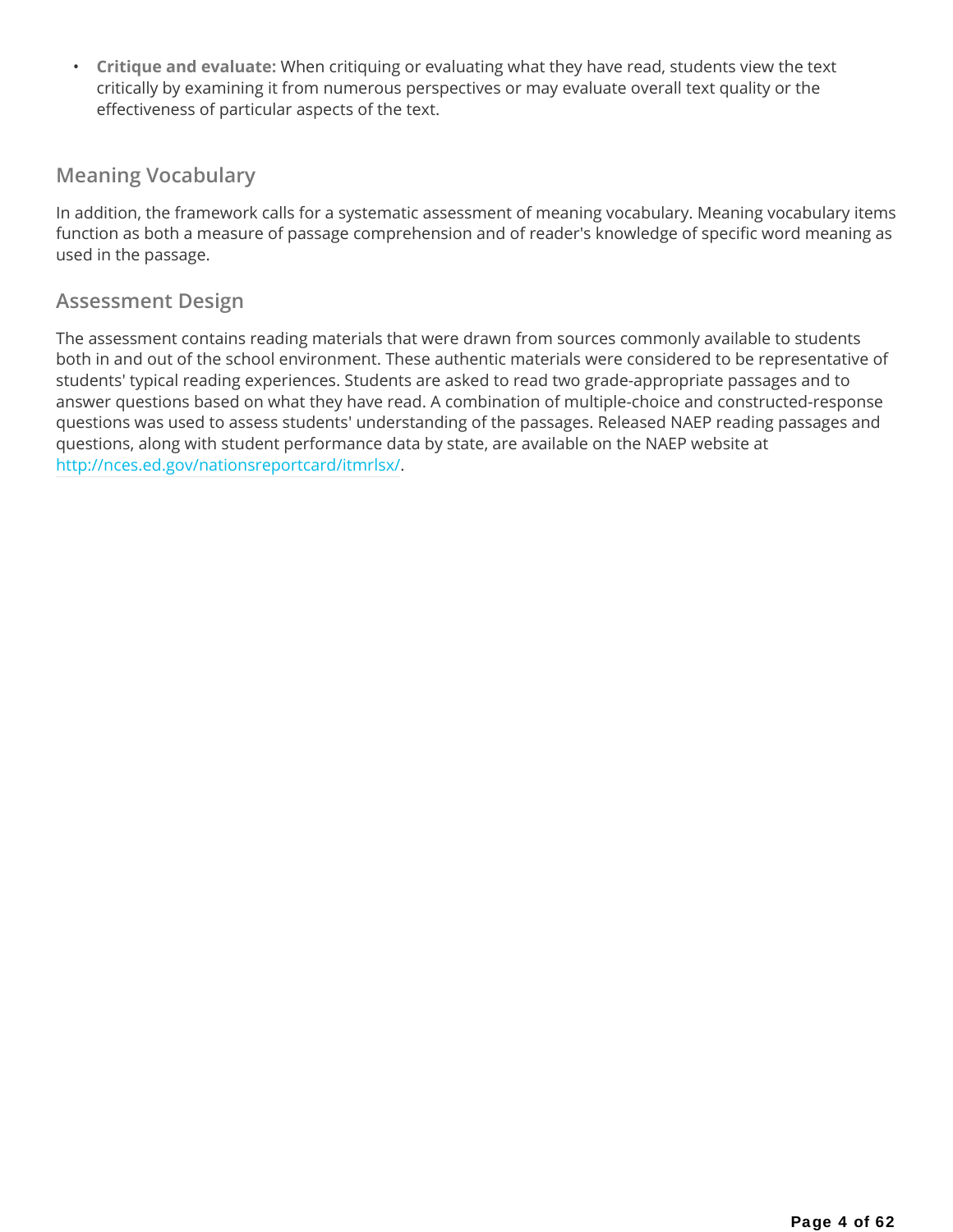### **Who Was Assessed?**

All 50 states, the District of Columbia, and the Department of Defense Education Activity schools (DoDEA) participated in the 2017 reading assessment at grades 4 and 8. In order for assessment results to be reported to the public, the overall participation rates for schools and students must meet guidelines established by the National Center for Education Statistics (NCES) and the National Assessment Governing Board. A minimum of 85 percent participation is required for schools in each subject and grade combination. Participation rates for the 2017 reading assessment are available on the NAEP website at

http://www.nationsreportcard.gov/reading\_math\_2017/#reading/about#participation.

The schools and students participating in NAEP assessments are selected to be representative both nationally and for public schools at the state level. The comparisons between national and state results in this report present the performance of public school students only. In NAEP reports, the category "nation (public)" does not include DoDEA or Bureau of Indian Education schools.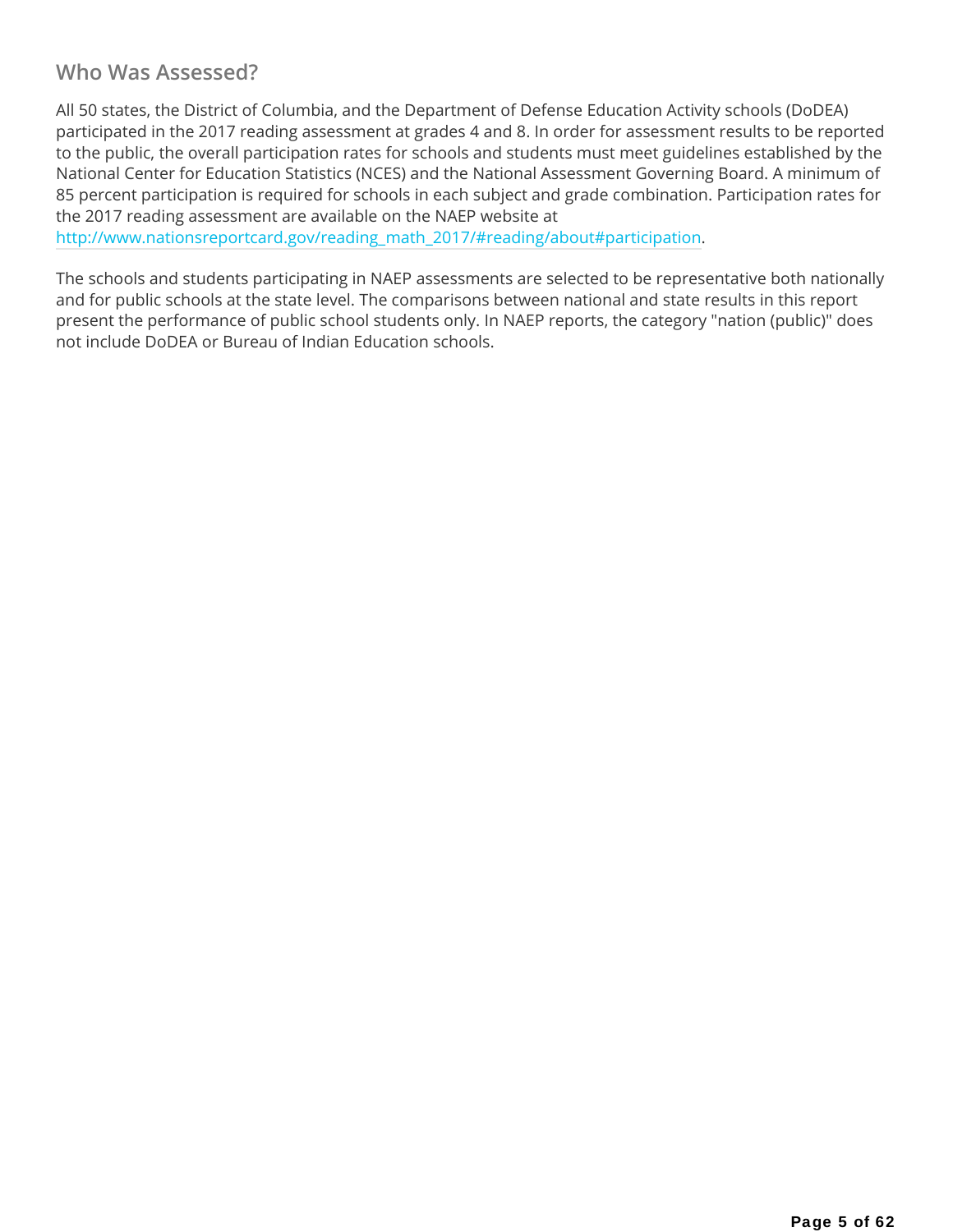## **How Is Student Reading Performance Reported?**

The 2017 state results are compared to results from 11 earlier assessments at grade 4 and from 8 earlier assessments at grade 8.

**Scale Scores**: Student performance is reported as an average score based on the NAEP reading scale, which ranges from 0 to 500 for grades 4 and 8. Because NAEP scales are developed independently for each subject and for each content area within a subject, the scores cannot be compared across subjects or across content areas within the same subject. Results are also reported at five percentiles (10th, 25th, 50th, 75th, and 90th) to show trends in performance for lower-, middle-, and higher-performing students.

**Achievement Levels**: Achievement levels are performance standards that describe what students should know and be able to do. Results are reported as percentages of students performing at or above three achievement levels (Basic, Proficient, and Advanced). Students performing at or above the Proficient level on NAEP assessments demonstrate solid academic performance and competency over challenging subject matter. It should be noted that the NAEP Proficient achievement level does not represent grade level proficiency as determined by other assessment standards (e.g., state or district assessments).

#### **INTERPRETING THE RESULTS**

NAEP achievement-level setting is based on the collective judgments of a broadly representative panel of teachers, education specialists, and members of the general public. NAEP achievement levels, however, should continue to be used on a trial basis and be interpreted with caution. It should be noted that, in accordance with NAEP legislation, the National Assessment Governing Board (NAGB) sets the achievement levels, and the National Center for Education Statistics (NCES) determines the technical feasibility for their use. The NCES Commissioner has used various independent reviews commissioned by the Department of Education in making decisions about the trial status of the achievement levels. The decision to maintain the trial status is primarily due to the necessity indicated from those reviews for further research to document the validity of the NAEP achievement levels. Read more about NAEP achievement levels and how they are set.

The three achievement levels are defined as follows:

- *Basic* denotes partial mastery of prerequisite knowledge and skills that are fundamental for proficient work at each grade.
- *Proficient* represents solid academic performance for each grade assessed. Students reaching this level have demonstrated competency over challenging subject matter, including subject-matter knowledge, application of such knowledge to real-world situations, and appropriate analytical skills.
- *Advanced* represents superior performance.

The achievement levels are cumulative; therefore, students performing at the *Proficient* level also display the competencies associated with the *Basic* level, and students at the *Advanced* level also demonstrate the competencies associated with both the *Basic* and the *Proficient* levels.

As provided by law, NCES, upon review of congressionally mandated evaluations of NAEP, has determined that achievement levels are to be used on a trial basis and should be interpreted with caution. The NAEP achievement levels have been widely used by national and state officials. The reading achievement-level descriptions are summarized in Figures 1-A and 1-B .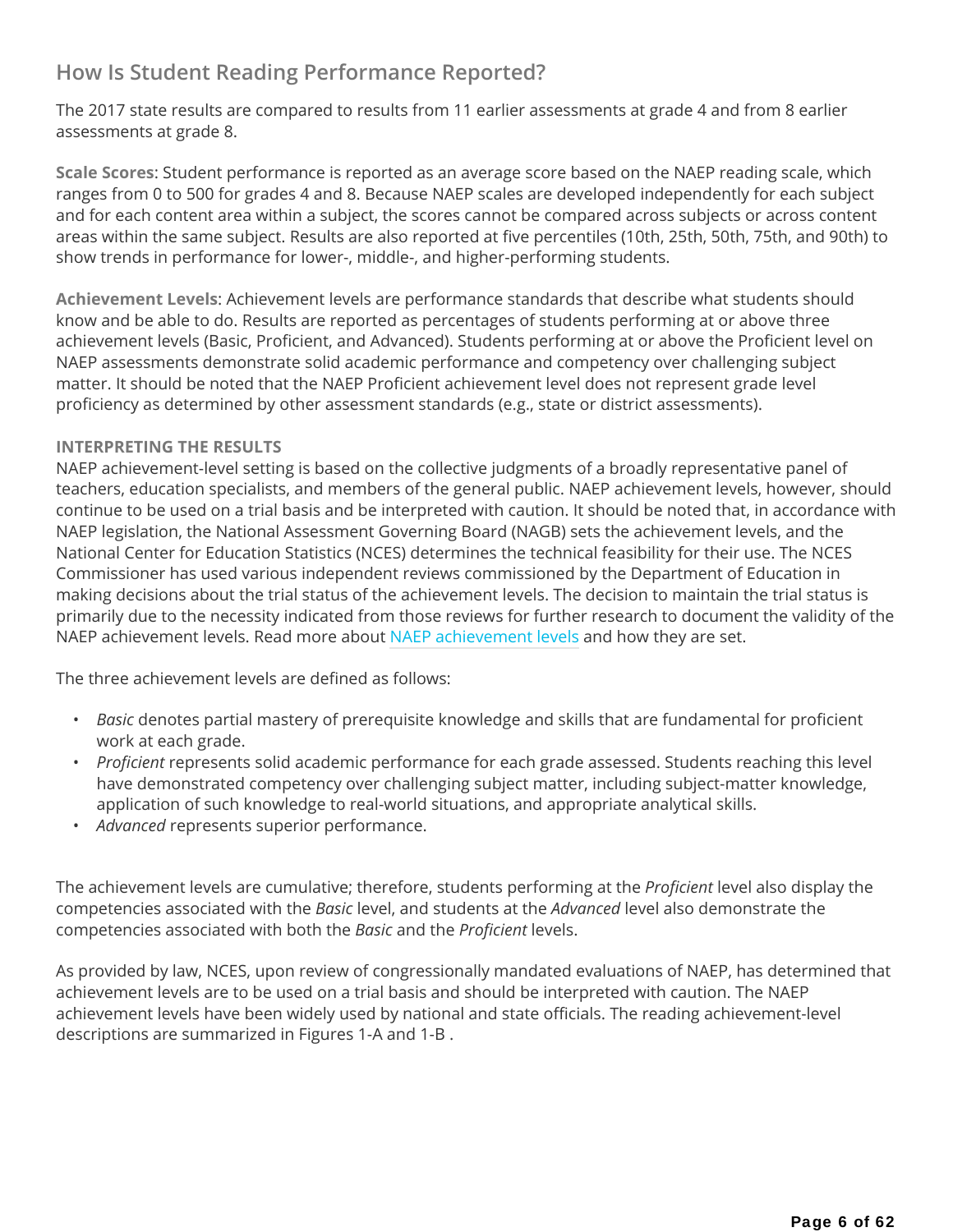**Figure 1-A** 

The Nation's Report Card 2017 State Assessment

Descriptions of fourth-grade achievement levels for 2017 NAEP reading assessment

**Basic Level (208)** Fourth-grade students performing at the *Basic* level should be able to locate relevant information, make simple inferences, and use their understanding of the text to identify details that support a given interpretation or conclusion. Students should be able to interpret the meaning of a word as it is used in the text.

When reading **literary** texts such as fiction, poetry, and literary nonfiction, fourth-grade students performing at the *Basic* level should be able to make simple inferences about characters, events, plot, and setting. They should be able to identify a problem in a story and relevant information that supports an interpretation of a text.

When reading **informational** texts such as articles and excerpts from books, fourth-grade students performing at the *Basic* level should be able to identify the main purpose and an explicitly stated main idea, as well as gather information from various parts of a text to provide supporting information.

**Proficient** Fourth-grade students performing at the *Proficient* level should be able to integrate and interpret texts and **Level (238)** apply their understanding of the text to draw conclusions and make evaluations.

When reading **literary** texts such as fiction, poetry, and literary nonfiction, fourth-grade students performing at the *Proficient* level should be able to identify implicit main ideas and recognize relevant information that supports them. Students should be able to judge elements of an author's craft and provide some support for their judgment. They should be able to analyze character roles, actions, feelings, and motivations.

When reading **informational** texts such as articles and excerpts from books, fourth-grade students performing at the *Proficient* level should be able to locate relevant information, integrate information across texts, and evaluate the way an author presents information. Student performance at this level should demonstrate an understanding of the purpose for text features and an ability to integrate information from headings, text boxes, and graphics and their captions. They should be able to explain a simple cause-and-effect relationship and draw conclusions.

**Advanced** Fourth-grade students performing at the *Advanced* level should be able to make complex inferences and **Level (268)** construct and support their inferential understanding of the text. Students should be able to apply their understanding of a text to make and support a judgment.

When reading **literary** texts such as fiction, poetry, and literary nonfiction, fourth-grade students performing at the *Advanced* level should be able to identify the theme in stories and poems and make complex inferences about characters' traits, feelings, motivations, and actions. They should be able to recognize characters' perspectives and evaluate characters' motivations. Students should be able to interpret characteristics of poems and evaluate aspects of text organization.

When reading **informational** texts such as articles and excerpts from books, fourth-grade students performing at the *Advanced* level should be able to make complex inferences about main ideas and supporting ideas. They should be able to express a judgment about the text and about text features and support the judgments with evidence. They should be able to identify the most likely cause given an effect, explain an author's point of view, and compare ideas across two texts.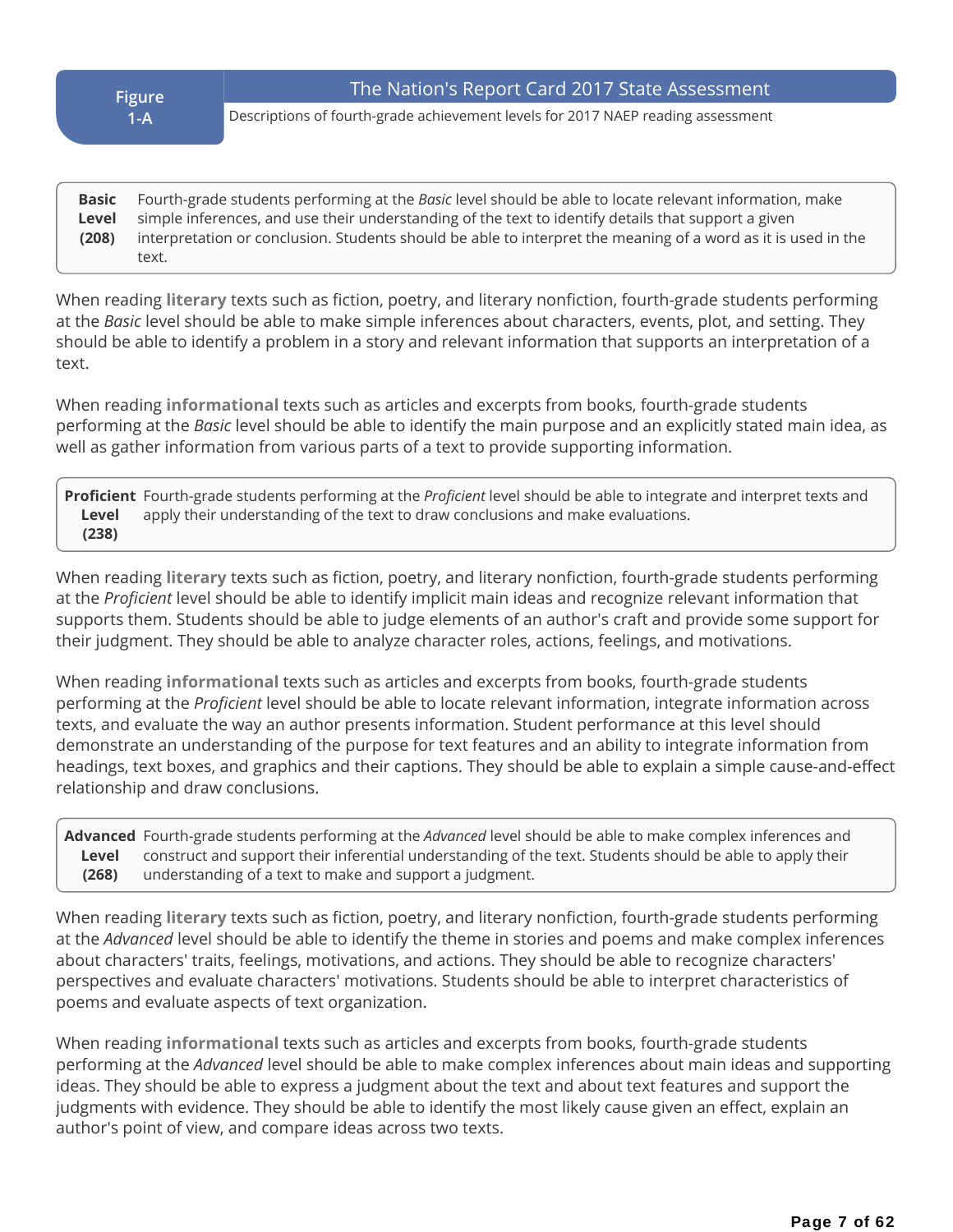NOTE: The scores in parentheses in the shaded boxes indicate the lowest point on the 0-500 scale at which the achievement-level range begins. SOURCE: National Assessment Governing Board. (2016). *Reading Framework for the 2017 National Assessment of Educational Progress*. Washington, DC.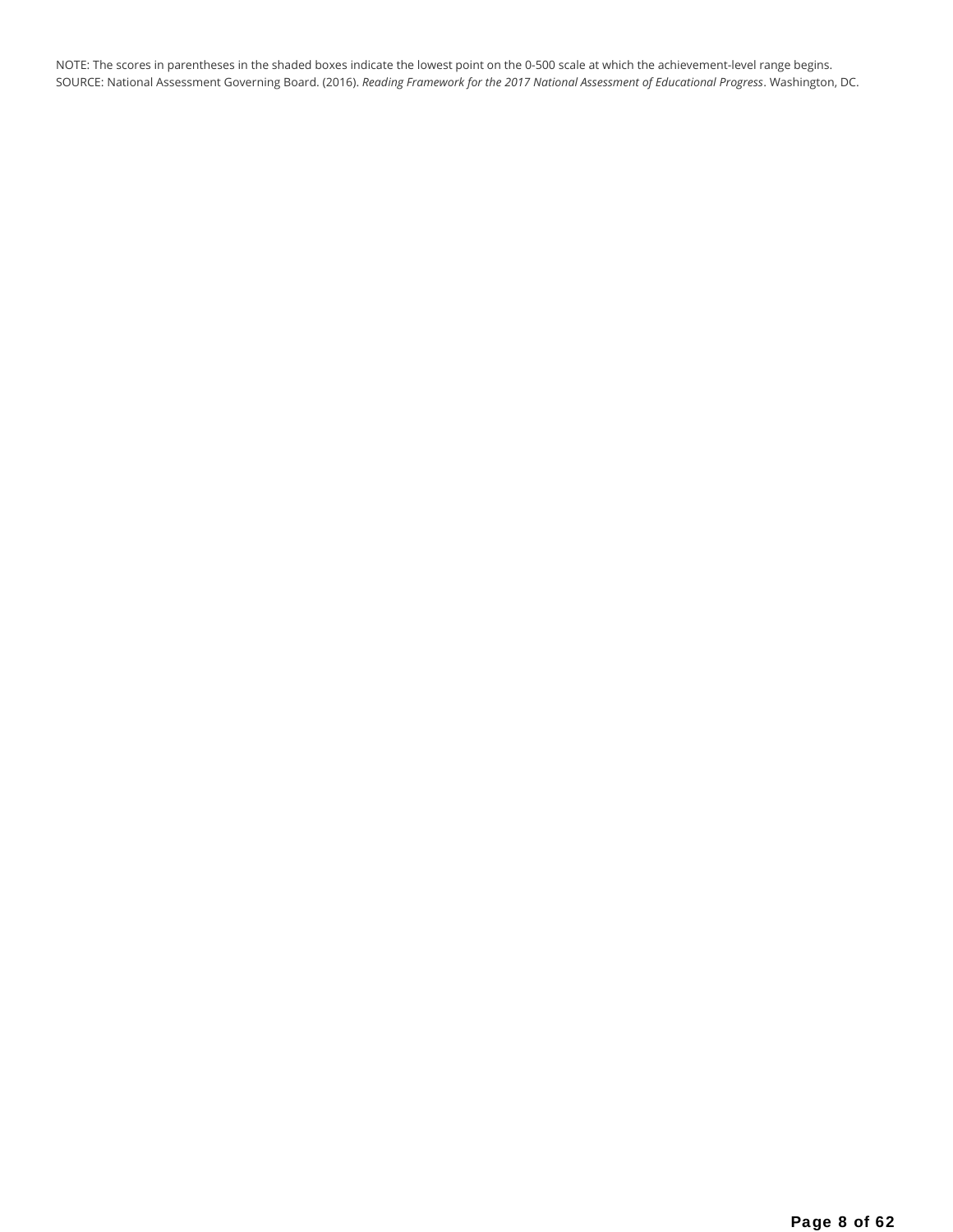**Figure 1-B** 

The Nation's Report Card 2017 State Assessment

Descriptions of eighth-grade achievement levels for 2017 NAEP reading assessment

**Basic Level (243)** Eighth-grade students performing at the *Basic* level should be able to locate information; identify statements of main idea, theme, or author's purpose; and make simple inferences from texts. They should be able to interpret the meaning of a word as it is used in the text. Students performing at this level should also be able to state judgments and give some support about content and presentation of content.

When reading **literary** texts such as fiction, poetry, and literary nonfiction, eighth-grade students performing at the *Basic* level should recognize major themes and be able to identify, describe, and make simple inferences about setting and about character motivations, traits, and experiences. They should be able to state and provide some support for judgments about the way an author presents content and about character motivation.

When reading **informational** texts such as exposition and argumentation, eighth-grade students performing at the *Basic* level should be able to recognize inferences based on main ideas and supporting details. They should be able to locate and provide relevant facts to construct general statements about information from the text. Students should be able to provide some support for judgments about the way information is presented.

**Proficient** Eighth-grade students performing at the *Proficient* level should be able to provide relevant information and **Level (281)** summarize main ideas and themes. They should be able to make and support inferences about a text, connect parts of a text, and analyze text features. Students performing at this level should also be able to fully substantiate judgments about content and presentation of content.

When reading **literary** texts such as fiction, poetry, and literary nonfiction, eighth-grade students performing at the *Proficient* level should be able to make and support a connection between characters from two parts of a text. They should be able to recognize character actions and infer and support character feelings. Students performing at this level should be able to provide and support judgments about characters' motivations across texts. They should be able to identify how figurative language is used.

When reading **informational** texts such as exposition and argumentation, eighth-grade students performing at the *Proficient* level should be able to locate and provide facts and relevant information that support a main idea or purpose, interpret causal relations, provide and support a judgment about the author's argument or stance, and recognize rhetorical devices.

**Advanced** Eighth-grade students performing at the *Advanced* level should be able to make connections within and **Level (323)** across texts and to explain causal relations. They should be able to evaluate and justify the strength of supporting evidence and the quality of an author's presentation. Students performing at the *Advanced* level also should be able to manage the processing demands of analysis and evaluation by stating, explaining, and justifying.

When reading **literary** texts such as fiction, literary nonfiction, and poetry, eighth-grade students performing at the *Advanced* level should be able to explain the effects of narrative events. Within or across texts, they should be able to make thematic connections and make inferences about characters' feelings, motivations, and experiences.

When reading **informational** texts such as exposition and argumentation, eighth-grade students performing at the *Advanced* level should be able to infer and explain a variety of connections that are intratextual (such as the relation between specific information and the main idea) or intertextual (such as the relation of ideas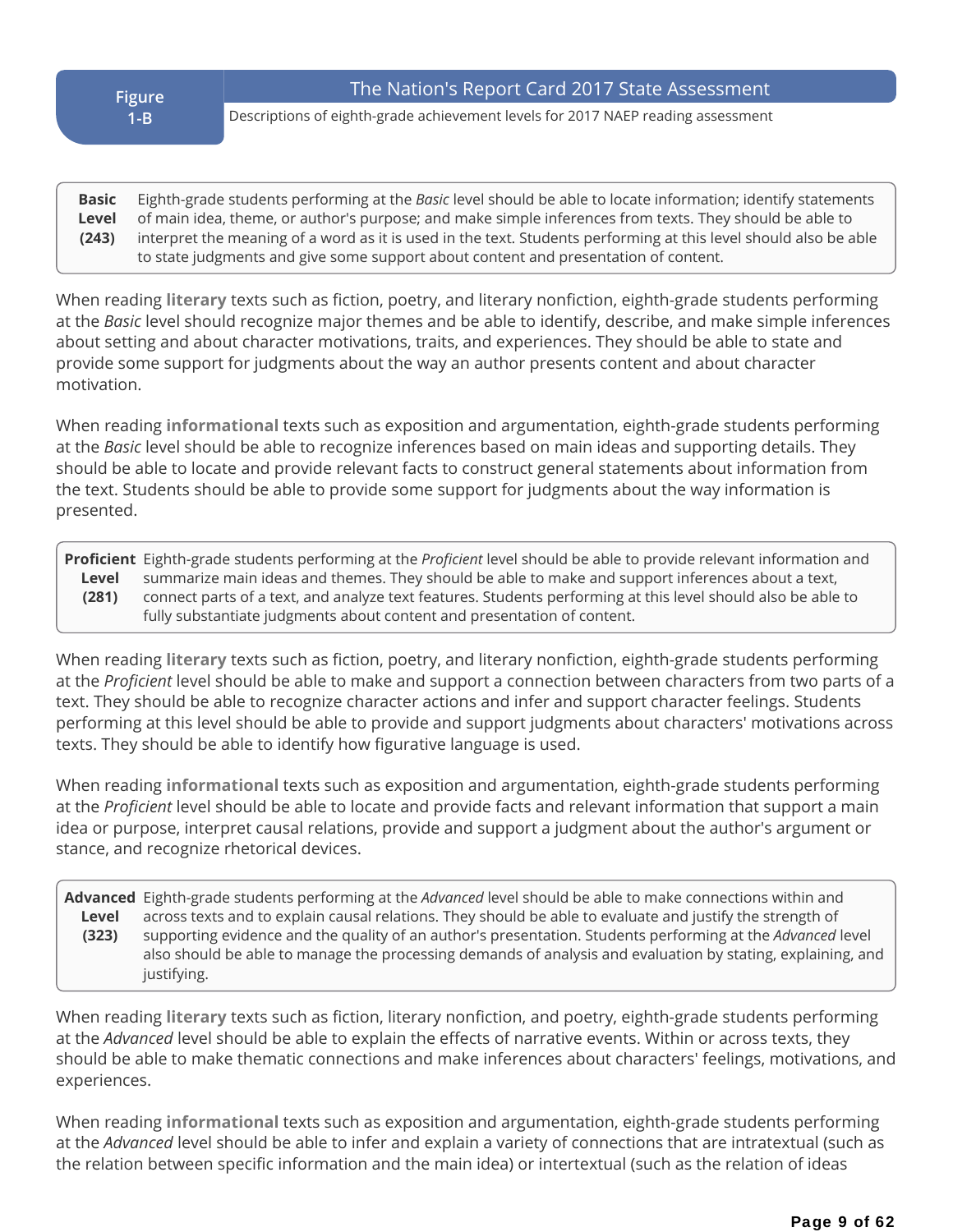across expository and argument texts). Within and across texts, students should be able to state and justify judgments about text features, choice of content, and the author's use of evidence and rhetorical devices.

NOTE: The scores in parentheses in the shaded boxes indicate the lowest point on the 0-500 scale at which the achievement-level range begins. SOURCE: National Assessment Governing Board. (2016). *Reading Framework for the 2017 National Assessment of Educational Progress*. Washington, DC.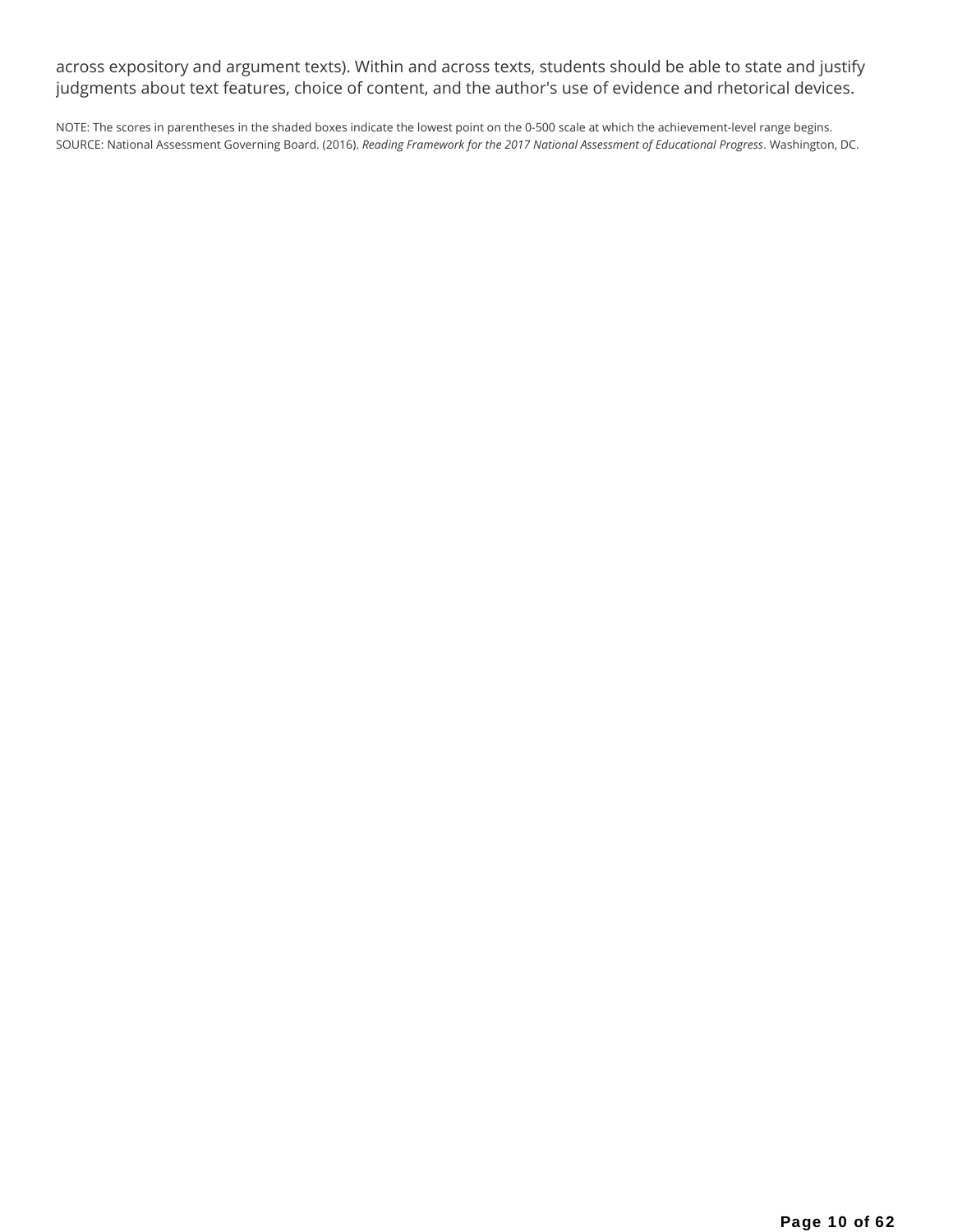## **Assessing Students With Disabilities and/or English Language Learners**

Testing accommodations, such as extra testing time or individual (rather than group) administration, are provided for students with disabilities (SD) and/or English language learners (ELL) who could not fairly and accurately demonstrate their abilities without modified test administration procedures. In 1996, administration procedures were introduced at the national level allowing certain accommodations for students requiring such accommodations to participate.

In state NAEP reading assessments prior to 1998, no testing accommodations or adaptations were permitted for SD and/or ELL students. In 1998, NAEP was administered using a split sample of schools—one sample in which accommodations were permitted for SD and/or ELL students who normally received them and another sample in which accommodations were not permitted. Therefore, there were two different sets of results available for 1998, and both are shown in the tables in this report. Please note that bullet statements only reference the results from the 1998 assessment where accommodations were permitted. Results for the assessment years where accommodations were not permitted in state NAEP reading assessments (1992 and 1994) are reported in the same tables as the results where accommodations were permitted (1998, 2002, 2003, 2005, 2007, 2009, 2011, 2013, 2015, and 2017).

### **NAEP 2017 Digitally Based Reading Assessment**

While 2017 marked the first year a reading DBA was administered, a small portion of the students sampled took a reading PBA. NAEP administered the assessment in both modes—DBA and PBA—to investigate potential differences in performance between students taking the assessment on a tablet and students taking the paper‐based assessment. Each participating student, however, took the assessment in only one mode.

It is important for NAEP to assess as many students selected to participate as possible. Assessing representative samples of students, including students with disabilities (SD) and English language learners (ELL), helps to ensure that NAEP results accurately reflect the educational performance of all students in the target population, and can continue to serve as a meaningful measure of U.S. students' academic achievement over time. To ensure that all selected students from the population can be assessed, many of the same accommodations that SD and ELL students use on other tests are provided for those students participating in NAEP. Read more about accommodations available in NAEP. Accommodations were first made available for the reading assessment in 1998. In the 2017 NAEP reading assessment, accommodations were provided for both DBA and PBA. In DBA, some accommodations were provided by the test delivery system (e.g., extended time) while others were available outside of the test delivery system (e.g., breaks during test). DBA also included a set of accessibility features, referred to as universal design elements that were available to all students.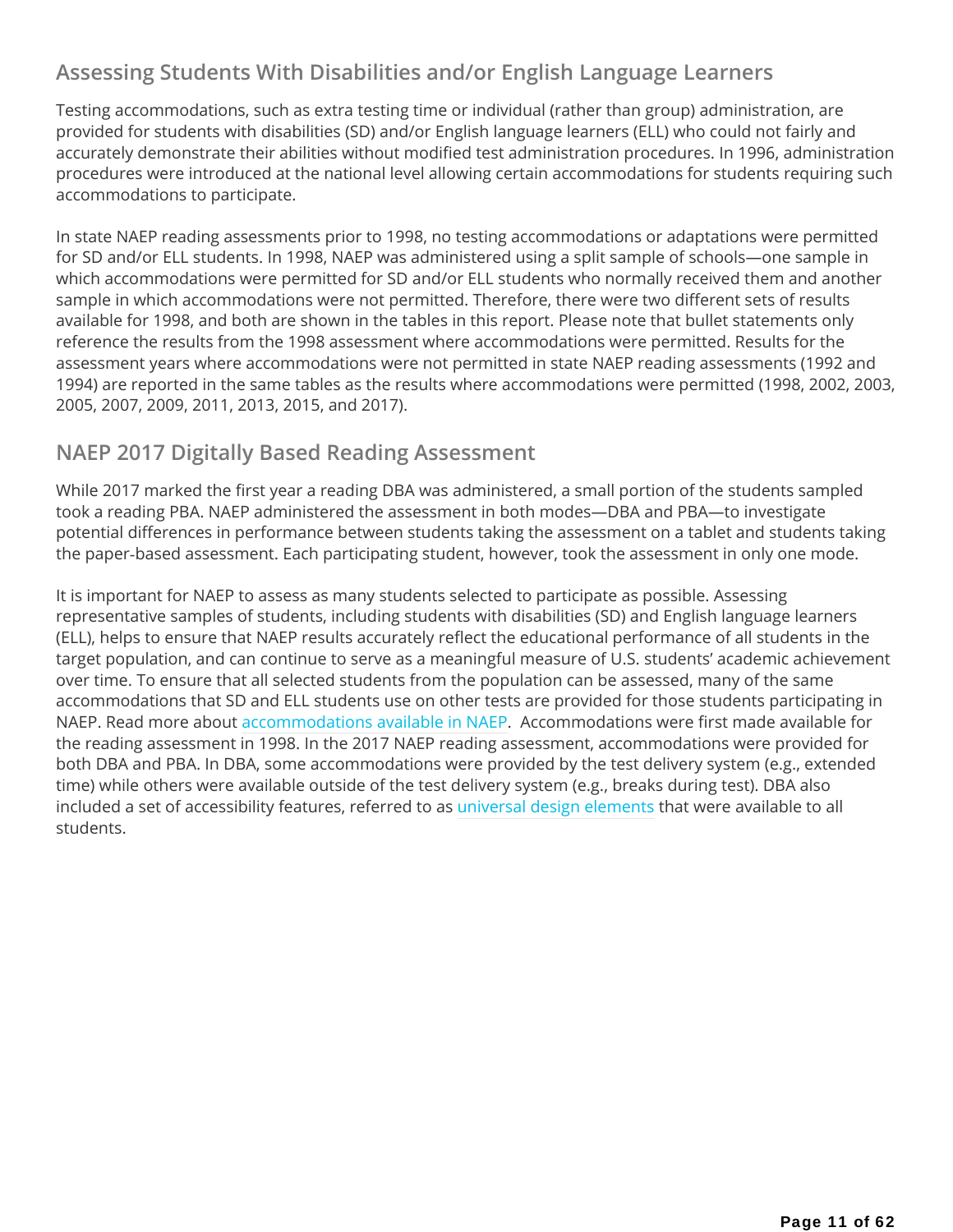## **Interpreting Results**

The scores and percentages in this report are estimates based on samples of students rather than on entire populations. In addition, the collection of questions used at each grade level is only a sample of the many questions that could have been asked to assess the skills and abilities described in the NAEP framework. Comparisons over time or between groups are based on statistical tests that consider both the size of the differences and the standard errors of the two statistics being compared. Standard errors are margins of error, and estimates based on smaller groups are likely to have larger margins of error. The size of the standard errors may also be influenced by other factors such as how representative the assessed students are of the entire population. Statistical tests that factor in these standard errors are used to determine whether the differences between average scores or percentages are significant. All differences were tested for statistical significance at the .05 level using unrounded numbers.

NAEP sample sizes have increased since 2002 compared to previous years, resulting in smaller standard errors. As a consequence, smaller differences are detected as being statistically significant than were detected in previous assessments. In addition, estimates based on smaller groups are likely to have relatively large standard errors. Thus, some seemingly large differences may not be statistically significant. That is, it cannot be determined whether these differences are due to sampling error, or to true differences in the population of interest.

Differences between scores or percentages are discussed in this report only when they are significant from a statistical perspective. Significant differences between 2017 and prior assessments are marked with a notation (\*) in the tables. Any differences in scores within a year or across years that are mentioned in the text as "higher," "lower," "greater," or "smaller" are statistically significant.

Score or percentage differences or gaps cited in this report are calculated based on differences between unrounded numbers. Therefore, the reader may find that the score or percentage difference cited in the text or tables may not be identical to the difference obtained from subtracting the rounded values shown in the accompanying tables or figures.

The reader is cautioned against making simple causal inferences between student performance and the other variables (e.g., race/ethnicity, gender, and type of school location) discussed in this report. A statistically significant relationship between a variable and measures of student performance does not imply that the variable causes differences in how well students perform. The relationship may be influenced by a number of other variables not accounted for in this report, such as family income, parental involvement, or student attitudes.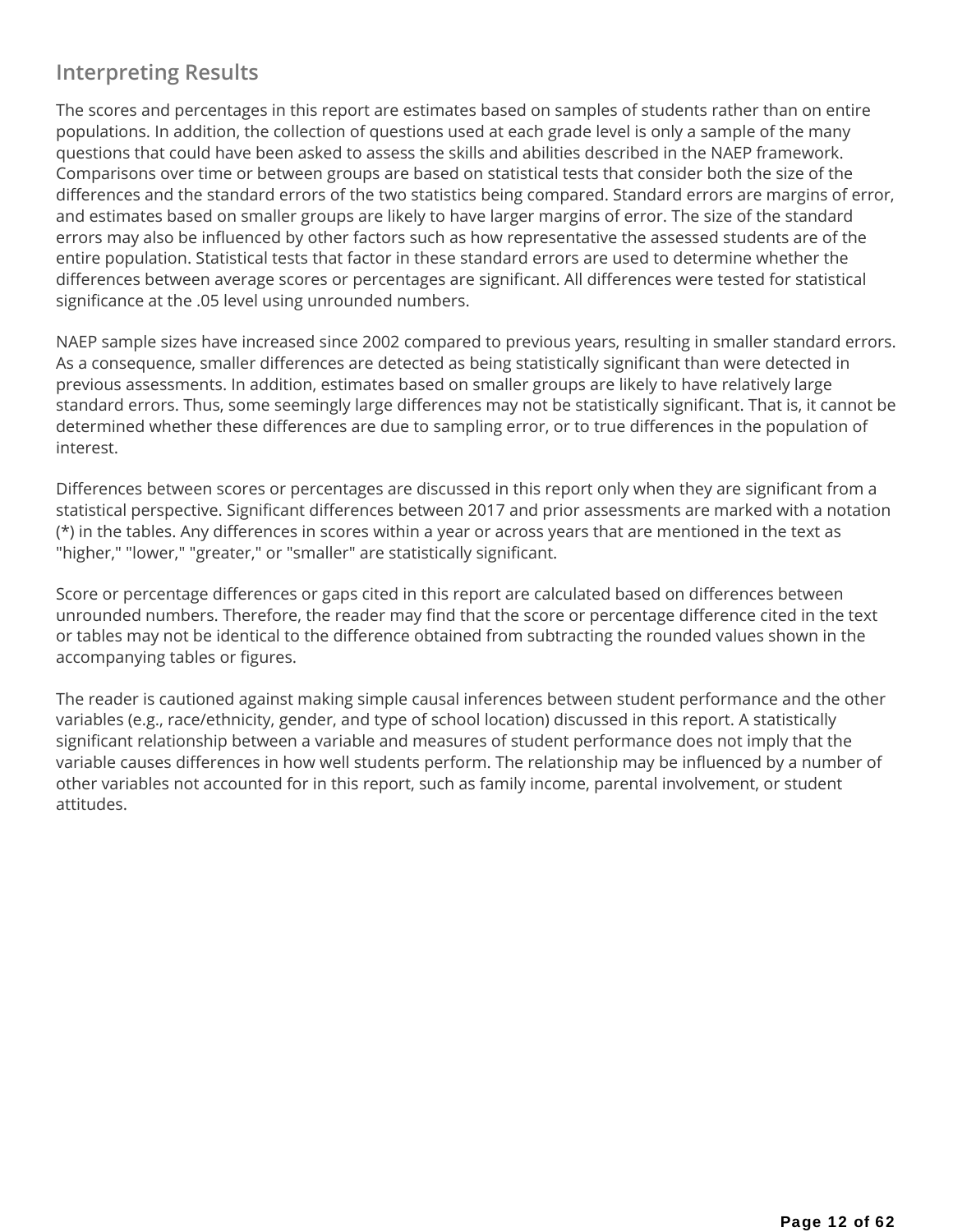# **NAEP 2017 Reading Overall Average Score and Achievement-Level Results for Public School Students**

Overall reading results for public school students from Wyoming are reported in this section, as well as regional and national results. The regions defined by the U.S. Census Bureau are Northeast, South, Midwest, and West (http://nces.ed.gov/nationsreportcard/hsts/tabulations/regions.asp). Trend data by region are not provided for assessment years prior to 2003.

Prior to 1998, testing accommodations were not provided for SD and/or ELL students in NAEP state reading assessments. For 1998, results are displayed for both the sample in which accommodations were permitted and the sample in which they were not permitted. Subsequent assessment results were based on the more inclusive samples. In the text of this report, comparisons to 1998 results refer only to the sample in which accommodations were permitted.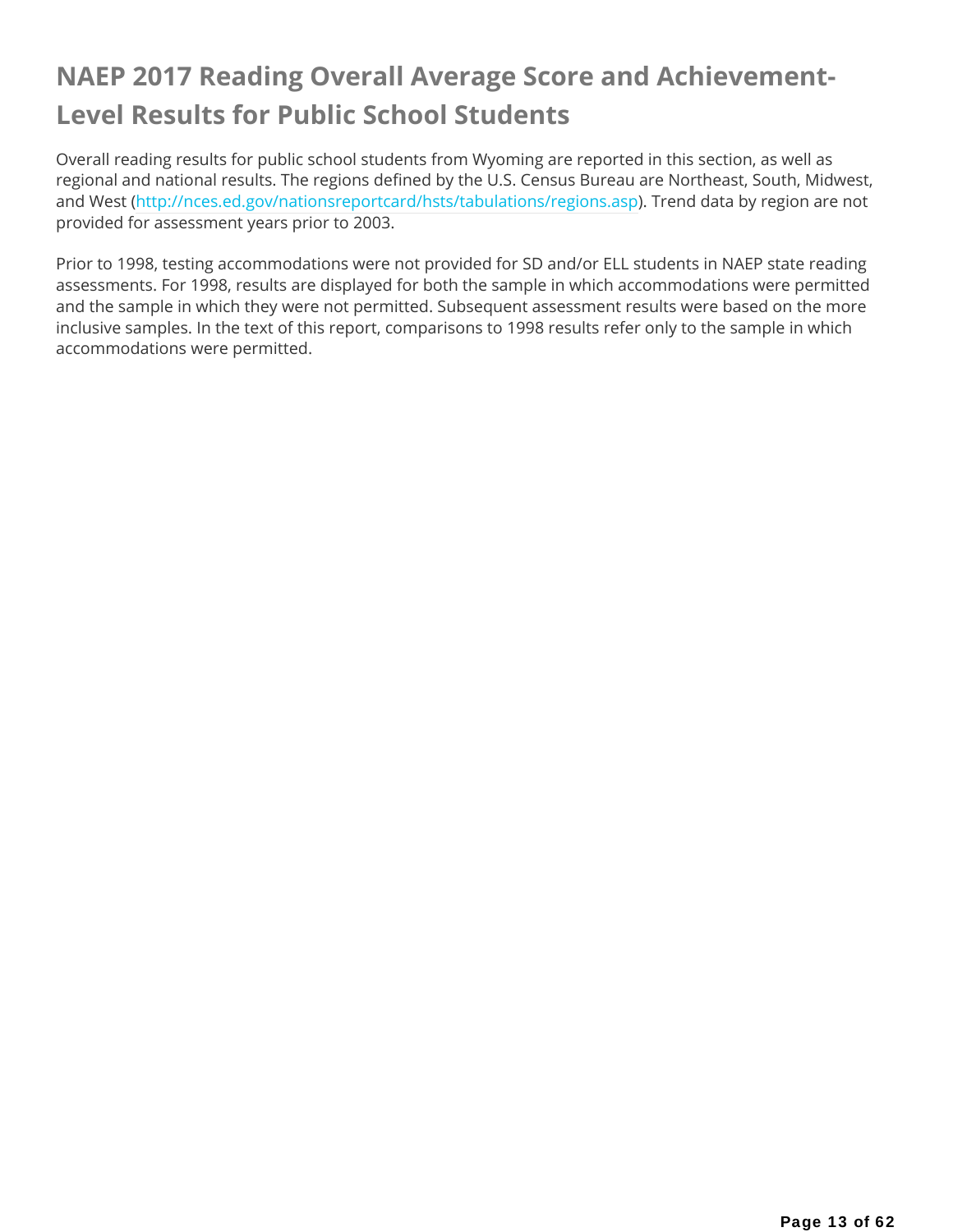## **Overall Scale Score Results**

Student performance is reported as an average score based on the NAEP reading scale, which ranges from 0 to 500 for grades 4 and 8.

Tables 1-A and 1-B show the overall performance results of grades 4 and 8 public school students in Wyoming, the nation, and the region. Prior to 2003, the list of states that comprise a given region for NAEP differed from the list used by the U.S. Census Bureau, which has been used in NAEP from 2003 onward. Therefore, the data for the state's region are given only for 2003, 2005, 2007, 2009, 2011, 2013, 2015, and 2017. The first column of results presents the average score on the NAEP reading scale. The remaining columns show the scores at selected percentiles. Percentiles indicate the percentages of students whose scores fell at or below a particular score. For example, the 25th percentile defines the cut point for the lowest 25 percent of students within the distribution of scale scores.

#### *Grade 4 Scale Score Results*

- In 2017, the average scale score for students in Wyoming was 227. This was higher than that for students across the nation (221).
- In Wyoming, the average scale score for students in 2017 was not significantly different from that in 2015 (228). Similarly, the average scale score for students in public schools across the nation in 2017 was not significantly different from that in 2015 (221).
- In Wyoming, the average scale score for students in 2017 was higher than the scores in 1992, 1994, 1998, 2002, 2003, 2005, 2009, and 2011. However, it was not significantly different from the scores in 2007, 2013, and 2015.

#### *Grade 8 Scale Score Results*

- In 2017, the average scale score for students in Wyoming was 269. This was higher than that for students across the nation (265).
- In Wyoming, the average scale score for students in 2017 was not significantly different from that in 2015 (269). However, the average scale score for students in public schools across the nation in 2017 was higher than that in 2015 (264).
- In Wyoming, the average scale score for students in 2017 was higher than the scores in 1998, 2002, 2003, and 2007. However, it was not significantly different from the scores in 2005, 2009, 2011, 2013, and 2015.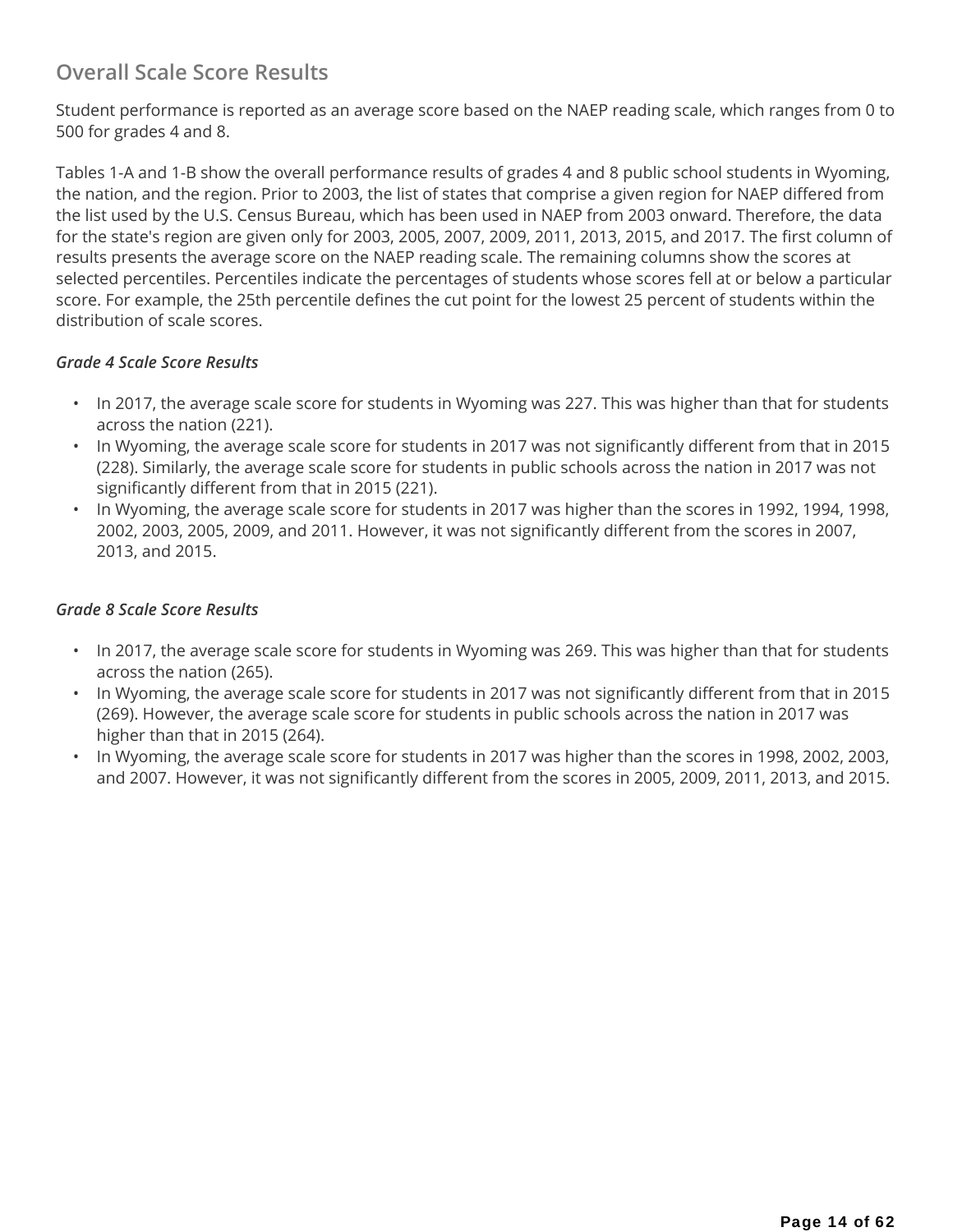**Table 1-B**

### The Nation's Report Card 2017 State Assessment

Average scale scores and selected percentile scores in NAEP reading for eighth-grade public school students, by year and jurisdiction: Various years, 1998–2017

| Year and jurisdiction |                   | Average<br>scale score | 10th<br>percentile | 25th<br>percentile | 50th<br>percentile | 75th<br>percentile | 90th<br>percentile |
|-----------------------|-------------------|------------------------|--------------------|--------------------|--------------------|--------------------|--------------------|
| 1998 <sup>1</sup>     | Nation (public)   | $261*$                 | 215                | $240*$             | $264*$             | $286*$             | $304*$             |
|                       | Wyoming           | $262*$                 | 220                | $244*$             | $265*$             | 285*               | $300*$             |
| 1998                  | Nation (public)   | $261*$                 | 214                | $238*$             | $264*$             | $285*$             | $303*$             |
|                       | Wyoming           | $263*$                 | $221*$             | $244*$             | $266*$             | 286*               | $302*$             |
| 2002                  | Nation (public)   | $263*$                 | 219                | 242                | $265*$             | 286*               | $303*$             |
|                       | Wyoming           | $265*$                 | 226                | 246                | $267*$             | $285*$             | $301*$             |
| 2003                  | Nation (public)   | $261*$                 | $215*$             | $240*$             | $264*$             | 286*               | $304*$             |
|                       | West <sup>2</sup> | $256*$                 | $206*$             | $233*$             | 259*               | $282*$             | $301*$             |
|                       | Wyoming           | $267*$                 | 227                | 248                | 269                | 288*               | $305*$             |
| 2005                  | Nation (public)   | $260*$                 | $214*$             | 238*               | $263*$             | $285*$             | $303*$             |
|                       | West <sup>2</sup> | $255*$                 | $207*$             | $232*$             | $257*$             | 280*               | 299*               |
|                       | Wyoming           | 268                    | 229                | 249                | 270                | 289                | 305                |
| 2007                  | Nation (public)   | $261*$                 | $216*$             | $240*$             | $264*$             | 285*               | $303*$             |
|                       | West <sup>2</sup> | $256*$                 | $207*$             | $234*$             | $259*$             | $281*$             | $300*$             |
|                       | Wyoming           | $266*$                 | 227                | 248                | 269                | $287*$             | $302*$             |
| 2009                  | Nation (public)   | $262*$                 | 218                | $242*$             | $265*$             | $286*$             | $304*$             |
|                       | West <sup>2</sup> | $257*$                 | $209*$             | $236*$             | $260*$             | 282*               | $301*$             |
|                       | Wyoming           | 268                    | $231*$             | 250                | 269                | 288                | $303*$             |
| 2011                  | Nation (public)   | $264*$                 | 219                | 243                | $266*$             | $287*$             | $305*$             |
|                       | West <sup>2</sup> | 259*                   | $212*$             | $237*$             | $262*$             | $284*$             | $304*$             |
|                       | Wyoming           | 270                    | 229                | 251                | 272                | 291                | 307                |
| 2013                  | Nation (public)   | 266                    | $222*$             | $245*$             | 268                | 289                | 308                |
|                       | West <sup>2</sup> | 264                    | 219                | 242                | 266                | 288                | 306                |
|                       | Wyoming           | 271                    | $235*$             | $253*$             | 272                | 290                | 306                |
| 2015                  | Nation (public)   | $264*$                 | 218                | 243                | 266*               | 288*               | $306*$             |
|                       | West <sup>2</sup> | $262*$                 | 215                | 241                | 265                | $287*$             | $305*$             |
|                       | Wyoming           | 269                    | 229                | 250                | 271                | 290                | 307                |
| 2017                  | Nation (public)   | 265                    | 218                | 243                | 268                | 290                | 309                |
|                       | West <sup>2</sup> | 264                    | 216                | 242                | 267                | 289                | 309                |
|                       | Wyoming           | 269                    | 226                | 250                | 271                | 291                | 308                |

\* Value is significantly different (*p* < .05) from the value for the same jurisdiction in 2017.

 $1$  Accommodations were not permitted for this assessment.

 $^2$  Region in which jurisdiction is located. Regional data are not provided for years prior to 2003 to be consistent with the U.S. Census Bureau defined regions.

NOTE: The NAEP grade 8 reading scale ranges from 0 to 500. All differences were calculated and tested using unrounded numbers.

SOURCE: U.S. Department of Education, Institute of Education Sciences, National Center for Education Statistics, National Assessment of Educational Progress (NAEP), various years, 1998–2017 Reading Assessments.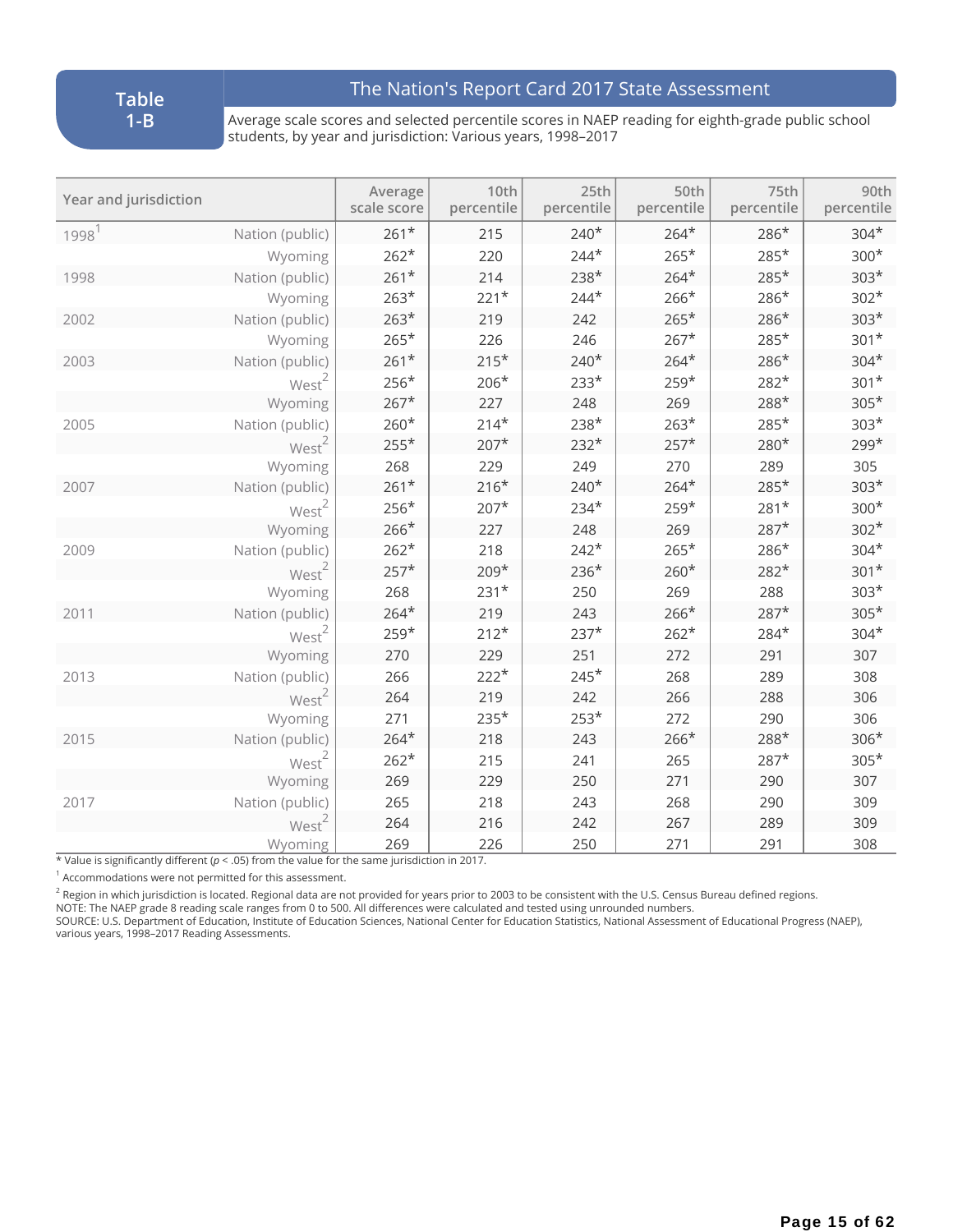### **Overall Achievement-Level Results**

Student results are reported as the percentages of students performing relative to performance standards set by the National Assessment Governing Board. These performance standards for what students should know and be able to do were based on the recommendations of broadly representative panels of educators and members of the public.

Tables 2-A and 2-B show the percentage of students at grades 4 and 8 who performed below *Basic*, at or above *Basic*, at or above *Proficient*, and at *Advanced*. Because the percentages are cumulative from *Basic* to *Proficient* to *Advanced*, they may sum to more than 100 percent. Only the percentage of students performing at or above *Basic* (which includes the students at *Proficient* and *Advanced)* plus the students below *Basic* will sum to 100 percent.

#### *Grade 4 Achievement-Level Results*

- In 2017, the percentage of Wyoming's students who performed at or above *Proficient* was 41 percent. This was greater than the percentage of the nation's public school students who performed at or above *Proficient* (35 percent).
- In Wyoming, the percentage of students who performed at or above *Proficient* in 2017 was greater than the percentages in 1992, 1994, 1998, 2002, 2003, 2005, 2007, 2009, 2011, and 2013, but was not significantly different from the percentage in 2015.
- In 2017, the percentage of Wyoming's students who performed at or above *Basic* was 74 percent. This was greater than the percentage of the nation's public school students who performed at or above *Basic* (67 percent).
- In Wyoming, the percentage of students who performed at or above *Basic* in 2017 was greater than the percentages in 1994, 1998, 2002, 2003, and 2005, but was not significantly different from the percentages in 1992, 2007, 2009, 2011, 2013, and 2015.

#### *Grade 8 Achievement-Level Results*

- In 2017, the percentage of Wyoming's students who performed at or above *Proficient* was 38 percent. This was greater than the percentage of the nation's public school students who performed at or above *Proficient* (35 percent).
- In Wyoming, the percentage of students who performed at or above *Proficient* in 2017 was greater than the percentages in 1998, 2002, 2003, and 2007, but was not significantly different from the percentages in 2005, 2009, 2011, 2013, and 2015.
- In 2017, the percentage of Wyoming's students who performed at or above *Basic* was 80 percent. This was greater than the percentage of the nation's public school students who performed at or above *Basic* (75 percent).
- In Wyoming, the percentage of students who performed at or above *Basic* in 2017 was greater than the percentage in 1998, but was smaller than the percentage in 2013.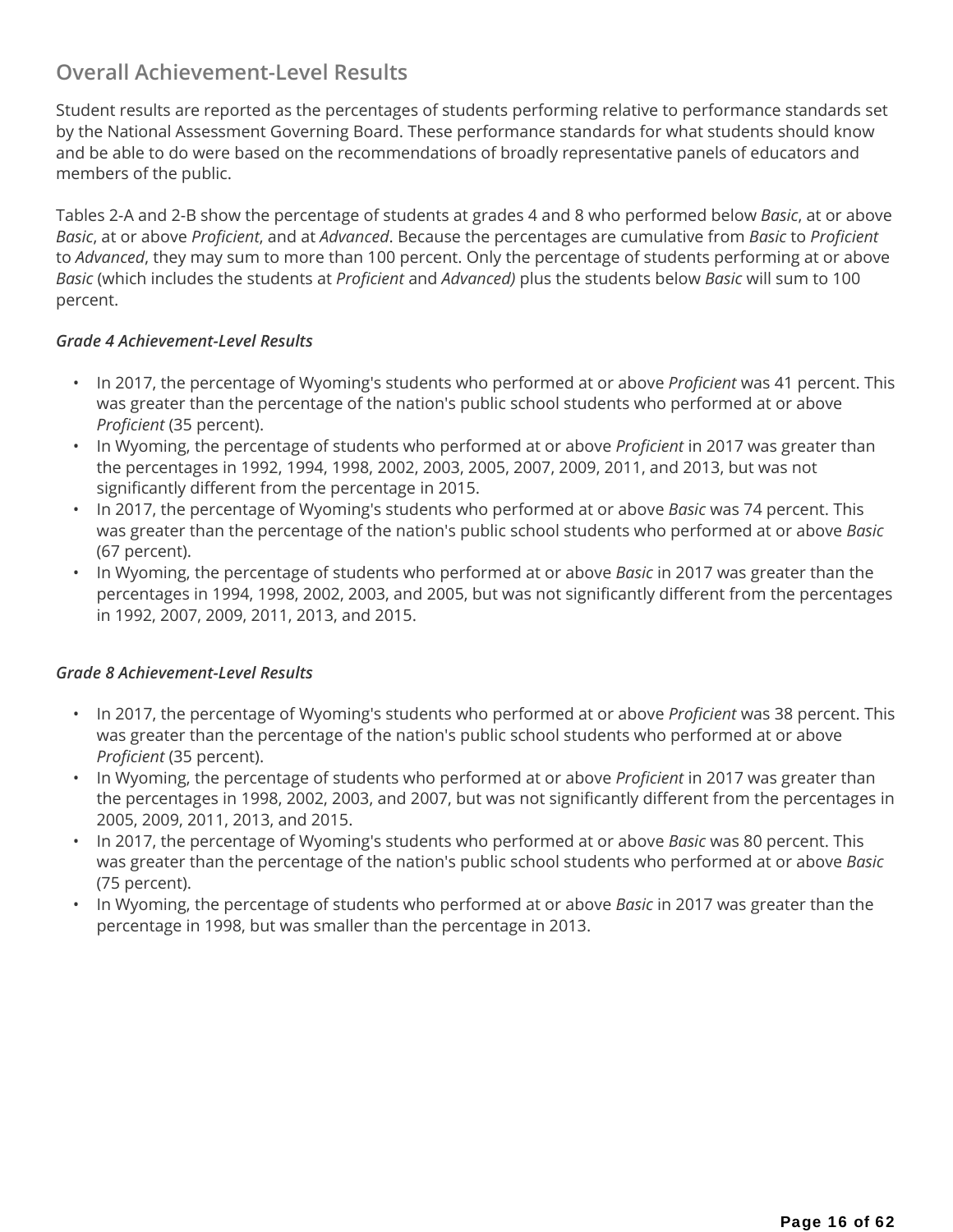**Table 2-B**

### The Nation's Report Card 2017 State Assessment

Percentage of eighth-grade public school students at or above NAEP reading achievement levels, by year and jurisdiction: Various years, 1998–2017

| Year and jurisdiction |                   | <b>Below</b><br><b>Basic</b> | At or above<br><b>Basic</b> | At or above<br>Proficient | At<br>Advanced |
|-----------------------|-------------------|------------------------------|-----------------------------|---------------------------|----------------|
| 1998 <sup>1</sup>     | Nation (public)   | $28*$                        | $72*$                       | $31*$                     | $2^*$          |
|                       | Wyoming           | $24*$                        | $76*$                       | $29*$                     | $2^*$          |
| 1998                  | Nation (public)   | $29*$                        | $71*$                       | $30*$                     | $2^*$          |
|                       | Wyoming           | $24*$                        | $76*$                       | $31*$                     | $2^*$          |
| 2002                  | Nation (public)   | 26                           | 74                          | $31*$                     | $2^{\star}$    |
|                       | Wyoming           | 22                           | 78                          | $31*$                     | $2^*$          |
| 2003                  | Nation (public)   | $28*$                        | $72*$                       | $30*$                     | $3*$           |
|                       | West <sup>2</sup> | $34*$                        | $66*$                       | $26*$                     | $2^{\star}$    |
|                       | Wyoming           | 21                           | 79                          | $34*$                     | $2^{\star}$    |
| 2005                  | Nation (public)   | $29*$                        | $71*$                       | $29*$                     | $3*$           |
|                       | West <sup>2</sup> | $35*$                        | $65*$                       | $24*$                     | $2^{\star}$    |
|                       | Wyoming           | 19                           | 81                          | 36                        | $\overline{2}$ |
| 2007                  | Nation (public)   | $27*$                        | $73*$                       | $29*$                     | $2^{\star}$    |
|                       | West <sup>2</sup> | $33*$                        | $67*$                       | $25*$                     | $2^*$          |
|                       | Wyoming           | 20                           | 80                          | $33*$                     | $2^{\star}$    |
| 2009                  | Nation (public)   | $26*$                        | $74*$                       | $30*$                     | $2^*$          |
|                       | West <sup>2</sup> | $32*$                        | $68*$                       | $26*$                     | $2^{\star}$    |
|                       | Wyoming           | 18                           | 82                          | 34                        | $2^*$          |
| 2011                  | Nation (public)   | 25                           | 75                          | $32*$                     | $3*$           |
|                       | West <sup>2</sup> | $30*$                        | $70*$                       | $28*$                     | $3*$           |
|                       | Wyoming           | 18                           | 82                          | 38                        | 3              |
| 2013                  | Nation (public)   | $23*$                        | $77*$                       | 34                        | 4              |
|                       | West <sup>2</sup> | 25                           | 75                          | 32                        | 3              |
|                       | Wyoming           | $16*$                        | $84*$                       | 38                        | $\overline{2}$ |
| 2015                  | Nation (public)   | 25                           | 75                          | $33*$                     | $3*$           |
|                       | West <sup>2</sup> | 27                           | 73                          | $31*$                     | $3*$           |
|                       | Wyoming           | 19                           | 81                          | 36                        | 3              |
| 2017                  | Nation (public)   | 25                           | 75                          | 35                        | 4              |
|                       | West <sup>2</sup> | 26                           | 74                          | 34                        | $\overline{4}$ |
|                       | Wyoming           | 20                           | 80                          | 38                        | 3              |

\* Value is significantly different (*p* < .05) from the value for the same jurisdiction in 2017.

 $1$  Accommodations were not permitted for this assessment.

 $^2$  Region in which jurisdiction is located. Regional data are not provided for years prior to 2003 to be consistent with the U.S. Census Bureau defined regions. NOTE: The NAEP grade 8 reading scale ranges from 0 to 500. Achievement levels correspond to the following points on the NAEP reading scales: below *Basic*, 242 or lower; Basic, 243-280; Proficient, 281-322; and Advanced, 323 or above. At or above Basic includes Basic, Proficient, and Advanced. At or above Proficient includes Proficient and *Advanced*. Detail may not sum to totals because of rounding. All differences were calculated and tested using unrounded numbers.

SOURCE: U.S. Department of Education, Institute of Education Sciences, National Center for Education Statistics, National Assessment of Educational Progress (NAEP), various years, 1998–2017 Reading Assessments.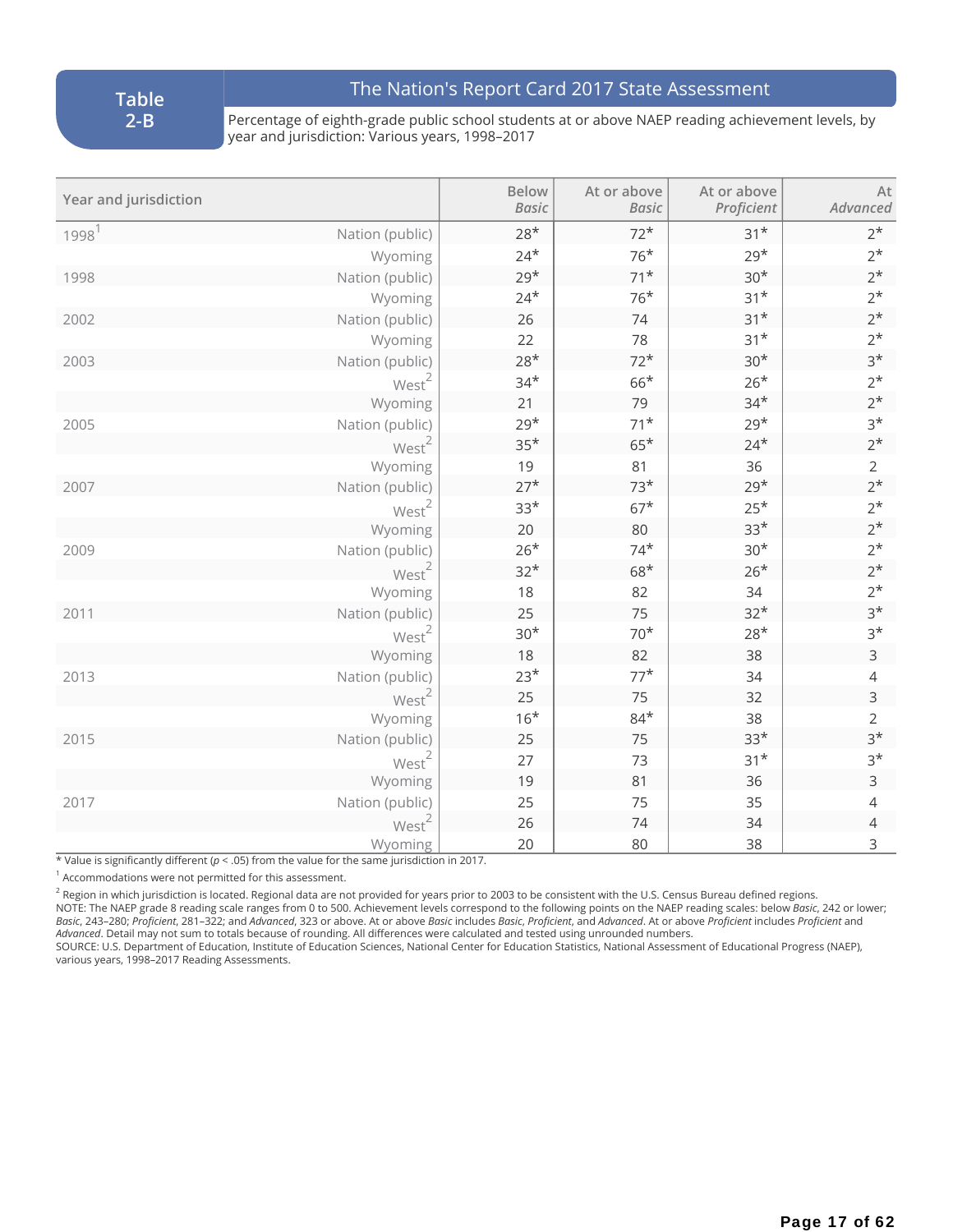# **Comparisons Between Wyoming, the Nation, and Participating States and Jurisdictions**

All 50 states, the District of Columbia, and Department of Defense Education Activity schools (DoDEA) participated in the 2017 reading assessment at grades 4 and 8. References to "jurisdictions" in the results statements may include states, the District of Columbia, and DoDEA schools.

## **Comparisons by Scale Scores**

Figures 2-A and 2-B compare Wyoming's 2017 overall reading scale scores at grades 4 and 8 with those of public schools in the nation and all other participating states and jurisdictions. The different shadings indicate whether the average score of the nation (public), a state, or a jurisdiction was found to be higher than, lower than, or not significantly different from that of Wyoming in the NAEP 2017 reading assessment.

#### *Grade 4 Scale Score Comparison Results*

• The average score for students in Wyoming was higher than 34 jurisdictions, not significantly different from 14 jurisdictions, and lower than 3 jurisdictions.

#### *Grade 8 Scale Score Comparison Results*

• The average score for students in Wyoming was higher than 23 jurisdictions, not significantly different from 21 jurisdictions, and lower than 7 jurisdictions.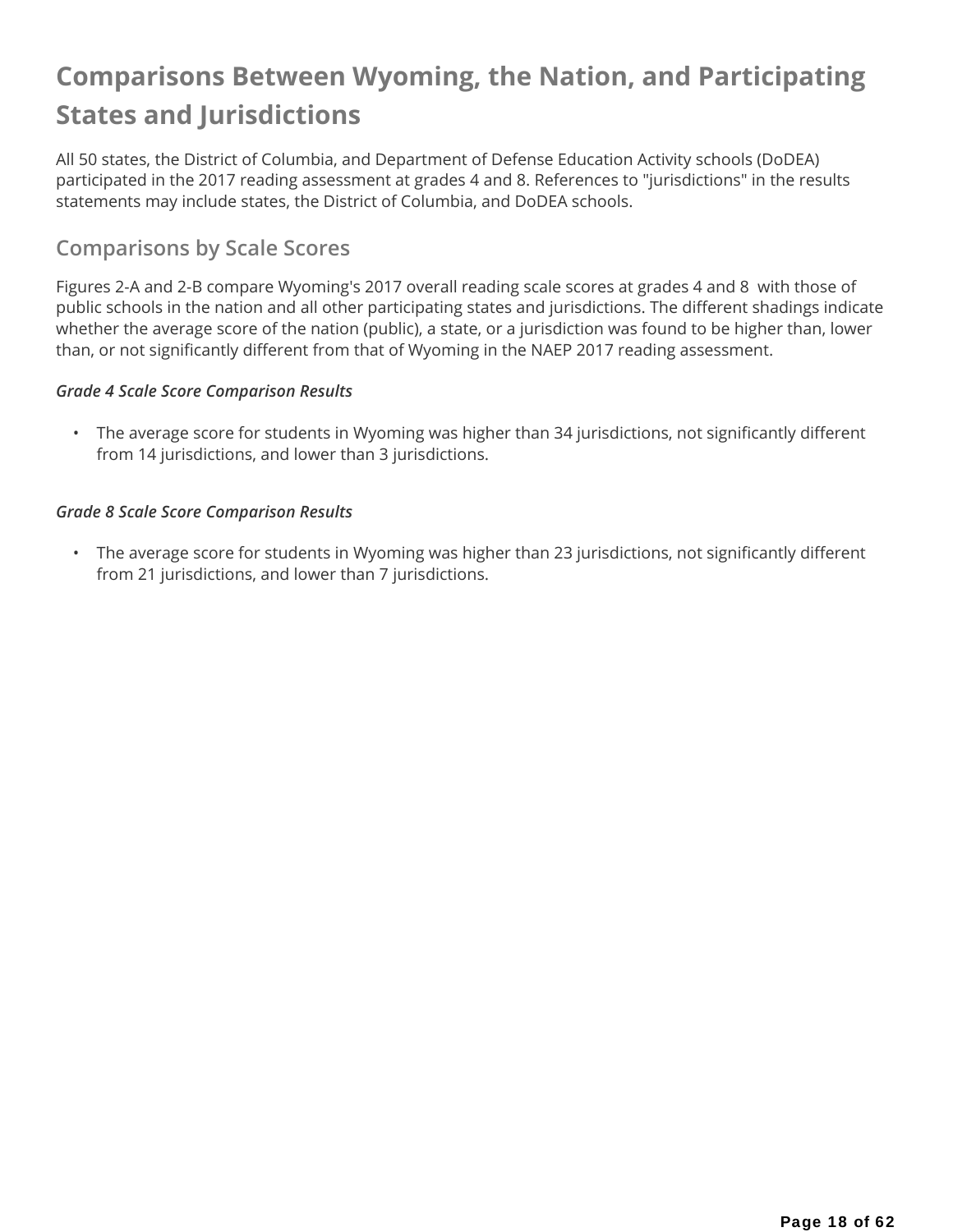**Figure 2-A**

### The Nation's Report Card 2017 State Assessment

Wyoming's average scale score in NAEP reading for fourth-grade public school students compared with scores for the nation and other participating jurisdictions: 2017



☆ Focal state/jurisdiction (Wyoming)

1

Higher average scale score than Wyoming (3 jurisdictions)

Not significantly different from Wyoming (14 jurisdictions)

Lower average scale score than Wyoming (nation and 34 jurisdictions)

Department of Defense Education Activity (overseas and domestic schools).

NOTE: Significance tests used a multiple-comparison procedure based on all jurisdictions that participated.

SOURCE: U.S. Department of Education, Institute of Education Sciences, National Center for Education Statistics, National Assessment of Educational Progress (NAEP), 2017 Reading Assessment.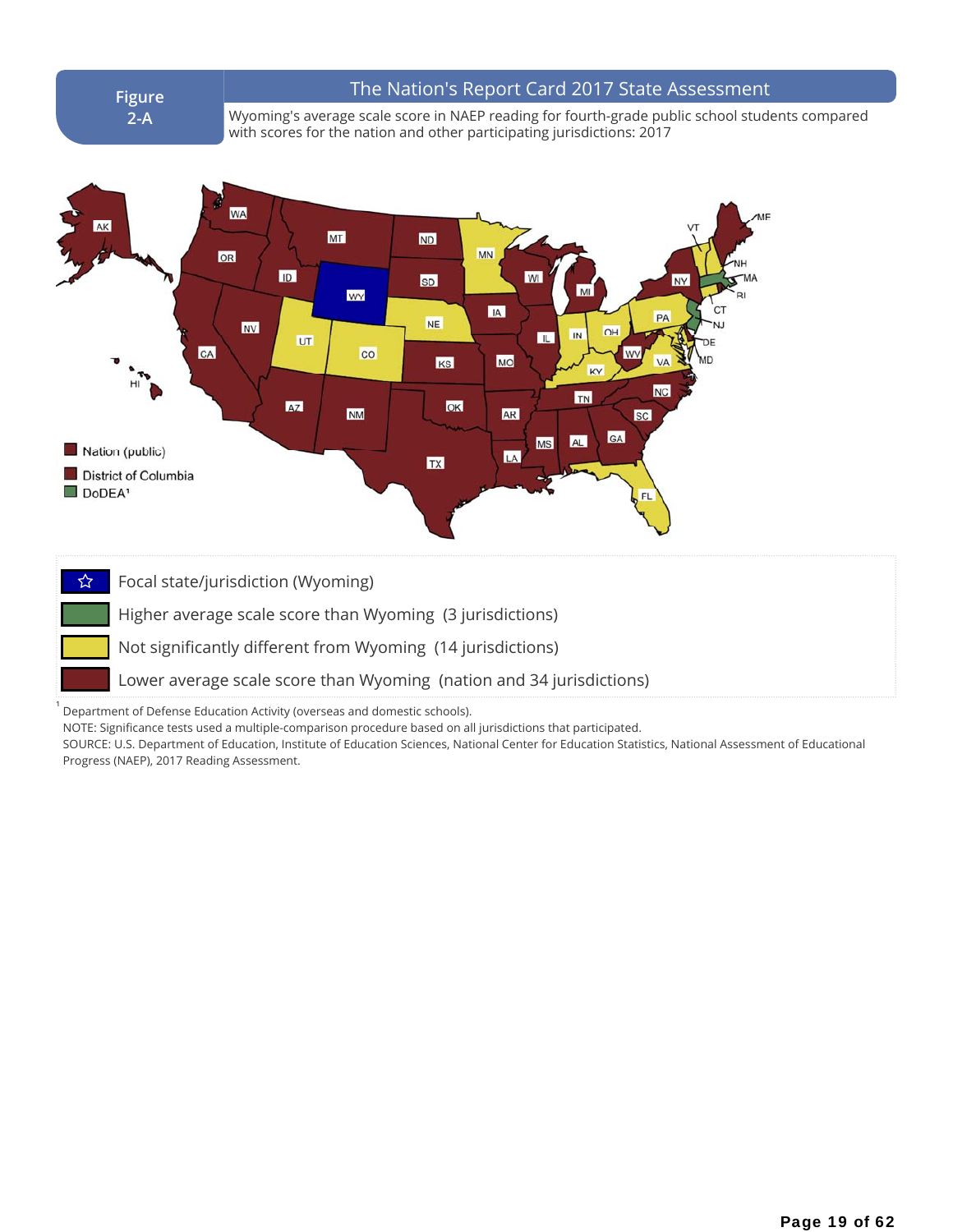**Figure 2-B**

### The Nation's Report Card 2017 State Assessment

Wyoming's average scale score in NAEP reading for eighth-grade public school students compared with scores for the nation and other participating jurisdictions: 2017



☆ Focal state/jurisdiction (Wyoming)

1

Higher average scale score than Wyoming (7 jurisdictions)

Not significantly different from Wyoming (21 jurisdictions)

Lower average scale score than Wyoming (nation and 23 jurisdictions)

Department of Defense Education Activity (overseas and domestic schools).

NOTE: Significance tests used a multiple-comparison procedure based on all jurisdictions that participated.

SOURCE: U.S. Department of Education, Institute of Education Sciences, National Center for Education Statistics, National Assessment of Educational Progress (NAEP), 2017 Reading Assessment.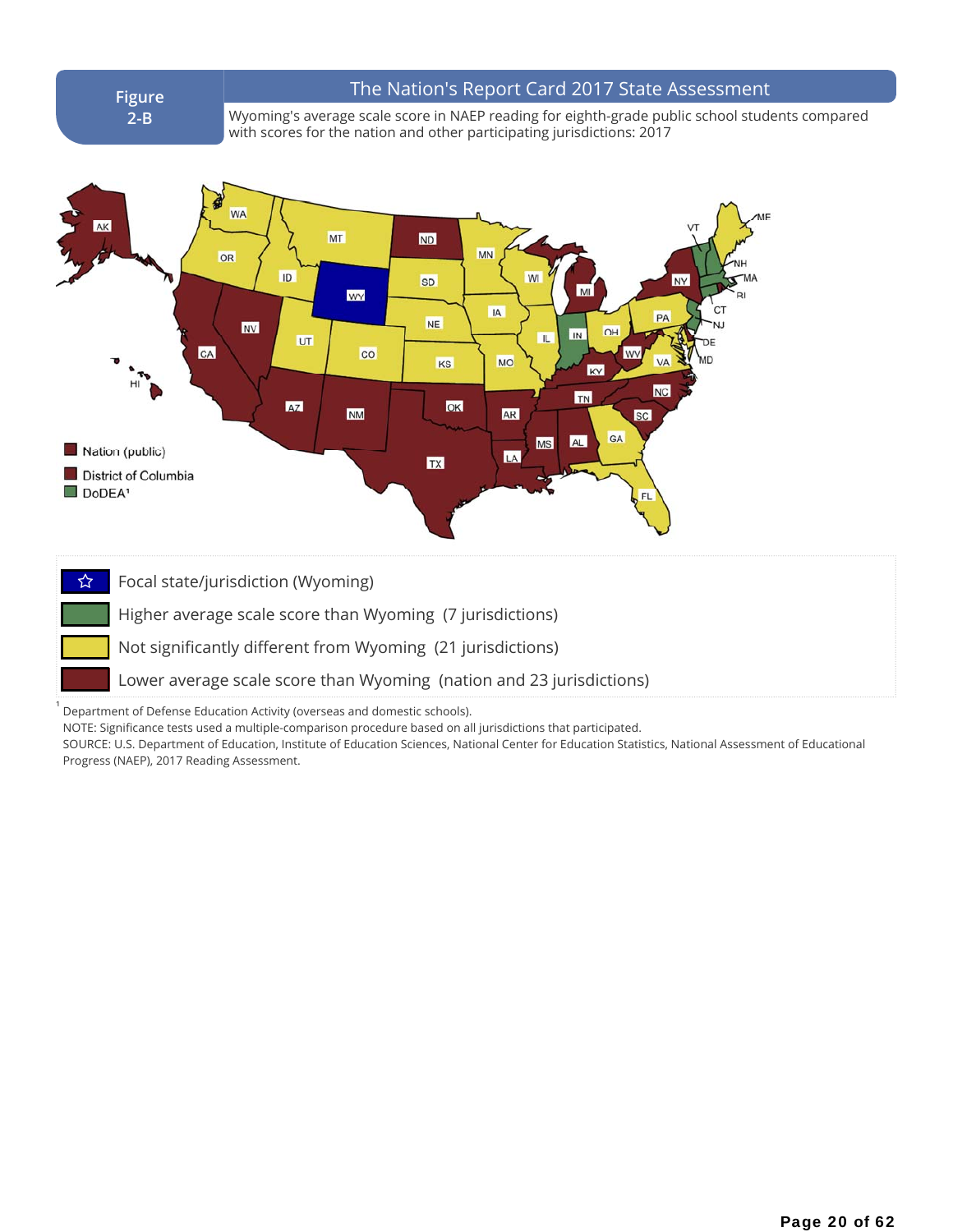## **Comparisons by Achievement Levels**

Figures 3-A and 3-B permit comparisons of all jurisdictions (and the nation) participating in the NAEP 2017 reading assessment in terms of percentages of grades 4 and 8 students performing at or above *Proficient*. The participating states and jurisdictions are grouped into categories that reflect whether the percentage of their students performing at or above *Proficient* (including *Advanced*) was found to be higher than, not significantly different from, or lower than the percentage in Wyoming.

Note that the selected state is listed first in its category, and the other states and jurisdictions within each category are listed alphabetically; statistical comparisons among jurisdictions in each of the three categories are not included in this report. However, statistical comparisons among states by achievement level can be conducted online by using the NAEP Data Explorer at http://nces.ed.gov/nationsreportcard/naepdata/.

#### *Grade 4 Achievement-Level Comparison Results*

- The percentage of students performing at or above the *Proficient* level in Wyoming was greater than the percentage in 28 jurisdictions, not significantly different from those in 20 jurisdictions, and smaller than those in 3 jurisdictions.
- The percentage of students performing at or above the *Basic* level in Wyoming was greater than the percentage in 36 jurisdictions, not significantly different from those in 13 jurisdictions, and smaller than those in 2 jurisdictions (data not shown).

#### *Grade 8 Achievement-Level Comparison Results*

- The percentage of students performing at or above the *Proficient* level in Wyoming was greater than the percentage in 19 jurisdictions, not significantly different from those in 26 jurisdictions, and smaller than those in 6 jurisdictions.
- The percentage of students performing at or above the *Basic* level in Wyoming was greater than the percentage in 28 jurisdictions, not significantly different from those in 20 jurisdictions, and smaller than those in 3 jurisdictions (data not shown).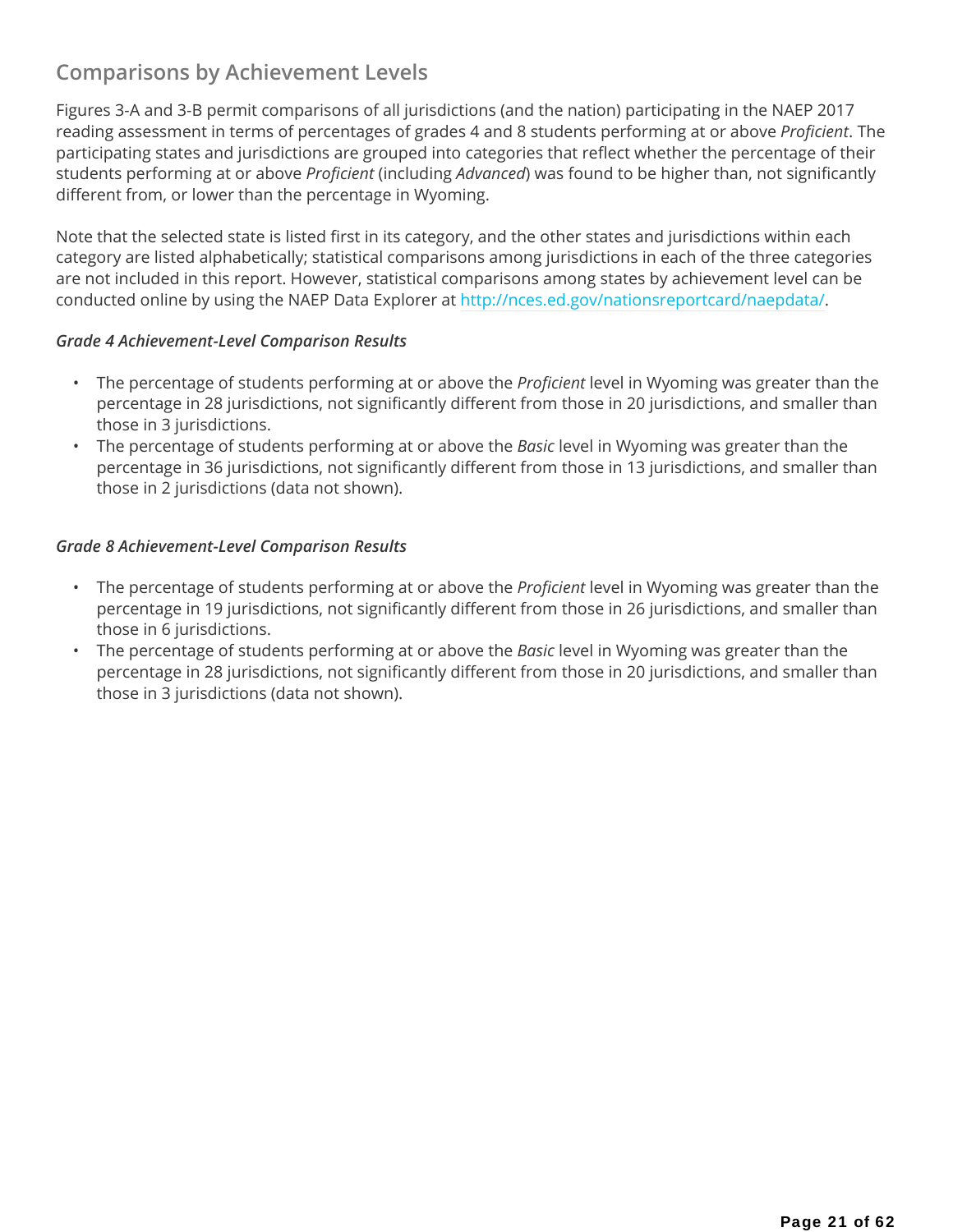#### **Figure 3-A**

### The Nation's Report Card 2017 State Assessment

Average scale scores in NAEP reading for fourth-grade public school students, percentage within each achievement level, and Wyoming's percentage at or above *Proficient* compared with the nation and other participating jurisdictions: 2017

| State/jurisdiction Avg. |            |                                                                               | Legend: Below Basic             | <b>Basic</b>   | Proficient                        | Advanced                          | State/jurisdiction      |
|-------------------------|------------|-------------------------------------------------------------------------------|---------------------------------|----------------|-----------------------------------|-----------------------------------|-------------------------|
|                         |            | Percentage at or above Proficient is higher than Wyoming                      |                                 |                |                                   |                                   |                         |
| DoDEA <sup>1</sup>      | 234        |                                                                               | 16                              | 35             | 38                                | 11                                | DoDEA <sup>1</sup>      |
| <b>Massachusetts</b>    | 236        |                                                                               | 20                              | 29             | 34                                | 17                                | Massachusetts           |
| New Jersey              | 233        |                                                                               | $\overline{22}$                 | 29             | 33                                | 15                                | New Jersey              |
|                         |            | Percentage at or above Proficient is not significantly different from Wyoming |                                 |                |                                   |                                   |                         |
| <b>WYOMING 227</b>      |            |                                                                               | 26                              | 33             | 32                                | 9                                 | <b>WYOMING</b>          |
| Colorado                | 225        |                                                                               | 29                              | 31             | 30                                | 10                                | Colorado                |
| Connecticut             | 228        |                                                                               | 26                              | 31             | 31                                | 12                                | Connecticut             |
| Florida                 | 228        |                                                                               | 25                              | 34             | 30                                | 11                                | Florida                 |
| Idaho                   | 223        |                                                                               | 30                              | 32             | 30<br>9                           |                                   | Idaho                   |
| Indiana                 | 226        |                                                                               | $\overline{27}$                 | 32             | 30                                | 10                                | Indiana                 |
| Kansas                  | 223        |                                                                               | 30                              | 33             | 29<br>8                           |                                   | Kansas                  |
| Kentucky                | 224<br>225 |                                                                               | 30<br>31                        | 32<br>29       | 28<br>10<br>$\overline{28}$<br>12 |                                   | Kentucky                |
| Maryland<br>Minnesota   | 225        |                                                                               | 29                              | 32             | 30                                | 10                                | Maryland<br>Minnesota   |
| Montana                 | 222        |                                                                               | 30                              | 32             | 30<br>8                           |                                   | Montana                 |
| Nebraska                | 224        |                                                                               | 28                              | 33             | 30<br>9                           |                                   | Nebraska                |
| New Hampshire           | 229        |                                                                               | 25                              | 32             | 33                                | 10                                | New Hampshire           |
| North Carolina          | 224        |                                                                               | 31                              | 31             | 29<br>10                          |                                   | North Carolina          |
| Ohio                    | 225        |                                                                               | 29                              | 33             | 29<br>10                          |                                   | Ohio                    |
| Pennsylvania            | 225        |                                                                               | 29                              | 31             | 30                                | 10                                | Pennsylvania            |
| Rhode Island            | 223        |                                                                               | 31                              | 30             | $\overline{28}$<br>11             |                                   | Rhode Island            |
| Utah                    | 225        |                                                                               | 28                              | 31             | 31                                | 10                                | Utah                    |
| Vermont                 | 226<br>228 |                                                                               | $\overline{27}$<br>26           | 30<br>31       | 31<br>31                          | 12<br>12                          | Vermont<br>Virginia     |
| Virginia<br>Washington  | 223        |                                                                               | 32                              | 29             | 27<br>12                          |                                   | Washington              |
|                         |            |                                                                               |                                 |                |                                   |                                   |                         |
|                         |            | Percentage at or above Proficient is lower than Wyoming                       |                                 |                |                                   |                                   |                         |
| <b>NATION (Public)</b>  | 221<br>216 |                                                                               | 33<br>37                        | 31<br>32       | 27<br>$\blacksquare$<br>25<br> 7  |                                   | <b>NATION (Public)</b>  |
| Alabama<br>Alaska       | 207        |                                                                               | 44                              | 28             | 22<br>$6\phantom{1}$              |                                   | Alabama<br>Alaska       |
| Arizona                 | 215        |                                                                               | 39                              | 31             | 23<br>$\overline{7}$              |                                   | Arizona                 |
| Arkansas                | 216        |                                                                               | 37                              | 32             | 25<br>$\overline{7}$              |                                   | Arkansas                |
| California              | 215        |                                                                               | 39                              | 30             | 23<br>8                           |                                   | California              |
| <b>Delaware</b>         | 221        |                                                                               | 33                              | 31             | 27<br>$\vert$ 9                   |                                   | Delaware                |
| District of Columbia    | 213        |                                                                               | 44                              | 28             | 20<br>9                           |                                   | District of Columbia    |
| Georgia                 | 220        |                                                                               | 34                              | 31             | 26<br>9                           |                                   | Georgia                 |
| Hawaii                  | 216        |                                                                               | 38                              | 31             | 25<br>7                           |                                   | Hawaii                  |
| <b>Illinois</b>         | 220<br>222 |                                                                               | 34<br>31                        | 30<br>32       | 26<br>9<br>29<br>$\vert 8 \vert$  |                                   | <b>Illinois</b><br>lowa |
| lowa<br>Louisiana       | 212        |                                                                               | 44                              | 29             | $\overline{21}$<br>6              |                                   | Louisiana               |
| Maine                   | 221        |                                                                               | 33                              | 31             | 27<br>$\vert 9 \vert$             |                                   | Maine                   |
| Michigan                | 218        |                                                                               | 36                              | 33             | 25<br>6                           |                                   | Michigan                |
| Mississippi             | 215        |                                                                               | 40                              | 33             | 22<br>6                           |                                   | Mississippi             |
| <b>Missouri</b>         | 223        |                                                                               | 31                              | 33             | 28<br>8                           |                                   | Missouri                |
| Nevada                  | 215        |                                                                               | 39                              | 30             | 24<br> 7                          |                                   | Nevada                  |
| New Mexico 208          |            |                                                                               | 46                              | 29             | 19<br>5                           |                                   | <b>New Mexico</b>       |
| New York                | 222        |                                                                               | 32                              | 32             | 27<br>9                           |                                   | New York                |
| North Dakota 222        |            |                                                                               | 30<br>37                        | 36<br>34       | $6\phantom{.}6$<br>28<br>24       |                                   | North Dakota            |
| Oklahoma<br>Oregon 218  | 217        |                                                                               | $\overline{37}$                 | 30             | 5<br>26<br>8                      |                                   | Oklahoma<br>Oregon      |
| South Carolina 213      |            |                                                                               | 41                              | 30             | 23<br>6                           |                                   | South Carolina          |
| South Dakota 222        |            |                                                                               | 31                              | 33             | 29<br>$\blacksquare$              |                                   | South Dakota            |
| Tennessee 219           |            |                                                                               | 36                              | 32             | 25<br>8                           |                                   | Tennessee               |
| Texas 215               |            |                                                                               | 40                              | 32             | 23<br>5                           |                                   | Texas                   |
| West Virginia 217       |            |                                                                               | 36                              | 31             | 25<br>$7\phantom{.0}$             |                                   | West Virginia           |
| Wisconsin 220           |            |                                                                               | 34                              | 31             | 27<br> 8                          |                                   | Wisconsin               |
|                         |            | 100 90 80 70 60                                                               | 50 40                           | 30<br>20<br>10 | 30<br>0<br>10<br>20               | 50 60 70 80<br>40                 |                         |
|                         |            |                                                                               |                                 |                |                                   |                                   |                         |
|                         |            |                                                                               | Percent below Basic or at Basic |                |                                   | Percent at Proficient or Advanced |                         |

Department of Defense Education Activity (overseas and domestic schools).<br>NOTE: The bars above contain percentages of students in each NAEP reading achievement level. Achievement levels corresponding to each population of<br> Significance tests used a multiple-comparison procedure based on all jurisdictions that participated.<br>SOURCE: U.S. Department of Education, Institute of Education Sciences, National Center for Education Statistics, Nationa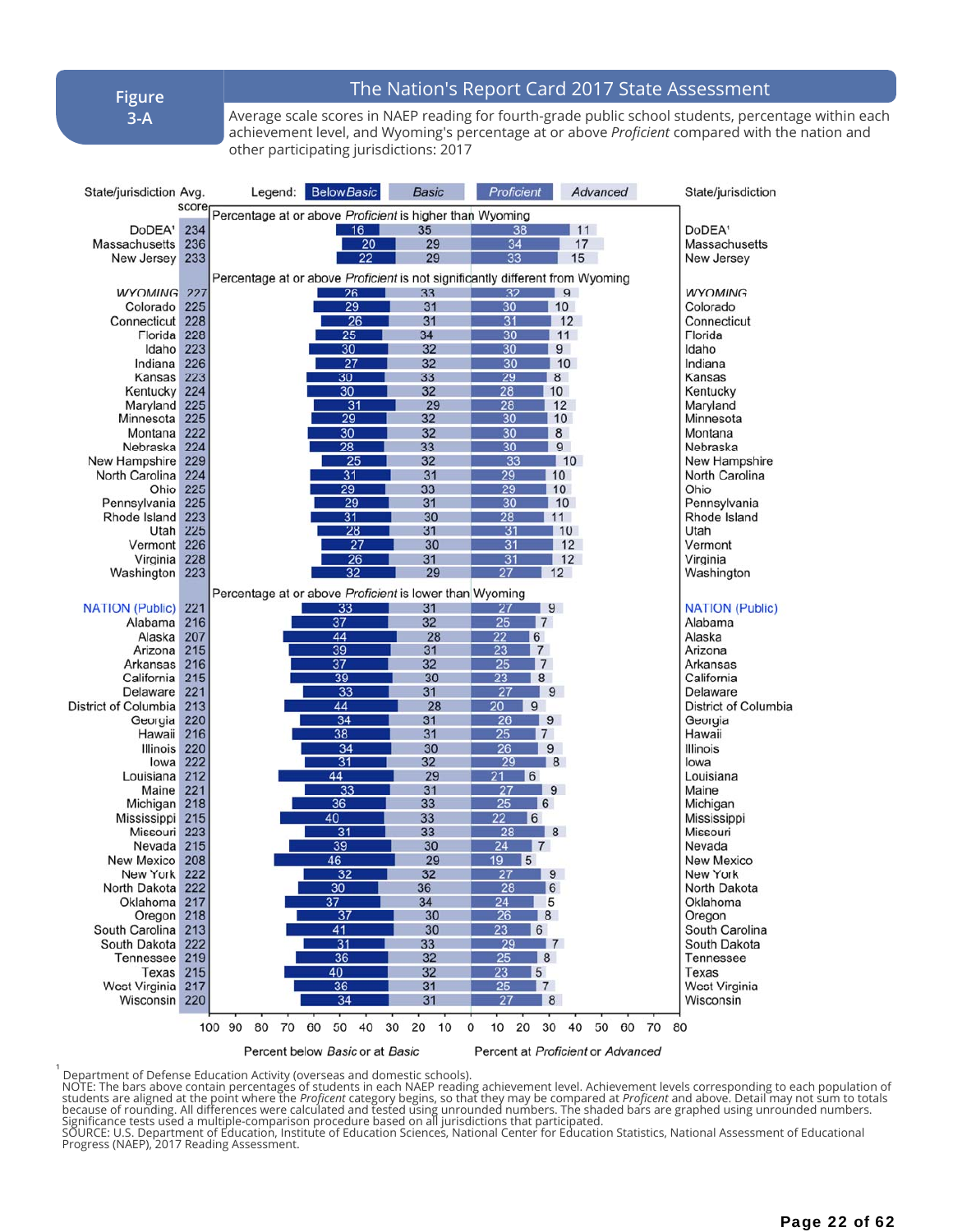**Figure 3-B**

### The Nation's Report Card 2017 State Assessment

Average scale scores in NAEP reading for eighth-grade public school students, percentage within each achievement level, and Wyoming's percentage at or above *Proficient* compared with the nation and other participating jurisdictions: 2017

| State/jurisdiction Avg.          |            |                                                          | Legend: Below Basic             | <b>Basic</b>   | Proficient                                                                    | Advanced                          | State/jurisdiction               |
|----------------------------------|------------|----------------------------------------------------------|---------------------------------|----------------|-------------------------------------------------------------------------------|-----------------------------------|----------------------------------|
|                                  | score      | Percentage at or above Proficient is higher than Wyoming |                                 |                |                                                                               |                                   |                                  |
| Connecticut 273                  |            |                                                          | 20                              | 36             | 37                                                                            | $\overline{7}$                    | Connecticut                      |
| DoDEA <sup>1</sup>               | 280        |                                                          | 9                               | 39             | 46                                                                            | 5                                 | DoDEA <sup>1</sup>               |
| Massachusetts                    | 278        |                                                          | 15                              | 36             | 41                                                                            | $\overline{9}$                    | Massachusetts                    |
| New Hampshire 275                |            |                                                          | 16                              | 39             | 39                                                                            | 6                                 | New Hampshire                    |
| New Jersey                       | 275        |                                                          | 18                              | 35             | 38                                                                            | 8                                 | New Jersey                       |
| Vermont 273                      |            |                                                          | 18                              | 37             | 39                                                                            | $6\phantom{1}$                    | Vermont                          |
|                                  |            |                                                          |                                 |                | Percentage at or above Proficient is not significantly different from Wyoming |                                   |                                  |
| <b>WYOMING</b>                   | 269        |                                                          | 20                              | 43             | 34                                                                            | 3                                 | <b>WYOMING</b>                   |
| Colorado                         | 270        |                                                          | 21                              | 39             | 35                                                                            | 6                                 | Colorado                         |
| Florida                          | 267        |                                                          | 23                              | 42             | 32                                                                            | 3                                 | Florida                          |
| Georgia                          | 266        |                                                          | 24                              | 40             | 31                                                                            | 4                                 | Georgia                          |
| Idaho                            | 270        |                                                          | 19                              | 43             | 36                                                                            | 3                                 | Idaho                            |
| <b>Illinois</b>                  | 267        |                                                          | 23                              | 41             | 32                                                                            | 4                                 | <b>Illinois</b>                  |
| Indiana                          | 272        |                                                          | 18                              | 41             | 36                                                                            | 5                                 | Indiana                          |
| lowa                             | 268        |                                                          | $\overline{20}$                 | 43             | 33                                                                            | 3                                 | lowa                             |
| Kansas                           | 267        |                                                          | 22                              | 41             | 33                                                                            | 4                                 | Kansas                           |
| Kentucky                         | 265        |                                                          | 25                              | 41             | 30                                                                            | $\overline{4}$                    | Kentucky                         |
| Maine<br>Maryland                | 269<br>267 |                                                          | 21<br>26                        | 40<br>37       | 34<br>$\overline{31}$<br>$\overline{7}$                                       | 5                                 | Maine<br>Maryland                |
| Michigan                         | 265        |                                                          | 24                              | 42             | 31                                                                            | 3                                 | Michigan                         |
| Minnesota                        | 269        |                                                          | 21                              | 39             | 35                                                                            | $\overline{4}$                    | Minnesota                        |
| Missouri                         | 266        |                                                          | 23                              | 42             | 32                                                                            | 3                                 | Missouri                         |
| <b>Montana</b>                   | 267        |                                                          | 21                              | 44             | 32                                                                            | 3                                 | Montana                          |
| Nebraska                         | 269        |                                                          | 21                              | 41             | 34                                                                            | $\overline{4}$                    | Nebraska                         |
| New York                         | 264        |                                                          | 27                              | 39             | 30                                                                            | 5                                 | New York                         |
| Ohio                             | 268        |                                                          | 23                              | 38             | 34                                                                            | 5                                 | Ohio                             |
| Oregon                           | 266        |                                                          | $\overline{24}$                 | 40             | 32                                                                            | 4                                 | Oregon                           |
| Pennsylvania                     | 270        |                                                          | 22                              | 38             | 35                                                                            | 5                                 | Pennsylvania                     |
| Rhode Island                     | 266        |                                                          | 25                              | 37             | 33                                                                            | 5                                 | Rhode Island                     |
| South Dakota                     | 267        |                                                          | $\overline{20}$                 | 44             | 33                                                                            | 2                                 | South Dakota                     |
| Utah                             | 269        |                                                          | 21                              | 41             | 35                                                                            | $\overline{4}$                    | Utah                             |
| Virginia                         | 268        |                                                          | 23                              | 40             | 33                                                                            | 4                                 | Virginia                         |
| Washington                       | 272        |                                                          | 20                              | 39             | 35                                                                            | 6                                 | Washington                       |
| Wisconsin 269                    |            |                                                          | $\overline{21}$                 | 40             | 35                                                                            | 4                                 | Wisconsin                        |
|                                  |            | Percentage at or above Proficient is lower than Wyoming  |                                 |                |                                                                               |                                   |                                  |
| <b>NATION (Public)</b>           | 265        |                                                          | 25                              | 41             | 31                                                                            | $\overline{4}$                    | <b>NATION (Public)</b>           |
| Alabama                          | 258        |                                                          | 33                              | 40             | 25<br>$\overline{2}$                                                          |                                   | Alabama                          |
| Alaska                           | 258        |                                                          | 30                              | 44             | $\overline{25}$<br>1                                                          |                                   | Alaska                           |
| Arizona                          | 263        |                                                          | $\overline{25}$                 | 44             | 28<br>$\overline{2}$                                                          |                                   | Arizona                          |
| Arkansas                         | 260        |                                                          | 29                              | 43             | 26<br>3                                                                       |                                   | Arkansas                         |
| California                       | 263        |                                                          | 28<br>28                        | 40<br>39       | 28<br>4<br>29<br>$\overline{4}$                                               |                                   | California                       |
| Delaware<br>District of Columbia | 263<br>247 |                                                          | 45                              | 35             | 17<br>3                                                                       |                                   | Delaware<br>District of Columbia |
| Hawaii                           | 261        |                                                          | 28                              | 42             | 28<br>2                                                                       |                                   | Hawaii                           |
| Louisiana <sup>257</sup>         |            |                                                          | 33                              | 42             | 23<br>$\overline{2}$                                                          |                                   | Louisiana                        |
| Mississippi 256                  |            |                                                          | 34                              | 42             | 23<br>2                                                                       |                                   | Mississippi                      |
| Nevada 260                       |            |                                                          | 29                              | 43             | 2<br>26                                                                       |                                   | Nevada                           |
| New Mexico                       | 256        |                                                          | 34                              | 41             | $\overline{22}$<br>$\overline{2}$                                             |                                   | New Mexico                       |
| North Carolina                   | 263        |                                                          | 26                              | 41             | 3<br>30                                                                       |                                   | North Carolina                   |
| North Dakota 265                 |            |                                                          | 23                              | 45             | 31<br>2                                                                       |                                   | North Dakota                     |
| Oklahoma 261                     |            |                                                          | 26                              | 46             | 26<br>$\overline{2}$                                                          |                                   | Oklahoma                         |
| South Carolina 260               |            |                                                          | 29                              | 41             | 3<br>27                                                                       |                                   | South Carolina                   |
| Tennessee 262                    |            |                                                          | 27                              | 42             | 29<br>$\overline{2}$                                                          |                                   | Tennessee                        |
| Texas                            | 260        |                                                          | 29                              | 44             | 26<br>2                                                                       |                                   | Texas                            |
| West Virginia 259                |            |                                                          | 30                              | 42             | 26<br>2                                                                       |                                   | West Virginia                    |
|                                  |            | 100 90<br>80 70                                          | 60<br>50 40                     | 30<br>20<br>10 | 30<br>10 20<br>0                                                              | 40 50 60 70 80                    |                                  |
|                                  |            |                                                          |                                 |                |                                                                               |                                   |                                  |
|                                  |            |                                                          | Percent below Basic or at Basic |                |                                                                               | Percent at Proficient or Advanced |                                  |

Department of Defense Education Activity (overseas and domestic schools).<br>NOTE: The bars above contain percentages of students in each NAEP reading achievement level. Achievement levels corresponding to each population of<br> Significance tests used a multiple-comparison procedure based on all jurisdictions that participated.<br>SOURCE: U.S. Department of Education, Institute of Education Sciences, National Center for Education Statistics, Nationa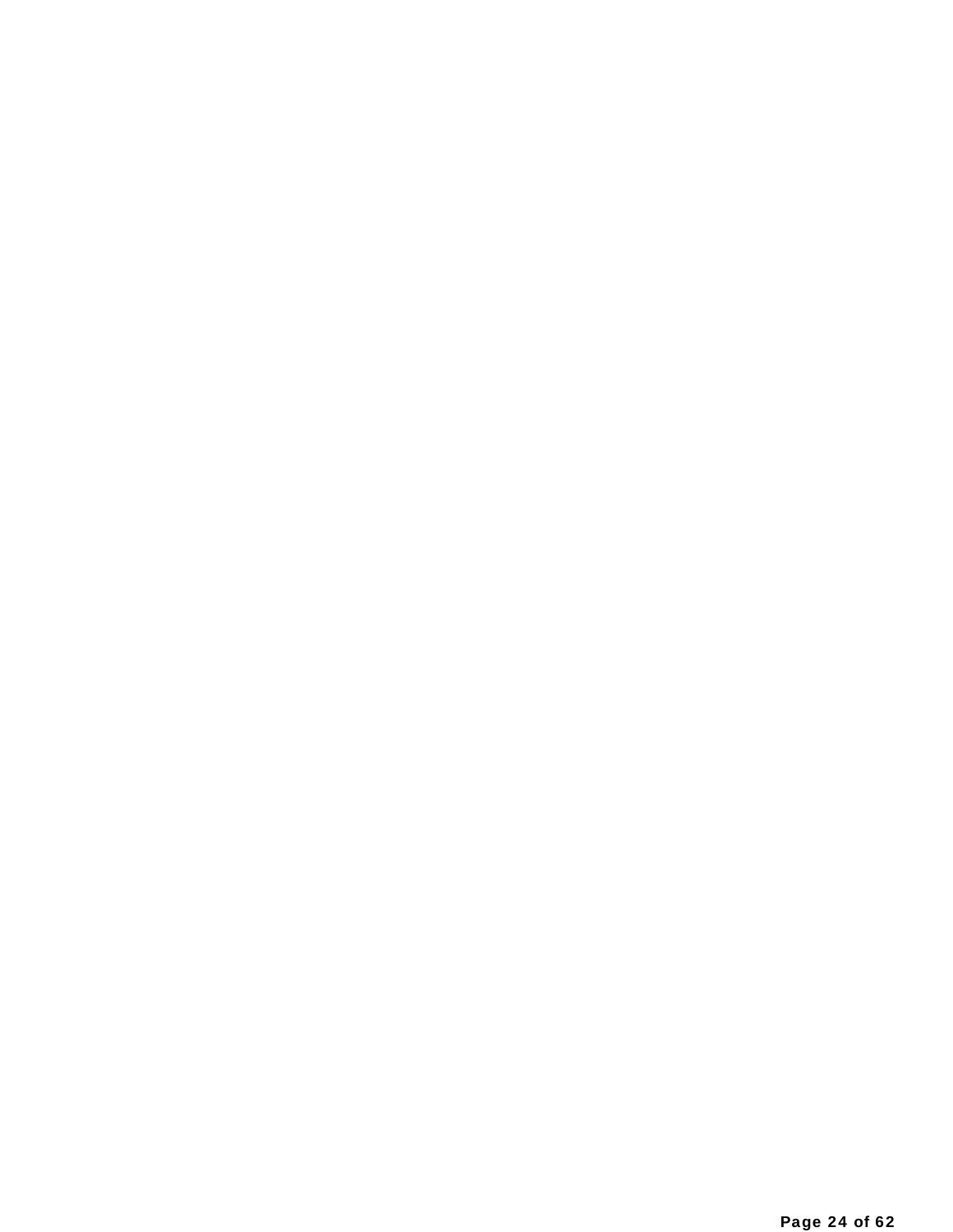# **Reading Performance of Selected Student Groups**

This section of the report presents trend results for public school students in Wyoming and the nation by demographic characteristics. Student performance data are reported for

- race/ethnicity
- gender
- student eligibility for the National School Lunch Program
- type of school location (for 2007, 2009, 2011, 2013, 2015, and 2017)

NAEP collects information on race/ethnicity, gender, and student eligibility for the National School Lunch Program eligibility from school records. Type of school location is based on standard definitions established by the Federal Office of Management and Budget using population and geographic information from the U.S. Census Bureau. Schools are assigned to these categories in the NCES Common Core of Data based on their physical address. The parent's highest level of education for grade 8 is derived from student questionnaires.

Results for each of the student groups are reported in tables that include the percentage of students in each group in the first column, and the average scale score in the second column. The columns to the right show the percentage of students below *Basic* and at or above each achievement level.

Results by students' race/ethnicity and gender include statements about score point differences between student groups (e.g., between White and Black or White and Hispanic students, or between male and female students) in 2017 and in the first assessment year. Because these differences are calculated using unrounded values, they may differ slightly from what would be obtained by subtracting the rounded values that appear in the tables. Statements indicating a narrowing or widening of the gap in students' scores are only made if the change in the gap from the first assessment year to 2017 was found to be statistically significant.

The reader is cautioned against making simple causal inferences about group differences, as a complex mix of educational and socioeconomic factors may affect student performance. NAEP collects information on many additional variables, including school and home factors related to achievement. This information is in an interactive database available on the NAEP website http://nces.ed.gov/nationsreportcard/naepdata/.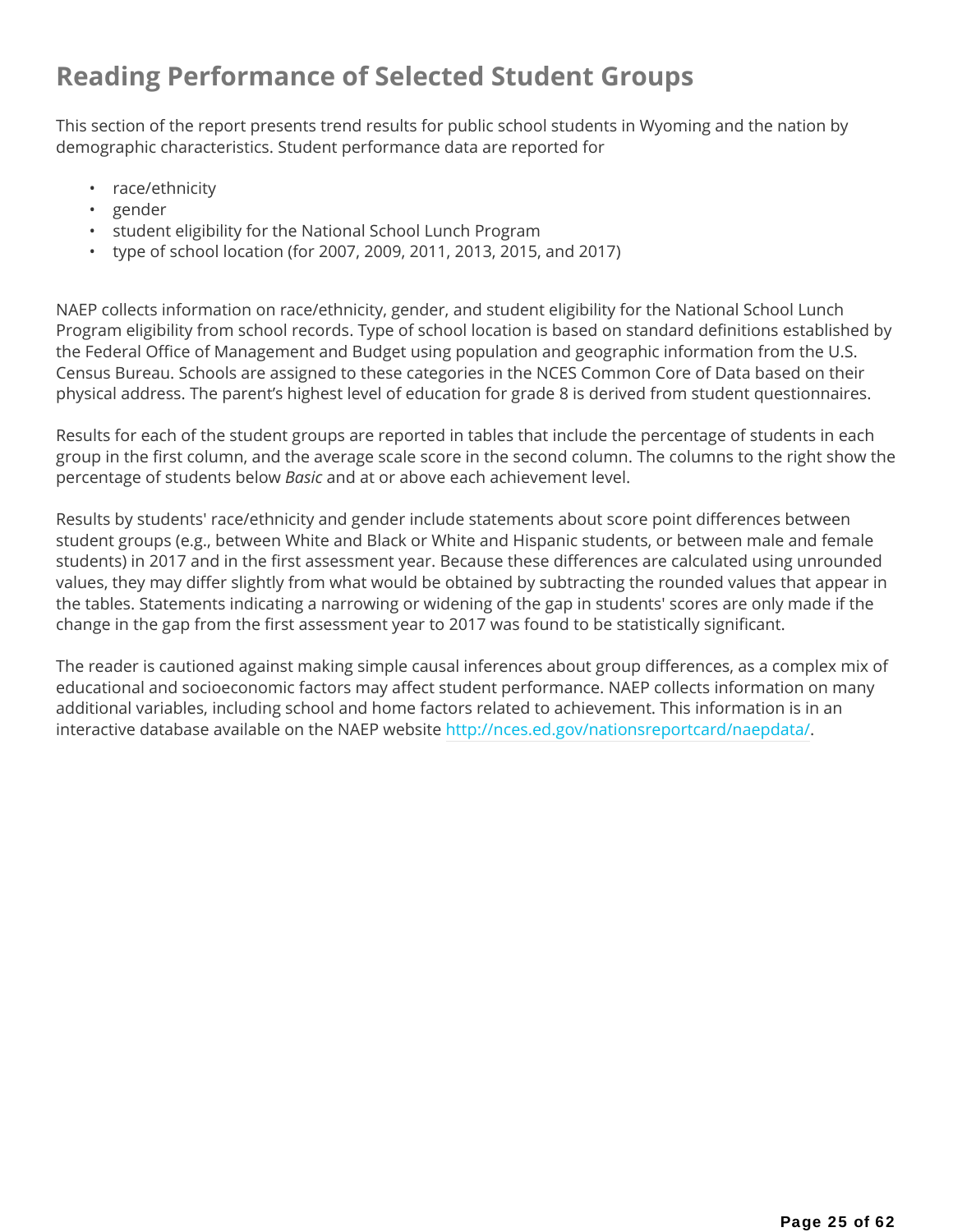## **Race/Ethnicity**

Prior to 2011, student race/ethnicity was obtained from school records and reported for the six mutually exclusive categories shown below:

- White
- Black
- Hispanic
- Asian/Pacific Islander
- American Indian/Alaska Native
- Unclassified (not shown in tables)

Students who identified with more than one of the other five categories were classified as "Other" and were included as part of the "Unclassified" category along with students who had a background other than the ones listed or whose race/ethnicity could not be determined.

In compliance with new standards from the U.S. Office of Management and Budget for collecting and reporting data on race/ethnicity, additional information was collected in 2011 so that results could be reported separately for Asian students, Native Hawaiian/Other Pacific Islander students, and students identifying with two or more races. Beginning in 2011, all of the students participating in NAEP were identified as one of the seven racial/ethnic categories listed below:

- White
- Black or African American
- Hispanic
- Asian
- American Indian/Alaska Native
- Native Hawaiian/Other Pacific Islander
- Two or more races

As in earlier years, students identified as Hispanic were classified as Hispanic in 2011, 2013, 2015, and 2017 even if they were also identified with another racial/ethnic group. Students who identified with two or more of the other racial/ethnic groups (e.g., White and Black) would have been classified as "Other" and reported as part of the "Unclassified" category prior to 2011, and were classified as "Two or more races" in 2011, 2013, 2015, and 2017.

When comparing the results for racial/ethnic groups prior to 2011, data for Asian and Native Hawaiian/Other Pacific Islander students are combined into a single Asian/Pacific Islander category.

Tables 3-A and 3-B show average scale scores and percentage of students by achievement-level for public school students at grades 4 and 8 in Wyoming and the nation, by race/ethnicity.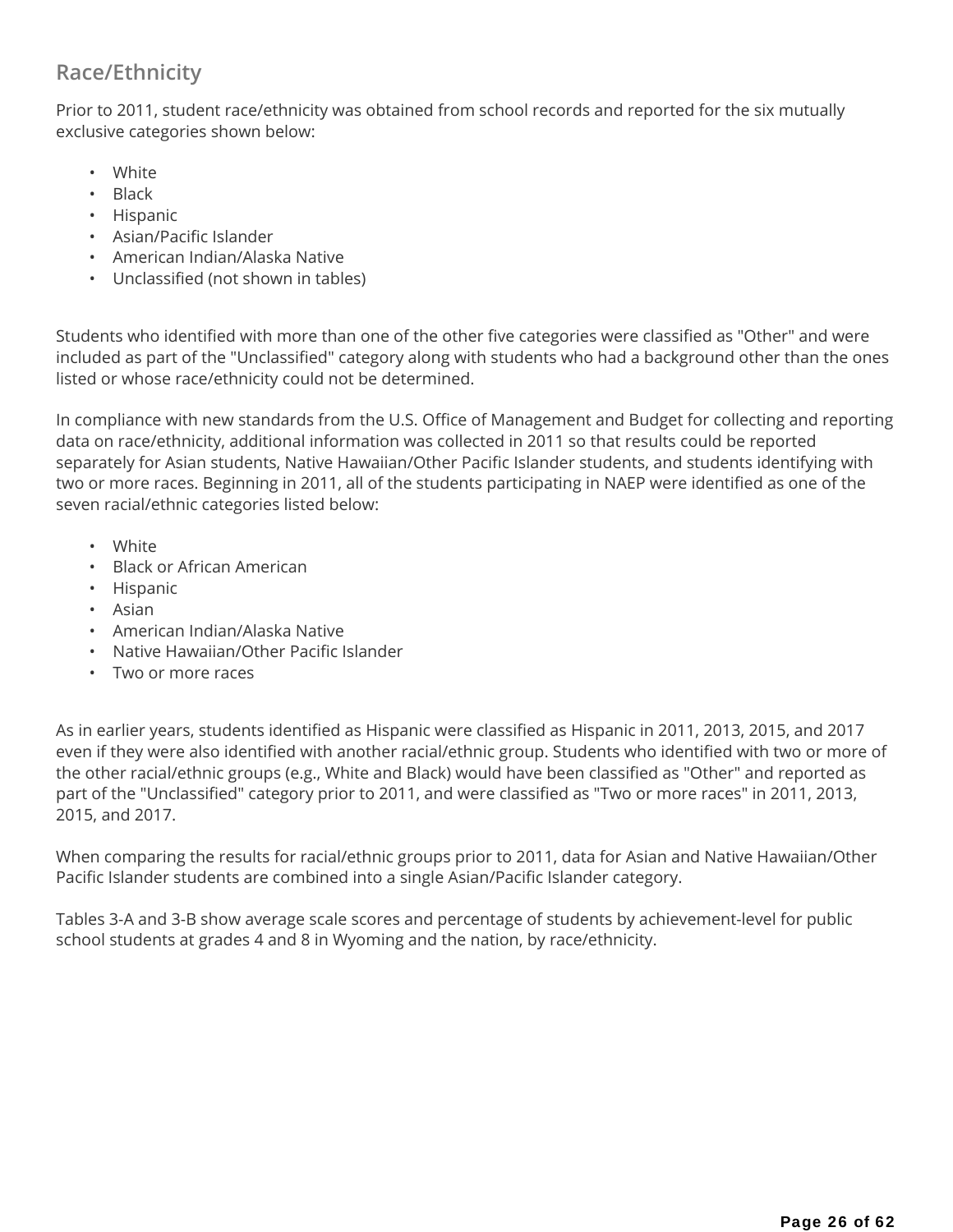#### *Grade 4 Scale Score Results by Race/Ethnicity*

- In 2017, White students in Wyoming had an average scale score that was higher than the average scores of Hispanic and American Indian/Alaska Native students.
- In 2017, the average scale score of White students in Wyoming was higher than their respective scores in 1992, 1994, 1998, 2002, 2003, 2005, 2009, and 2011, but not significantly different from their respective scores in 2007, 2013, and 2015.
- In 2017, the average scale score of Hispanic students in Wyoming was not significantly different from their respective scores in 1992, 1994, 1998, 2002, 2003, 2005, 2007, 2009, 2011, 2013, and 2015.
- In 2017, the average scale score of American Indian/Alaska Native students in Wyoming was higher than their respective scores in 2003 and 2011, but not significantly different from their respective scores in 1992, 1994, 1998, 2002, 2007, 2009, 2013, and 2015.
- Data are not reported for Black students in 2017, because reporting standards were not met.
- In 2017, Hispanic students in Wyoming had an average score that was lower than that of White students by 20 points. In 1992, the average score for Hispanic students was lower than that of White students by 19 points.

#### *Grade 4 Achievement-Level Results by Race/Ethnicity*

- In 2017 in Wyoming, the percentage of White students performing at or above *Proficient* was greater than the corresponding percentages of Hispanic and American Indian/Alaska Native students.
- In 2017, the percentage of White students in Wyoming performing at or above *Proficient* was greater than the percentages of their respective peers in 1992, 1994, 1998, 2002, 2003, 2005, 2007, 2009, and 2011, but not significantly different from the percentages of their respective peers in 2013 and 2015.
- In 2017, the percentage of Hispanic students in Wyoming performing at or above *Proficient* was not significantly different from the percentages of their respective peers in 1992, 1994, 1998, 2002, 2003, 2005, 2007, 2009, 2011, 2013, and 2015.
- In 2017, the percentage of American Indian/Alaska Native students in Wyoming performing at or above *Proficient* was not significantly different from the percentages of their respective peers in 1992, 1994, 1998, 2002, 2003, 2007, 2009, 2011, 2013, and 2015.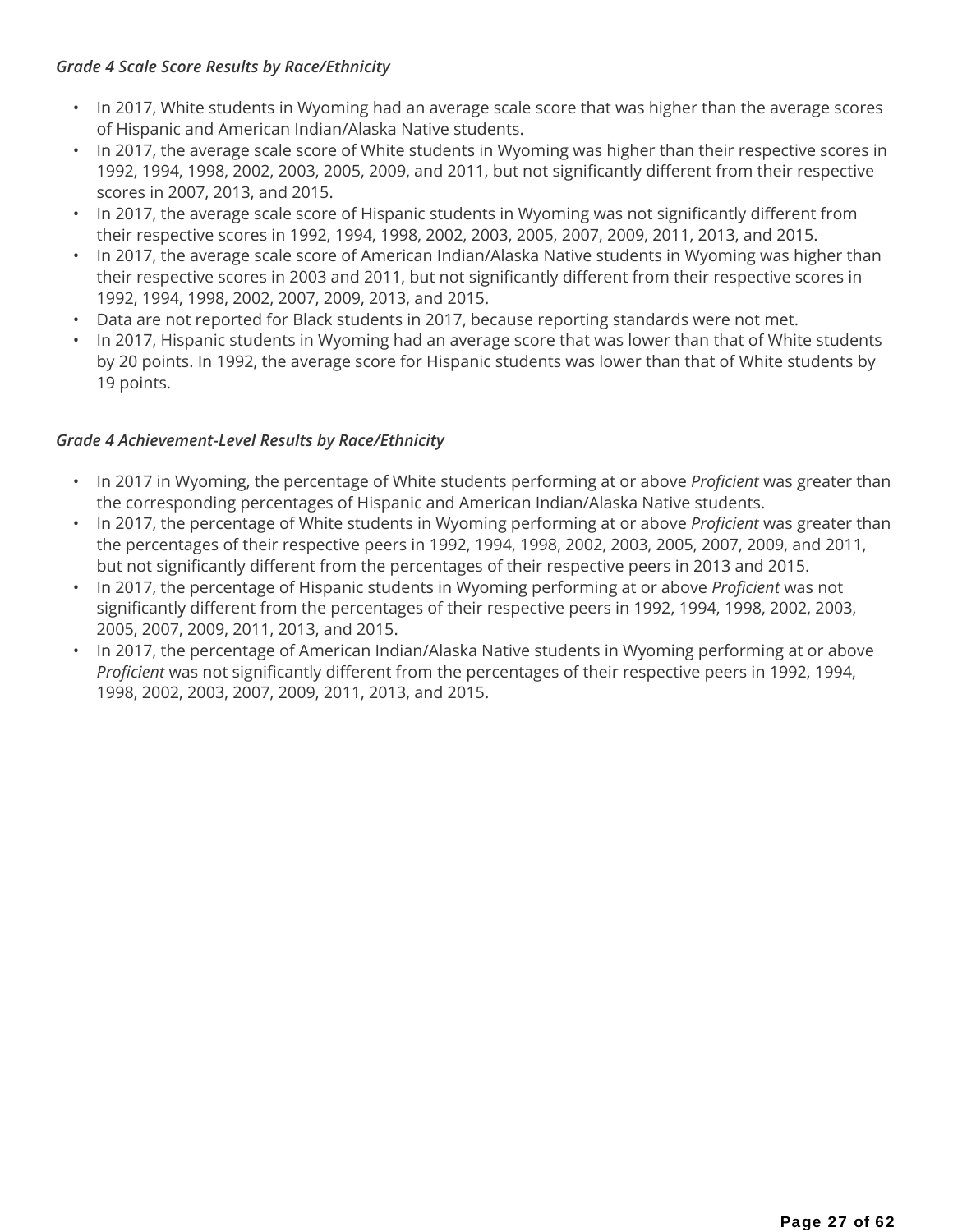#### *Grade 8 Scale Score Results by Race/Ethnicity*

- In 2017, White students in Wyoming had an average scale score that was higher than the average scores of Hispanic and American Indian/Alaska Native students.
- In 2017, the average scale score of White students in Wyoming was higher than their respective scores in 1998, 2002, 2003, and 2007, but not significantly different from their respective scores in 2005, 2009, 2011, 2013, and 2015.
- In 2017, the average scale score of Hispanic students in Wyoming was higher than their respective scores in 1998, 2002, and 2007, but not significantly different from their respective scores in 2003, 2005, 2009, 2011, 2013, and 2015.
- In 2017, the average scale score of American Indian/Alaska Native students in Wyoming was not significantly different from their respective scores in 1998, 2002, 2003, 2005, 2007, and 2013.
- Data are not reported for Black students in 2017, because reporting standards were not met.
- In 2017, Hispanic students in Wyoming had an average score that was lower than that of White students by 11 points. In 1998, the average score for Hispanic students was lower than that of White students by 15 points.

#### *Grade 8 Achievement-Level Results by Race/Ethnicity*

- In 2017 in Wyoming, the percentage of White students performing at or above *Proficient* was greater than the corresponding percentages of Hispanic and American Indian/Alaska Native students.
- In 2017, the percentage of White students in Wyoming performing at or above *Proficient* was greater than the percentages of their respective peers in 1998, 2002, 2003, and 2007, but not significantly different from the percentages of their respective peers in 2005, 2009, 2011, 2013, and 2015.
- In 2017, the percentage of Hispanic students in Wyoming performing at or above *Proficient* was greater than the percentages of their respective peers in 2002 and 2007, but not significantly different from the percentages of their respective peers in 1998, 2003, 2005, 2009, 2011, 2013, and 2015.
- In 2017, the percentage of American Indian/Alaska Native students in Wyoming performing at or above *Proficient* was not significantly different from the percentages of their respective peers in 1998, 2002, 2003, 2005, 2007, and 2013.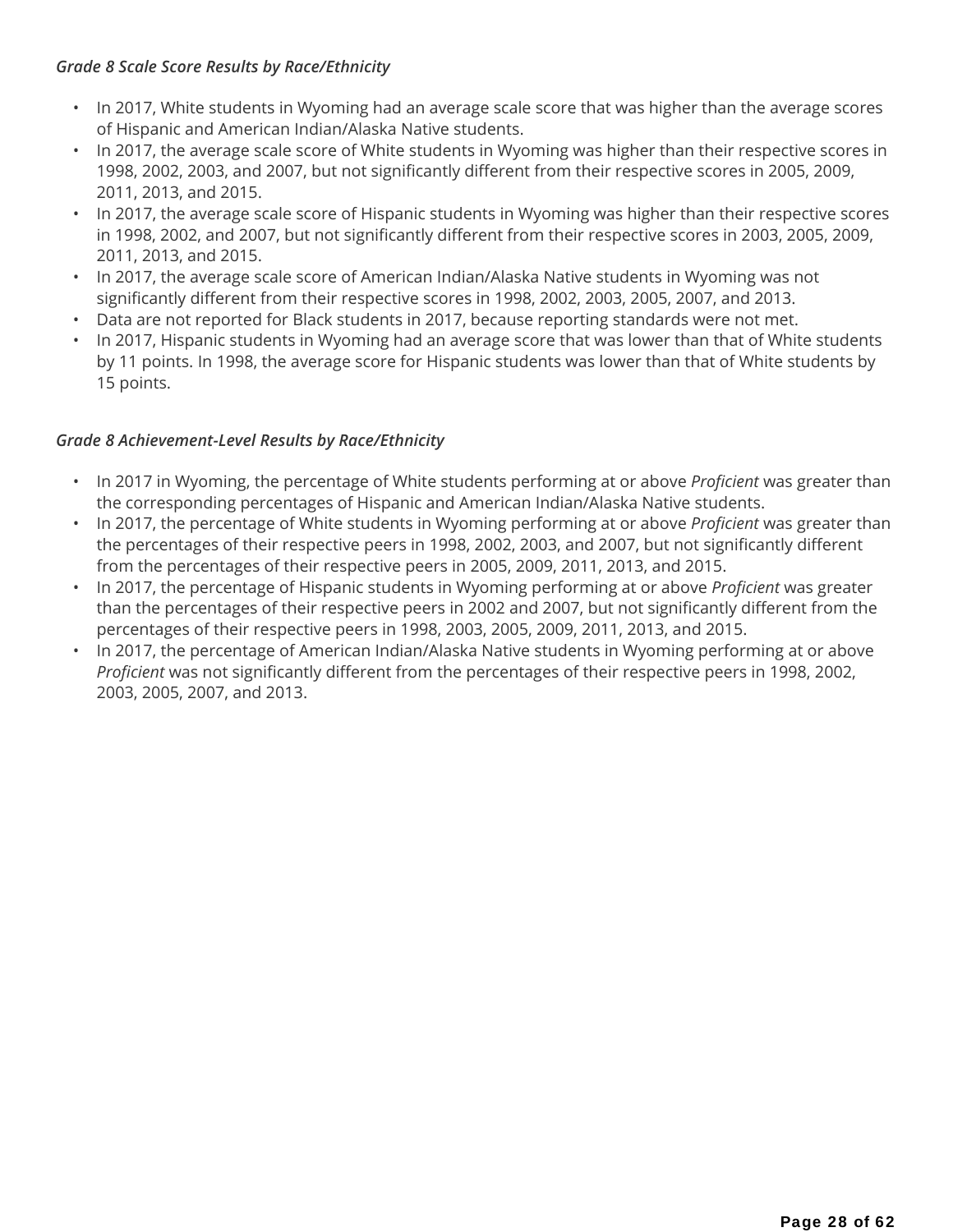## The Nation's Report Card 2017 State Assessment

Percentage of eighth-grade public school students, average scale score, and achievement-level results in NAEP reading, by race/ethnicity, year, and jurisdiction: Various years, 1998–2017

|                                           |                 |             |             |              | Percent     |             |                |
|-------------------------------------------|-----------------|-------------|-------------|--------------|-------------|-------------|----------------|
| Race/ethnicity, year, and<br>jurisdiction |                 | Percentage  | Average     | <b>Below</b> | At or above | At or above | At             |
|                                           |                 | of students | scale score | <b>Basic</b> | Basic       | Proficient  | Advanced       |
| White                                     |                 |             |             |              |             |             |                |
| 1998 <sup>1</sup>                         | Nation (public) | $68*$       | $269*$      | $20*$        | $80*$       | $38*$       | $3*$           |
|                                           | Wyoming         | $89*$       | $264*$      | $23*$        | $77*$       | $31*$       | $2^*$          |
| 1998                                      | Nation (public) | $68*$       | $268*$      | $21*$        | $79*$       | $37*$       | $3*$           |
|                                           | Wyoming         | $89*$       | $265*$      | $23*$        | $77*$       | $32*$       | $2^*$          |
| 2002                                      | Nation (public) | $64*$       | $271*$      | 17           | 83          | $39*$       | $3*$           |
|                                           | Wyoming         | $88*$       | $267*$      | 19           | 81          | $33*$       | $2^*$          |
| 2003                                      | Nation (public) | $61*$       | $270*$      | $18*$        | $82*$       | $39*$       | $4^{\star}$    |
|                                           | Wyoming         | $88*$       | $269*$      | 18           | 82          | $36*$       | $2^*$          |
| 2005                                      | Nation (public) | $60*$       | $269*$      | $19*$        | $81*$       | $37*$       | $3*$           |
|                                           | Wyoming         | $87*$       | 270         | 17           | 83          | 38          | $\overline{2}$ |
| 2007                                      | Nation (public) | $58*$       | $270*$      | 17           | 83          | $38*$       | $3*$           |
|                                           | Wyoming         | $85*$       | $269*$      | 17           | 83          | $36*$       | $2^*$          |
| 2009                                      | Nation (public) | $57*$       | $271*$      | 17           | 83          | $39*$       | $3*$           |
|                                           | Wyoming         | $84*$       | 269         | 17           | 83          | 36          | $2^*$          |
| 2011                                      | Nation (public) | $54*$       | $272*$      | 16           | 84          | $41*$       | $4^{\star}$    |
|                                           | Wyoming         | $82*$       | 272         | 16           | 84          | 40          | $\mathsf{3}$   |
| 2013                                      | Nation (public) | $53*$       | 275         | $15*$        | $85*$       | 44          | 5              |
|                                           | Wyoming         | $81*$       | 273         | $13*$        | $87*$       | 40          | 3              |
| 2015                                      | Nation (public) | 51          | 273         | 16           | 84          | 42          | 4              |
|                                           | Wyoming         | 79          | 272         | 16           | 84          | 39          | $\mathsf 3$    |
| 2017                                      | Nation (public) | 50          | 274         | 17           | 83          | 44          | 5              |
|                                           | Wyoming         | 79          | 272         | 17           | 83          | 41          | 4              |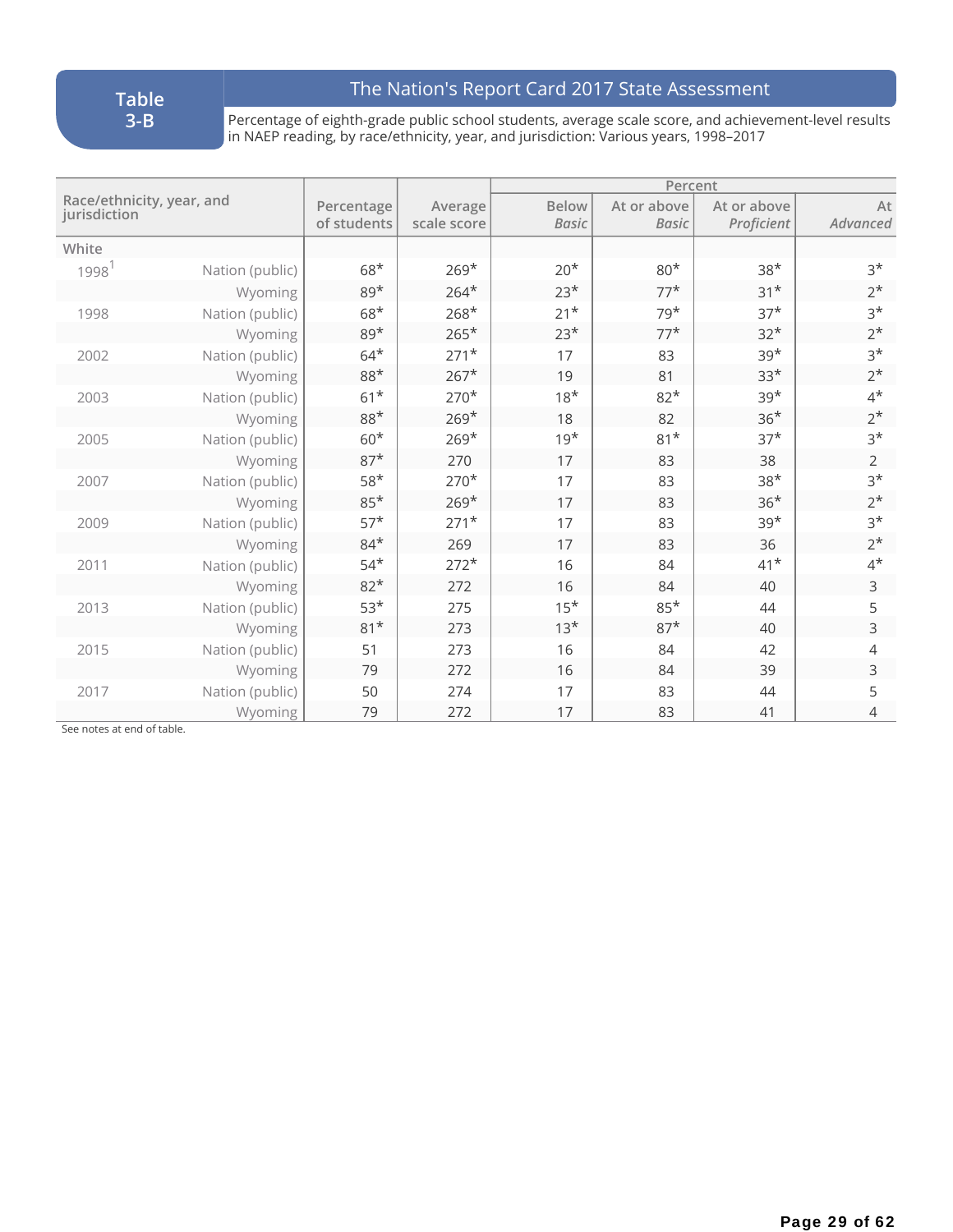## The Nation's Report Card 2017 State Assessment

Percentage of eighth-grade public school students, average scale score, and achievement-level results in NAEP reading, by race/ethnicity, year, and jurisdiction: Various years, 1998–2017—Continued

|                                           |                 |              |             |              | Percent      |             |               |
|-------------------------------------------|-----------------|--------------|-------------|--------------|--------------|-------------|---------------|
| Race/ethnicity, year, and<br>jurisdiction |                 | Percentage   | Average     | <b>Below</b> | At or above  | At or above | $\mathsf{At}$ |
|                                           |                 | of students  | scale score | <b>Basic</b> | <b>Basic</b> | Proficient  | Advanced      |
| <b>Black</b>                              |                 |              |             |              |              |             |               |
| 1998 <sup>1</sup>                         | Nation (public) | 15           | $241*$      | $51*$        | $49*$        | $11*$       | $\#$          |
|                                           | Wyoming         | 1            | $\ddagger$  | $\ddagger$   | $\ddagger$   | $\ddagger$  | $\ddagger$    |
| 1998                                      | Nation (public) | $16*$        | $242*$      | $50*$        | $50*$        | $11*$       | $\#$          |
|                                           | Wyoming         | $\mathbf{1}$ | $\ddagger$  | $\ddagger$   | $\ddagger$   | $\ddagger$  | $\ddagger$    |
| 2002                                      | Nation (public) | 15           | $244*$      | $46*$        | $54*$        | $13*$       | $\#$          |
|                                           | Wyoming         | 1            | $\pm$       | $\ddagger$   | $\pm$        | $\pm$       | $\ddagger$    |
| 2003                                      | Nation (public) | $17*$        | $244*$      | $47*$        | $53*$        | $12*$       | $#^{\star}$   |
|                                           | Wyoming         | 2            | $\ddagger$  | $\ddagger$   | $\ddagger$   | $\ddagger$  | $\ddagger$    |
| 2005                                      | Nation (public) | $17*$        | $242*$      | $49*$        | $51*$        | $11*$       | $#^{\star}$   |
|                                           | Wyoming         | 1            | $\ddagger$  | $\ddagger$   | $\ddagger$   | $\ddagger$  | $\ddagger$    |
| 2007                                      | Nation (public) | $17*$        | $244*$      | $46*$        | $54*$        | $12*$       | $\#^{\star}$  |
|                                           | Wyoming         | $\mathbf{1}$ | $\ddagger$  | $\ddagger$   | $\ddagger$   | $\ddagger$  | $\ddagger$    |
| 2009                                      | Nation (public) | $16*$        | $245*$      | $44*$        | $56*$        | $13*$       | $\#^{\star}$  |
|                                           | Wyoming         | 1            | $\ddagger$  | $\ddagger$   | $\ddagger$   | $\ddagger$  | $\ddagger$    |
| 2011                                      | Nation (public) | $16*$        | 248         | 42           | 58           | $14*$       | 1             |
|                                           | Wyoming         | 1            | $\ddagger$  | $\ddagger$   | $\ddagger$   | $\ddagger$  | $\ddagger$    |
| 2013                                      | Nation (public) | 15           | 250         | 40           | 60           | 16          | 1             |
|                                           | Wyoming         | $\mathbf{1}$ | $\ddagger$  | $\ddagger$   | $\ddagger$   | $\ddagger$  | $\ddagger$    |
| 2015                                      | Nation (public) | 15           | 247         | 42           | 58           | $15*$       |               |
|                                           | Wyoming         | $\mathbf{1}$ | $\ddagger$  | $\ddagger$   | $\ddagger$   | $\ddagger$  | $\ddagger$    |
| 2017                                      | Nation (public) | 15           | 248         | 41           | 59           | 17          |               |
|                                           | Wyoming         | 1            | $\ddagger$  | $\ddagger$   | $^\ddag$     | $\ddagger$  | $\ddagger$    |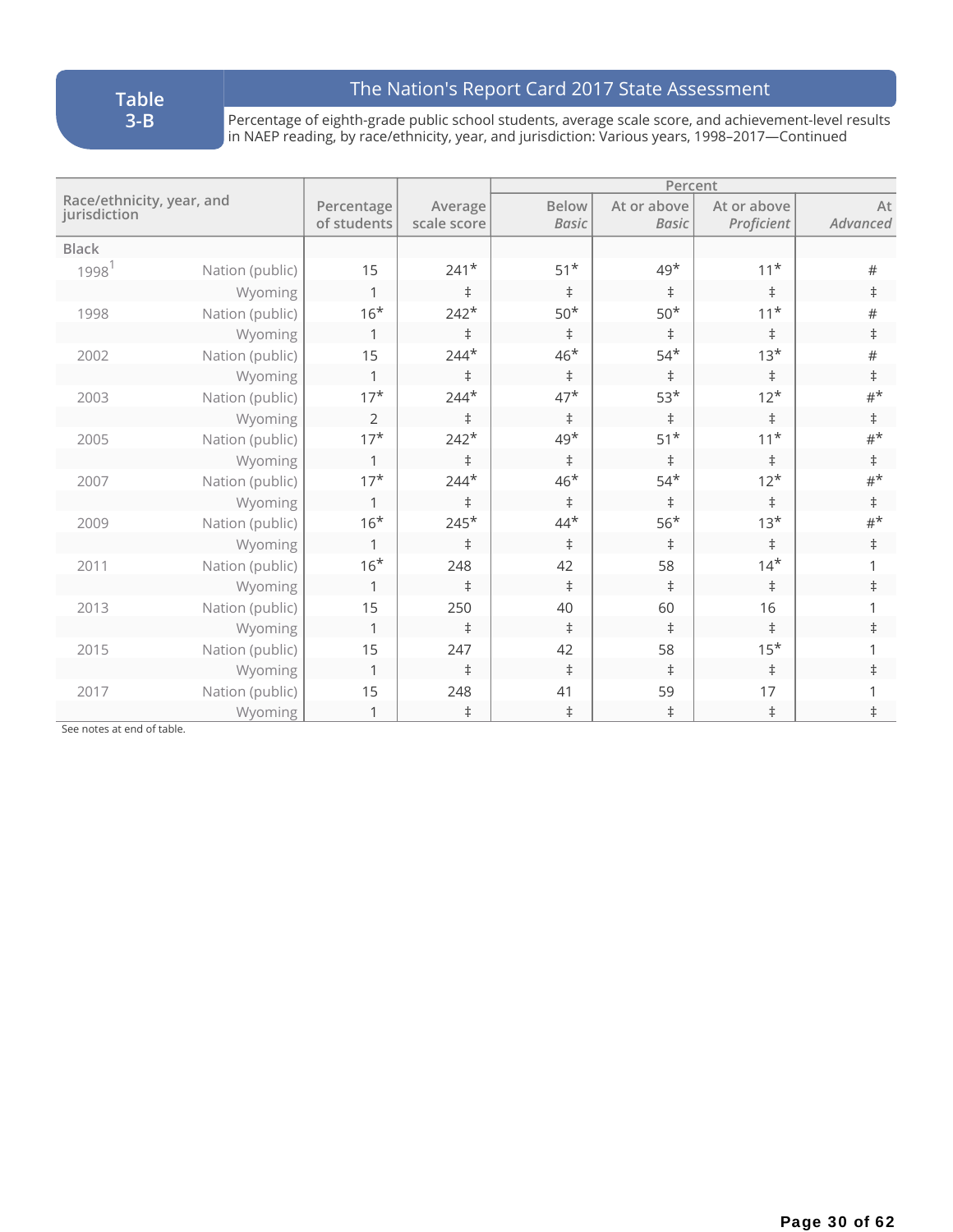## The Nation's Report Card 2017 State Assessment

Percentage of eighth-grade public school students, average scale score, and achievement-level results in NAEP reading, by race/ethnicity, year, and jurisdiction: Various years, 1998–2017—Continued

|                                           |                 |                           |                        |                              | Percent              |                           |                |
|-------------------------------------------|-----------------|---------------------------|------------------------|------------------------------|----------------------|---------------------------|----------------|
| Race/ethnicity, year, and<br>jurisdiction |                 | Percentage<br>of students | Average<br>scale score | <b>Below</b><br><b>Basic</b> | At or above<br>Basic | At or above<br>Proficient | At<br>Advanced |
| Hispanic                                  |                 |                           |                        |                              |                      |                           |                |
| 1998 <sup>1</sup>                         | Nation (public) | $12*$                     | $243*$                 | $47*$                        | $53*$                | $14*$                     | $#^{\star}$    |
|                                           | Wyoming         | $6*$                      | $243*$                 | $42*$                        | $58*$                | $15*$                     | $\#$           |
| 1998                                      | Nation (public) | $12*$                     | $241*$                 | $48*$                        | $52*$                | $13*$                     | $\#^{\star}$   |
|                                           | Wyoming         | $6*$                      | $250*$                 | 37                           | 63                   | 19                        | $\#$           |
| 2002                                      | Nation (public) | $15*$                     | $245*$                 | $44*$                        | $56*$                | $14*$                     | $#^{\star}$    |
|                                           | Wyoming         | $6*$                      | $249*$                 | 40                           | 60                   | $13*$                     | $\#$           |
| 2003                                      | Nation (public) | $15*$                     | $244*$                 | $46*$                        | $54*$                | $14*$                     | $1^*$          |
|                                           | Wyoming         | $6*$                      | 255                    | 34                           | 66                   | 20                        |                |
| 2005                                      | Nation (public) | $17*$                     | $245*$                 | $45*$                        | $55*$                | $14*$                     | $1^*$          |
|                                           | Wyoming         | $7^{\star}$               | 256                    | 32                           | 68                   | 21                        | 1              |
| 2007                                      | Nation (public) | $18*$                     | $246*$                 | $43*$                        | $57*$                | $14*$                     | $1^*$          |
|                                           | Wyoming         | $9^{\star}$               | $248*$                 | 38                           | 62                   | $13*$                     | $\#$           |
| 2009                                      | Nation (public) | $20*$                     | $248*$                 | $41*$                        | $59*$                | $16*$                     | $1^*$          |
|                                           | Wyoming         | $10^{*}$                  | 259                    | 28                           | 72                   | 23                        | $\#$           |
| 2011                                      | Nation (public) | $22*$                     | $251*$                 | $37*$                        | $63*$                | $18*$                     | 1              |
|                                           | Wyoming         | $11*$                     | 258                    | 31                           | 69                   | 26                        |                |
| 2013                                      | Nation (public) | $23*$                     | 255                    | 33                           | 67                   | 21                        |                |
|                                           | Wyoming         | $12*$                     | 261                    | 24                           | 76                   | 25                        | 1              |
| 2015                                      | Nation (public) | 25                        | $253*$                 | 35                           | 65                   | $20*$                     |                |
|                                           | Wyoming         | 14                        | 258                    | 28                           | 72                   | 24                        | 1              |
| 2017                                      | Nation (public) | 25                        | 255                    | 34                           | 66                   | 22                        |                |
|                                           | Wyoming         | 14                        | 261                    | 28                           | 72                   | 28                        | $\overline{2}$ |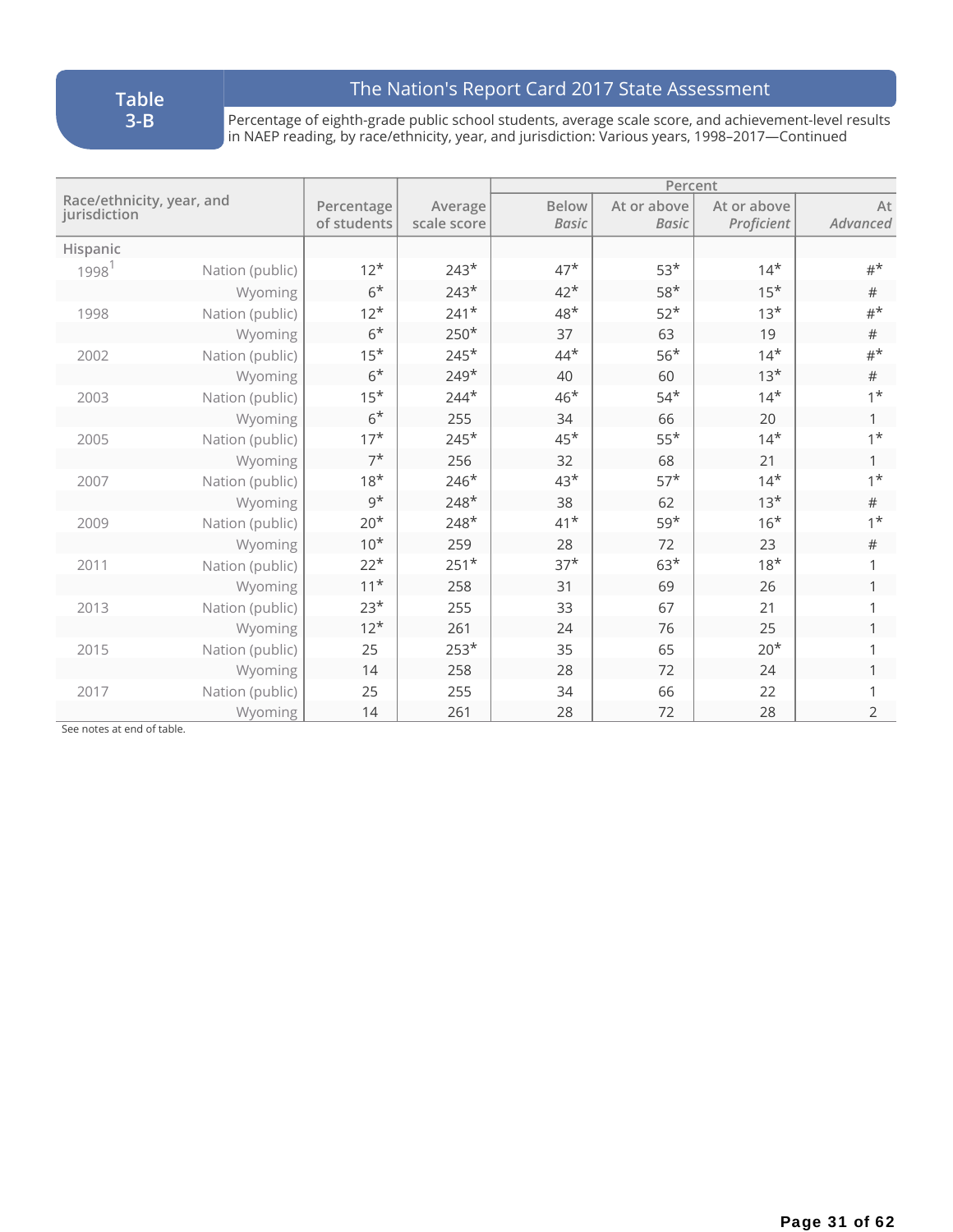## The Nation's Report Card 2017 State Assessment

Percentage of eighth-grade public school students, average scale score, and achievement-level results in NAEP reading, by race/ethnicity, year, and jurisdiction: Various years, 1998–2017—Continued

|                                           |                 |             |             |              | Percent      |             |               |
|-------------------------------------------|-----------------|-------------|-------------|--------------|--------------|-------------|---------------|
| Race/ethnicity, year, and<br>jurisdiction |                 | Percentage  | Average     | <b>Below</b> | At or above  | At or above | $\mathsf{At}$ |
|                                           |                 | of students | scale score | <b>Basic</b> | <b>Basic</b> | Proficient  | Advanced      |
| Asian/Pacific Islander                    |                 |             |             |              |              |             |               |
| 1998 <sup>1</sup>                         | Nation (public) | $3*$        | 265         | 25           | 75           | $32*$       | $3*$          |
|                                           | Wyoming         |             | $\ddagger$  | $\ddagger$   | $\ddagger$   | $\ddagger$  | $\ddagger$    |
| 1998                                      | Nation (public) | $4^*$       | 261         | 27           | 73           | $30*$       | $3*$          |
|                                           | Wyoming         | $1^*$       | $\ddagger$  | $\ddagger$   | $\ddagger$   | $\ddagger$  | $\ddagger$    |
| 2002                                      | Nation (public) | $4^*$       | $265*$      | $25*$        | $75*$        | $34*$       | $3*$          |
|                                           | Wyoming         | 1           | $\ddagger$  | $\ddagger$   | $\ddagger$   | $\ddagger$  | $\ddagger$    |
| 2003                                      | Nation (public) | $4^*$       | $268*$      | $22*$        | $78*$        | $38*$       | $5*$          |
|                                           | Wyoming         |             | $\ddagger$  | $\ddagger$   | $\ddagger$   | $\ddagger$  | $\ddagger$    |
| 2005                                      | Nation (public) | $4^*$       | $270*$      | $21*$        | $79*$        | $39*$       | $5*$          |
|                                           | Wyoming         | $#^{\star}$ | $\ddagger$  | $\ddagger$   | $\ddagger$   | $\ddagger$  | $\ddagger$    |
| 2007                                      | Nation (public) | $5*$        | $269*$      | $21*$        | $79*$        | $40*$       | $5*$          |
|                                           | Wyoming         | 1           | $\ddagger$  | $\ddagger$   | $\ddagger$   | $\ddagger$  | $\ddagger$    |
| 2009                                      | Nation (public) | $5*$        | $273*$      | 18           | 82           | $44*$       | $6*$          |
|                                           | Wyoming         | 1           | $\ddagger$  | $\ddagger$   | $\ddagger$   | $\ddagger$  | $\ddagger$    |
| 2011                                      | Nation (public) | 5           | $275*$      | 18           | 82           | $46*$       | $8*$          |
|                                           | Wyoming         |             | $\ddagger$  | $\ddagger$   | $\ddagger$   | $\ddagger$  | $\ddagger$    |
| 2013                                      | Nation (public) | $5*$        | 279         | 15           | 85           | 50          | $\mathsf 9$   |
|                                           | Wyoming         | 1           | $\ddagger$  | $\ddagger$   | $\ddagger$   | $\ddagger$  | $\ddagger$    |
| 2015                                      | Nation (public) | 6           | 279         | 15           | 85           | 50          | 9             |
|                                           | Wyoming         | 1           | $\ddagger$  | $\ddagger$   | $\ddagger$   | $\ddagger$  | $\ddagger$    |
| 2017                                      | Nation (public) | 6           | 281         | 15           | 85           | 54          | 11            |
|                                           | Wyoming         | 1           | $\ddagger$  | $\ddagger$   | $\ddagger$   | $\ddagger$  | $\ddagger$    |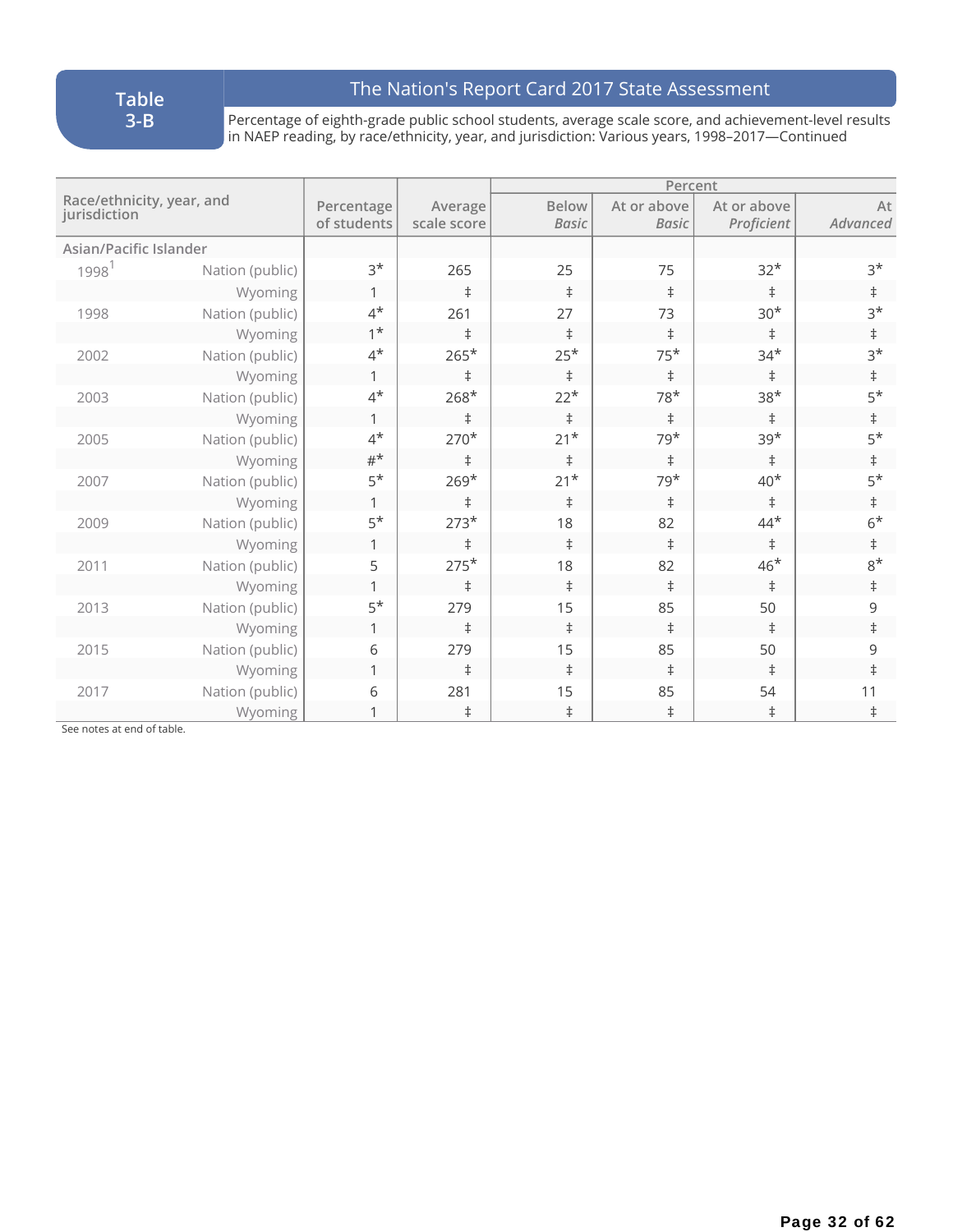### The Nation's Report Card 2017 State Assessment

Percentage of eighth-grade public school students, average scale score, and achievement-level results in NAEP reading, by race/ethnicity, year, and jurisdiction: Various years, 1998–2017—Continued

|                                           |                               |                           |                        |                              | Percent                     |                           |                |
|-------------------------------------------|-------------------------------|---------------------------|------------------------|------------------------------|-----------------------------|---------------------------|----------------|
| Race/ethnicity, year, and<br>jurisdiction |                               | Percentage<br>of students | Average<br>scale score | <b>Below</b><br><b>Basic</b> | At or above<br><b>Basic</b> | At or above<br>Proficient | At<br>Advanced |
|                                           | American Indian/Alaska Native |                           |                        |                              |                             |                           |                |
| 1998 <sup>1</sup>                         | Nation (public)               | $\#$                      | $\ddagger$             | $\ddagger$                   | $\ddagger$                  | $\ddagger$                | $\ddagger$     |
|                                           | Wyoming                       | 3                         | 249                    | 37                           | 63                          | 13                        | 1              |
| 1998                                      | Nation (public)               | $#^{\star}$               | $\ddagger$             | $\ddagger$                   | $\ddagger$                  | $\ddagger$                | $\ddagger$     |
|                                           | Wyoming                       | $\overline{4}$            | 241                    | 46                           | 54                          | 12                        | $\#$           |
| 2002                                      | Nation (public)               | 1                         | 252                    | 36                           | 64                          | 18                        |                |
|                                           | Wyoming                       | 3                         | 247                    | 43                           | 57                          | 15                        | $\#$           |
| 2003                                      | Nation (public)               | $1^*$                     | $248*$                 | 41                           | 59                          | 18                        |                |
|                                           | Wyoming                       | 3                         | 242                    | 52                           | 48                          | 8                         | $\#$           |
| 2005                                      | Nation (public)               | $1^*$                     | 251                    | 39                           | 61                          | 18                        | 1              |
|                                           | Wyoming                       | $\overline{4}$            | 251                    | 35                           | 65                          | 15                        | $\#$           |
| 2007                                      | Nation (public)               | $1^*$                     | $248*$                 | 42                           | 58                          | 19                        | $\overline{2}$ |
|                                           | Wyoming                       | $\overline{4}$            | 253                    | 35                           | 65                          | 23                        | 1              |
| 2009                                      | Nation (public)               | $1^*$                     | 252                    | 37                           | 63                          | 21                        | 2              |
|                                           | Wyoming                       | 3                         | $\ddagger$             | $\ddagger$                   | $\ddagger$                  | $\ddagger$                | $\ddagger$     |
| 2011                                      | Nation (public)               |                           | 253                    | 36                           | 64                          | 22                        | 2              |
|                                           | Wyoming                       | 3                         | $\ddagger$             | $\ddagger$                   | $\ddagger$                  | $\ddagger$                | $\ddagger$     |
| 2013                                      | Nation (public)               | $1^*$                     | 252                    | 37                           | 63                          | 19                        |                |
|                                           | Wyoming                       | 3                         | 248                    | 41                           | 59                          | 12                        | $\#$           |
| 2015                                      | Nation (public)               |                           | 253                    | 36                           | 64                          | 22                        | $\overline{2}$ |
|                                           | Wyoming                       | 3                         | $\ddagger$             | $\ddagger$                   | $\ddagger$                  | $\ddagger$                | $\ddagger$     |
| 2017                                      | Nation (public)               |                           | 253                    | 37                           | 63                          | 22                        |                |
|                                           | Wyoming                       | 3                         | 251                    | 36                           | 64                          | 16                        |                |

# Rounds to zero.

‡ Reporting standards not met.

\* Value is significantly different (*p* < .05) from the value for the same jurisdiction and student group in 2017.

 $1$  Accommodations were not permitted for this assessment.

NOTE: The NAEP grade 8 reading scale ranges from 0 to 500. Achievement levels correspond to the following points on the NAEP reading scales: below *Basic*, 242 or lower; Basic, 243-280; Proficient, 281-322; and Advanced, 323 or above. At or above Basic includes Basic, Proficient, and Advanced. At or above Proficient includes Proficient and *Advanced*. Black includes African American, Hispanic includes Latino, and Pacific Islander includes Native Hawaiian. Race categories exclude Hispanic origin. Detail may not sum to totals because of rounding. All differences were calculated and tested using unrounded numbers.

SOURCE: U.S. Department of Education, Institute of Education Sciences, National Center for Education Statistics, National Assessment of Educational Progress (NAEP), various years, 1998–2017 Reading Assessments.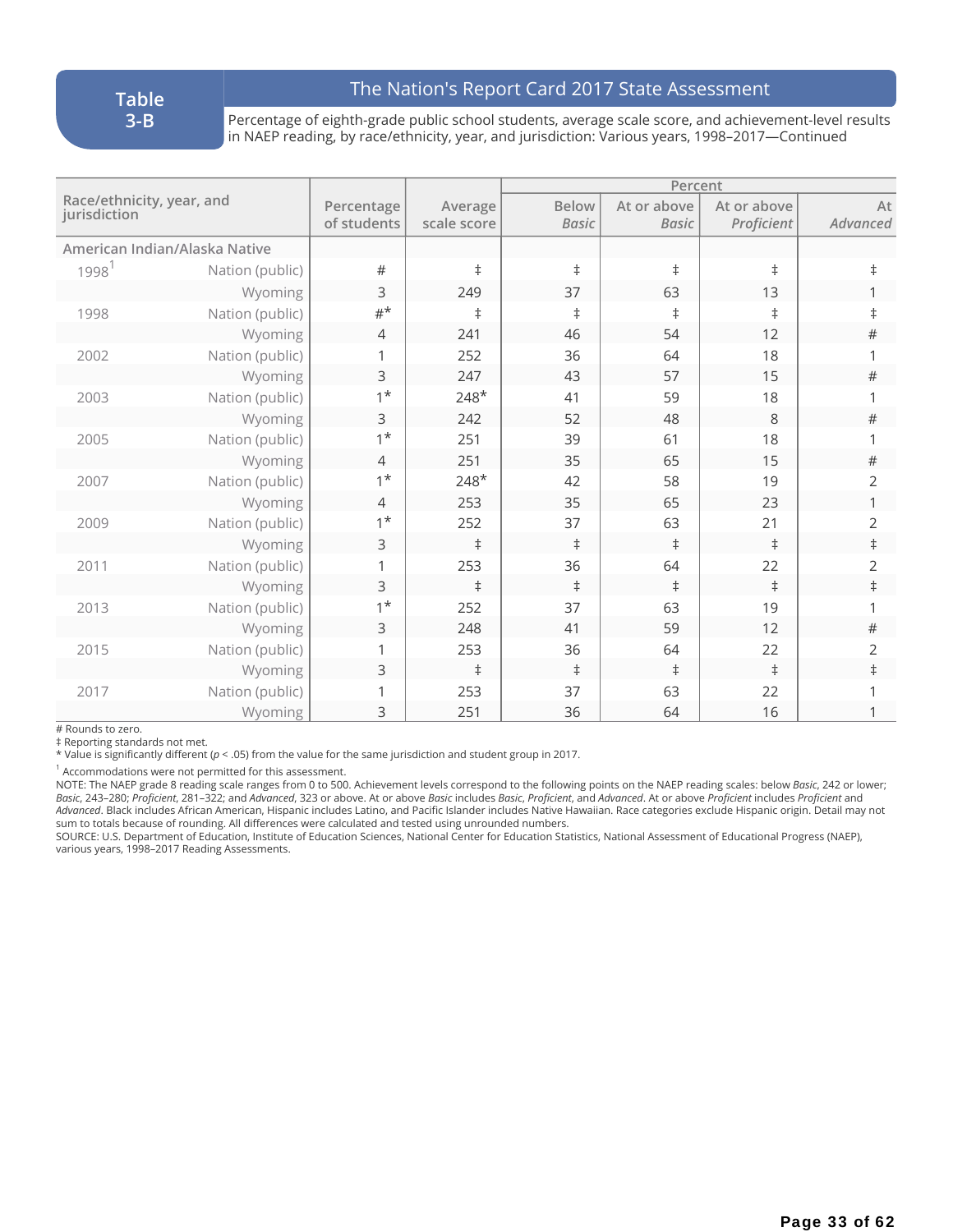Tables 4-A and 4-B show average scale scores and percentage of students by achievement-level data for the seven racial/ethnic categories used in 2011, 2013, 2015, and 2017: White, Black, Hispanic, Asian, American Indian/Alaska Native, Native Hawaiian/Other Pacific Islander, and Two or more races at grades 4 and 8 in Wyoming and the nation.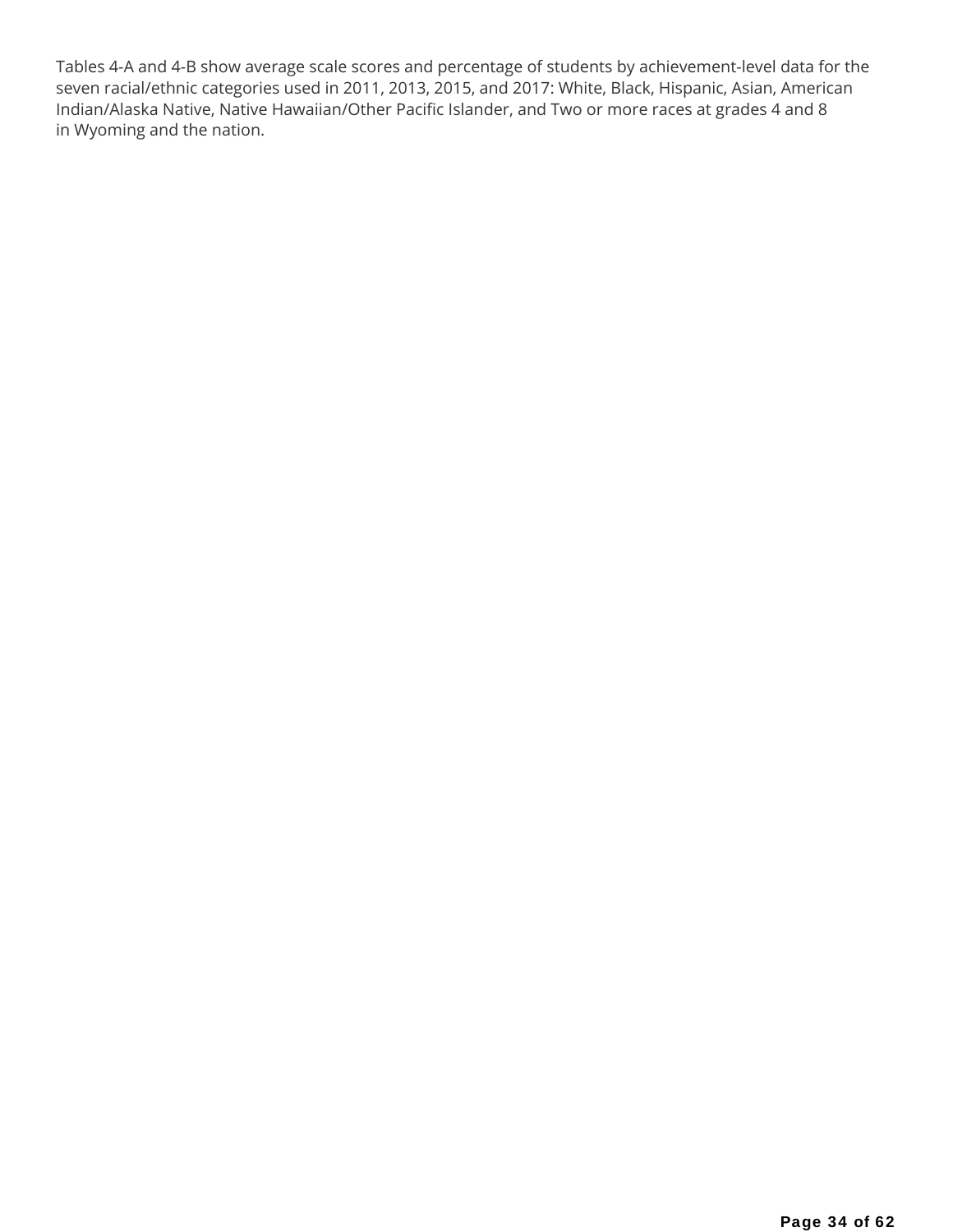**Table 4-B**

## The Nation's Report Card 2017 State Assessment

Percentage of eighth-grade public school students, average scale score, and achievement-level results in NAEP reading, by race/ethnicity, year, and jurisdiction: Various years, 2011–2017

|                                           |                 |                           |                        |                              | Percent                     |                           |                |
|-------------------------------------------|-----------------|---------------------------|------------------------|------------------------------|-----------------------------|---------------------------|----------------|
| Race/ethnicity, year, and<br>jurisdiction |                 | Percentage<br>of students | Average<br>scale score | <b>Below</b><br><b>Basic</b> | At or above<br><b>Basic</b> | At or above<br>Proficient | At<br>Advanced |
| White                                     |                 |                           |                        |                              |                             |                           |                |
| 2011                                      | Nation (public) | $54*$                     | $272*$                 | 16                           | 84                          | $41*$                     | $4^{\star}$    |
|                                           | Wyoming         | $82*$                     | 272                    | 16                           | 84                          | 40                        | $\mathsf{3}$   |
| 2013                                      | Nation (public) | $53*$                     | 275                    | $15*$                        | $85*$                       | 44                        | 5              |
|                                           | Wyoming         | $81*$                     | 273                    | $13*$                        | $87*$                       | 40                        | 3              |
| 2015                                      | Nation (public) | 51                        | 273                    | 16                           | 84                          | 42                        | 4              |
|                                           | Wyoming         | 79                        | 272                    | 16                           | 84                          | 39                        | 3              |
| 2017                                      | Nation (public) | 50                        | 274                    | 17                           | 83                          | 44                        | 5              |
|                                           | Wyoming         | 79                        | 272                    | 17                           | 83                          | 41                        | $\overline{4}$ |
| <b>Black</b>                              |                 |                           |                        |                              |                             |                           |                |
| 2011                                      | Nation (public) | $16*$                     | 248                    | 42                           | 58                          | $14*$                     |                |
|                                           | Wyoming         | 1                         | $\ddagger$             | $\ddagger$                   | $\ddagger$                  | $\ddagger$                | $\ddagger$     |
| 2013                                      | Nation (public) | 15                        | 250                    | 40                           | 60                          | 16                        | 1              |
|                                           | Wyoming         | 1                         | $\ddagger$             | $\ddagger$                   | $\ddagger$                  | $\ddagger$                | $\ddagger$     |
| 2015                                      | Nation (public) | 15                        | 247                    | 42                           | 58                          | $15*$                     | 1              |
|                                           | Wyoming         | 1                         | $\ddagger$             | $\ddagger$                   | $\ddagger$                  | $\ddagger$                | $\ddagger$     |
| 2017                                      | Nation (public) | 15                        | 248                    | 41                           | 59                          | 17                        | 1              |
|                                           | Wyoming         | 1                         | $\ddagger$             | $\ddagger$                   | $\ddagger$                  | $\ddagger$                | $\ddagger$     |
| Hispanic                                  |                 |                           |                        |                              |                             |                           |                |
| 2011                                      | Nation (public) | $22*$                     | $251*$                 | 37                           | 63                          | $18*$                     | 1              |
|                                           | Wyoming         | $11*$                     | 258                    | 31                           | 69                          | 26                        |                |
| 2013                                      | Nation (public) | $23*$                     | 255                    | 33                           | 67                          | 21                        | 1              |
|                                           | Wyoming         | $12*$                     | 261                    | 24                           | 76                          | 25                        | 1              |
| 2015                                      | Nation (public) | 25                        | 253                    | 35                           | 65                          | $20*$                     | 1              |
|                                           | Wyoming         | 14                        | 258                    | 28                           | 72                          | 24                        |                |
| 2017                                      | Nation (public) | 25                        | 255                    | 34                           | 66                          | 22                        | 1              |
|                                           | Wyoming         | 14                        | 261                    | 28                           | 72                          | 28                        | $\overline{2}$ |
| Asian                                     |                 |                           |                        |                              |                             |                           |                |
| 2011                                      | Nation (public) | 5                         | $277*$                 | 16                           | 84                          | $48*$                     | $8*$           |
|                                           | Wyoming         | 1                         | $\ddagger$             | $\ddagger$                   | $\ddagger$                  | $\ddagger$                | $\ddagger$     |
| 2013                                      | Nation (public) | $5^*$                     | 280                    | 14                           | 86                          | 52                        | $10$           |
|                                           | Wyoming         | 1                         | $\ddagger$             | $\ddagger$                   | $\ddagger$                  | $\ddagger$                | $\ddagger$     |
| 2015                                      | Nation (public) | 5                         | 280                    | 14                           | 86                          | 52                        | $10$           |
|                                           | Wyoming         | 1                         | $\ddagger$             | $\ddagger$                   | $\ddagger$                  | $\ddagger$                | $\ddagger$     |
| 2017                                      | Nation (public) | 6                         | 283                    | 13                           | 87                          | 57                        | 12             |
|                                           | Wyoming         | 1                         | $\ddagger$             | $\ddagger$                   | $\ddagger$                  | $\ddagger$                | $\ddagger$     |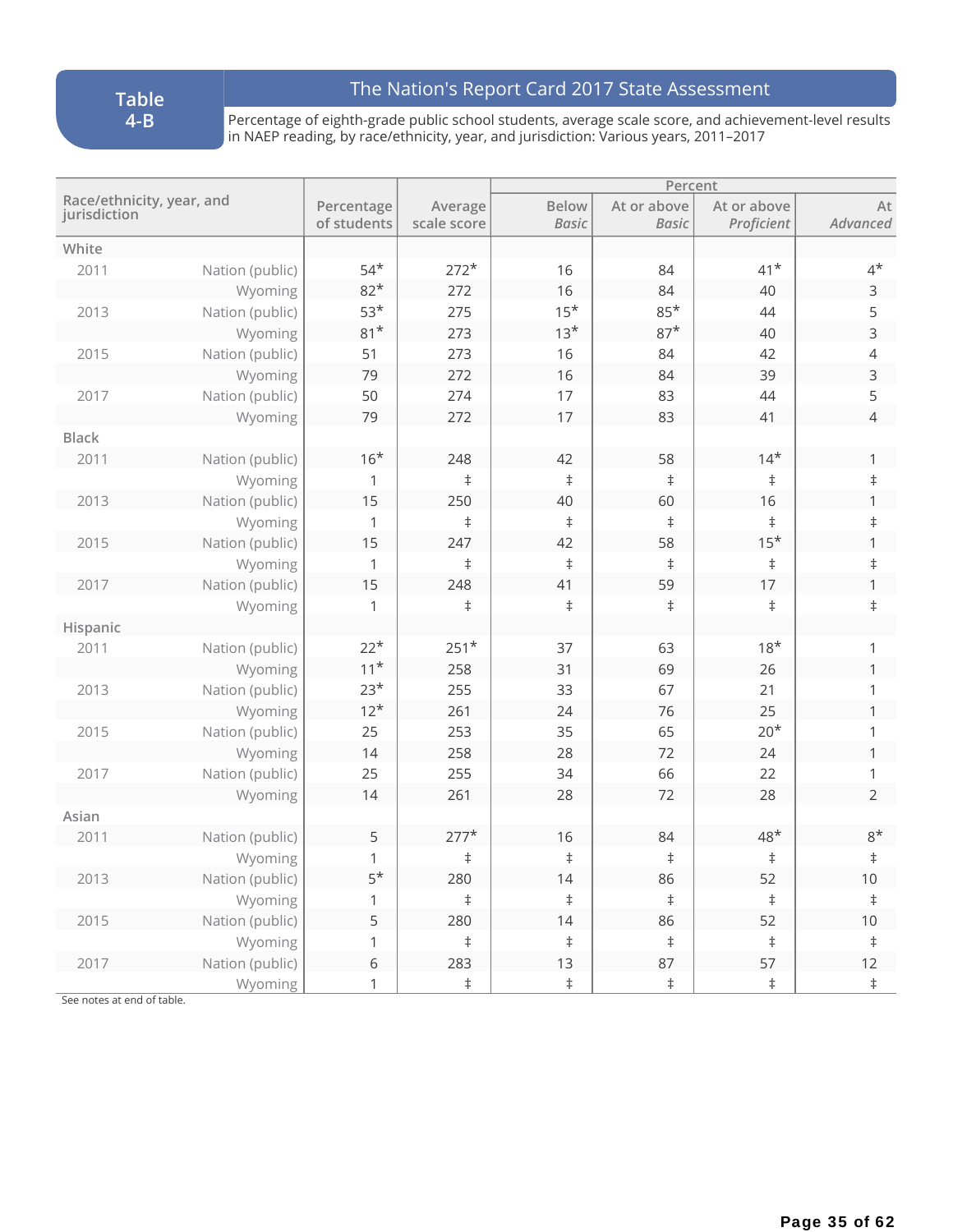**Table 4-B**

### The Nation's Report Card 2017 State Assessment

Percentage of eighth-grade public school students, average scale score, and achievement-level results in NAEP reading, by race/ethnicity, year, and jurisdiction: Various years, 2011–2017—Continued

|                                           |                               |                           |                        |                              | Percent                     |                           |                |
|-------------------------------------------|-------------------------------|---------------------------|------------------------|------------------------------|-----------------------------|---------------------------|----------------|
| Race/ethnicity, year, and<br>jurisdiction |                               | Percentage<br>of students | Average<br>scale score | <b>Below</b><br><b>Basic</b> | At or above<br><b>Basic</b> | At or above<br>Proficient | At<br>Advanced |
|                                           | American Indian/Alaska Native |                           |                        |                              |                             |                           |                |
| 2011                                      | Nation (public)               | 1                         | 253                    | 36                           | 64                          | 22                        | $\overline{2}$ |
|                                           | Wyoming                       | 3                         | $\ddagger$             | $\ddagger$                   | $\ddagger$                  | $\ddagger$                | $\ddagger$     |
| 2013                                      | Nation (public)               | $1^*$                     | 252                    | 37                           | 63                          | 19                        | 1              |
|                                           | Wyoming                       | 3                         | 248                    | 41                           | 59                          | 12                        | $\#$           |
| 2015                                      | Nation (public)               | 1                         | 253                    | 36                           | 64                          | 22                        | 2              |
|                                           | Wyoming                       | 3                         | $\ddagger$             | $\ddagger$                   | $\ddagger$                  | $\ddagger$                | $\ddagger$     |
| 2017                                      | Nation (public)               | 1                         | 253                    | 37                           | 63                          | 22                        | 1              |
|                                           | Wyoming                       | 3                         | 251                    | 36                           | 64                          | 16                        | 1              |
| Native Hawaiian/Other Pacific             |                               |                           |                        |                              |                             |                           |                |
| Islander                                  |                               |                           |                        |                              |                             |                           |                |
| 2011                                      | Nation (public)               | #                         | 251                    | 39                           | 61                          | 21                        | $\overline{2}$ |
|                                           | Wyoming                       | #                         | $\ddagger$             | $\ddagger$                   | $\ddagger$                  | $\ddagger$                | $\ddagger$     |
| 2013                                      | Nation (public)               | $\#$                      | 258                    | 31                           | 69                          | 27                        | 1              |
|                                           | Wyoming                       | $\#$                      | $\ddagger$             | $^\ddag$                     | $\ddagger$                  | $\ddagger$                | $\ddagger$     |
| 2015                                      | Nation (public)               | $\#$                      | 254                    | 35                           | 65                          | 23                        | $\overline{2}$ |
|                                           | Wyoming                       | $\#$                      | $\ddagger$             | $\ddagger$                   | $\ddagger$                  | $\ddagger$                | $\ddagger$     |
| 2017                                      | Nation (public)               | #                         | 254                    | 36                           | 64                          | 23                        | $\overline{2}$ |
|                                           | Wyoming                       | $\#$                      | $\ddagger$             | $\ddagger$                   | $\ddagger$                  | $\ddagger$                | $\ddagger$     |
| Two or More Races                         |                               |                           |                        |                              |                             |                           |                |
| 2011                                      | Nation (public)               | $2^*$                     | 267                    | 23                           | 77                          | 36                        | 4              |
|                                           | Wyoming                       | $1^*$                     | $\ddagger$             | $\ddagger$                   | $\ddagger$                  | $\ddagger$                | $\ddagger$     |
| 2013                                      | Nation (public)               | $2^*$                     | 269                    | 21                           | 79                          | 38                        | 5              |
|                                           | Wyoming                       | $1^*$                     | $\ddagger$             | $\ddagger$                   | $\ddagger$                  | $\ddagger$                | $\ddagger$     |
| 2015                                      | Nation (public)               | $2^*$                     | 267                    | 23                           | 77                          | 36                        | $\overline{4}$ |
|                                           | Wyoming                       | $\overline{2}$            | $\ddagger$             | $\ddagger$                   | $\ddagger$                  | $\ddagger$                | $\ddagger$     |
| 2017                                      | Nation (public)               | 3                         | 270                    | 20                           | 80                          | 40                        | 5              |
|                                           | Wyoming                       | 2                         | $\ddagger$             | $\ddagger$                   | $\ddagger$                  | $\ddagger$                | $\ddagger$     |

# Rounds to zero.

‡ Reporting standards not met.

\* Value is significantly different (*p* < .05) from the value for the same jurisdiction and student group in 2017.

NOTE: The NAEP grade 8 reading scale ranges from 0 to 500. Achievement levels correspond to the following points on the NAEP reading scales: below *Basic*, 242 or lower; *Basic*, 243–280; *Proficient*, 281–322; and *Advanced*, 323 or above. At or above *Basic* includes *Basic, Proficient*, and *Advanced.* At or above *Proficient* includes *Proficient* and *Advanced*. Black includes African American and Hispanic includes Latino. Race categories exclude Hispanic origin. Detail may not sum to totals because of rounding. All differences were calculated and tested using unrounded numbers.

SOURCE: U.S. Department of Education, Institute of Education Sciences, National Center for Education Statistics, National Assessment of Educational Progress (NAEP), various years, 2011–2017 Reading Assessments.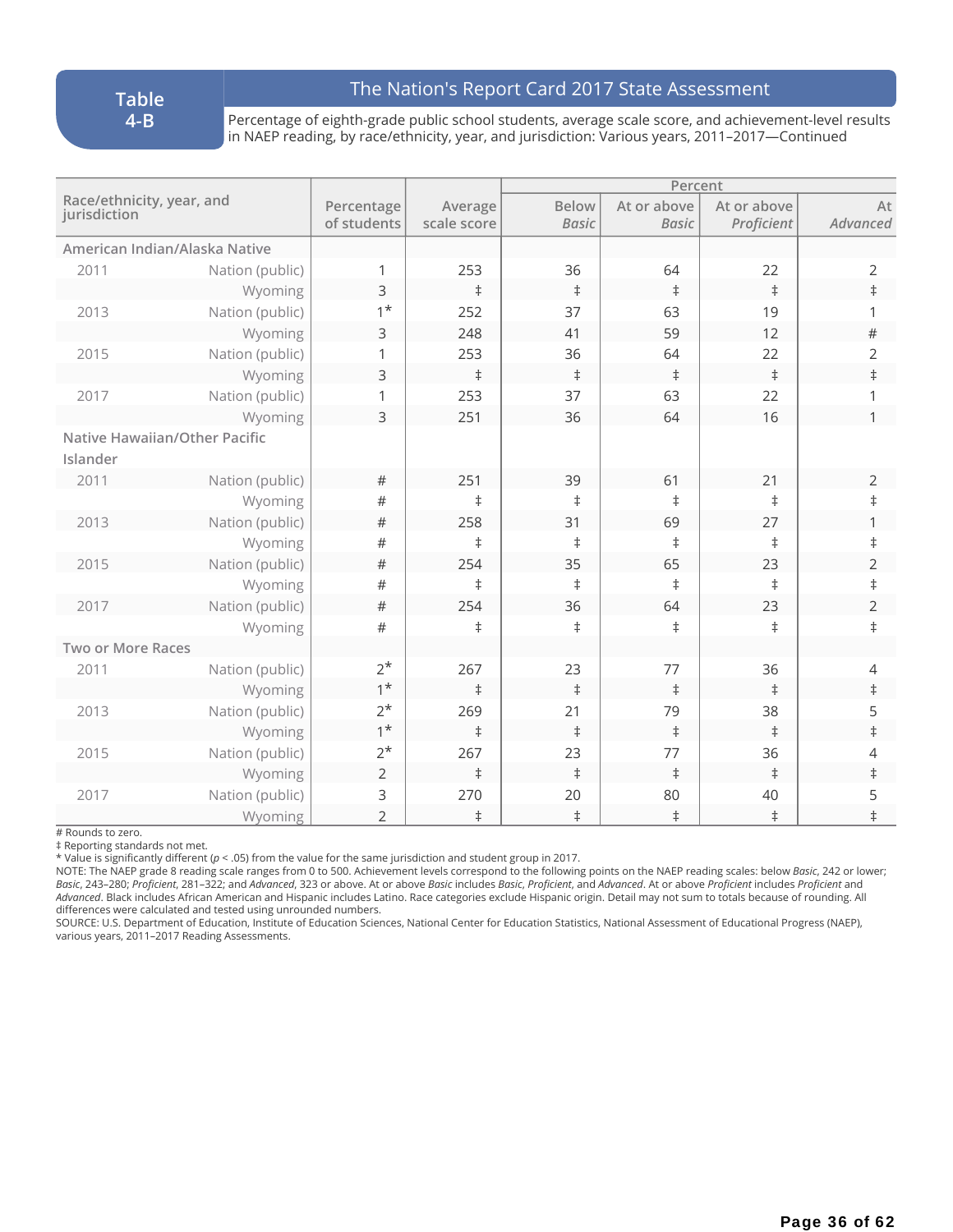## **Gender**

Information on student gender is reported by the student's school when rosters of the students eligible to be assessed are submitted to NAEP.

Tables 5-A and 5-B show average scale scores and percentage of students by achievement-level data for public school students at grades 4 and 8 in Wyoming and the nation, by gender.

### *Grade 4 Scale Score Results by Gender*

- In 2017, male students in Wyoming had an average score in reading (224) that was lower than that of female students (230). In 1992, male students in Wyoming had an average score in reading (220) that was lower than that of female students (226).
- In 2017, male students in Wyoming had an average scale score in reading (224) that was higher than that of male students in public schools across the nation (218). Similarly, female students in Wyoming had an average scale score (230) that was higher than that of female students across the nation (224).
- In Wyoming, the average scale score of male students in 2017 was higher than the scores of male students in 1992, 1994, 1998, 2002, 2003, and 2009, but not significantly different from the scores of male students in 2005, 2007, 2011, 2013, and 2015.
- In Wyoming, the average scale score of female students in 2017 was higher than the scores of female students in 1992, 1994, 1998, 2002, 2003, 2005, and 2009, but not significantly different from the scores of female students in 2007, 2011, 2013, and 2015.

### *Grade 4 Achievement-Level Results by Gender*

- In the 2017 assessment, 40 percent of male students and 43 percent of female students performed at or above *Proficient* in Wyoming. The difference between these percentages was not statistically significant.
- The percentage of male students in Wyoming's public schools who were at or above *Proficient* in 2017 (40 percent) was greater than that of male students in the nation (33 percent).
- The percentage of female students in Wyoming's public schools who were at or above *Proficient* in 2017 (43 percent) was greater than that of female students in the nation (38 percent).
- In Wyoming, the percentage of male students performing at or above *Proficient* in 2017 was greater than the corresponding percentages of students in 1992, 1994, 1998, 2002, 2003, 2005, 2007, 2009, 2011, and 2013, but not significantly different from the percentage of students in 2015.
- In Wyoming, the percentage of female students performing at or above *Proficient* in 2017 was greater than the corresponding percentages of students in 1992, 1994, 1998, 2002, 2003, 2005, 2009, and 2011, but not significantly different from the corresponding percentages of students in 2007, 2013, and 2015.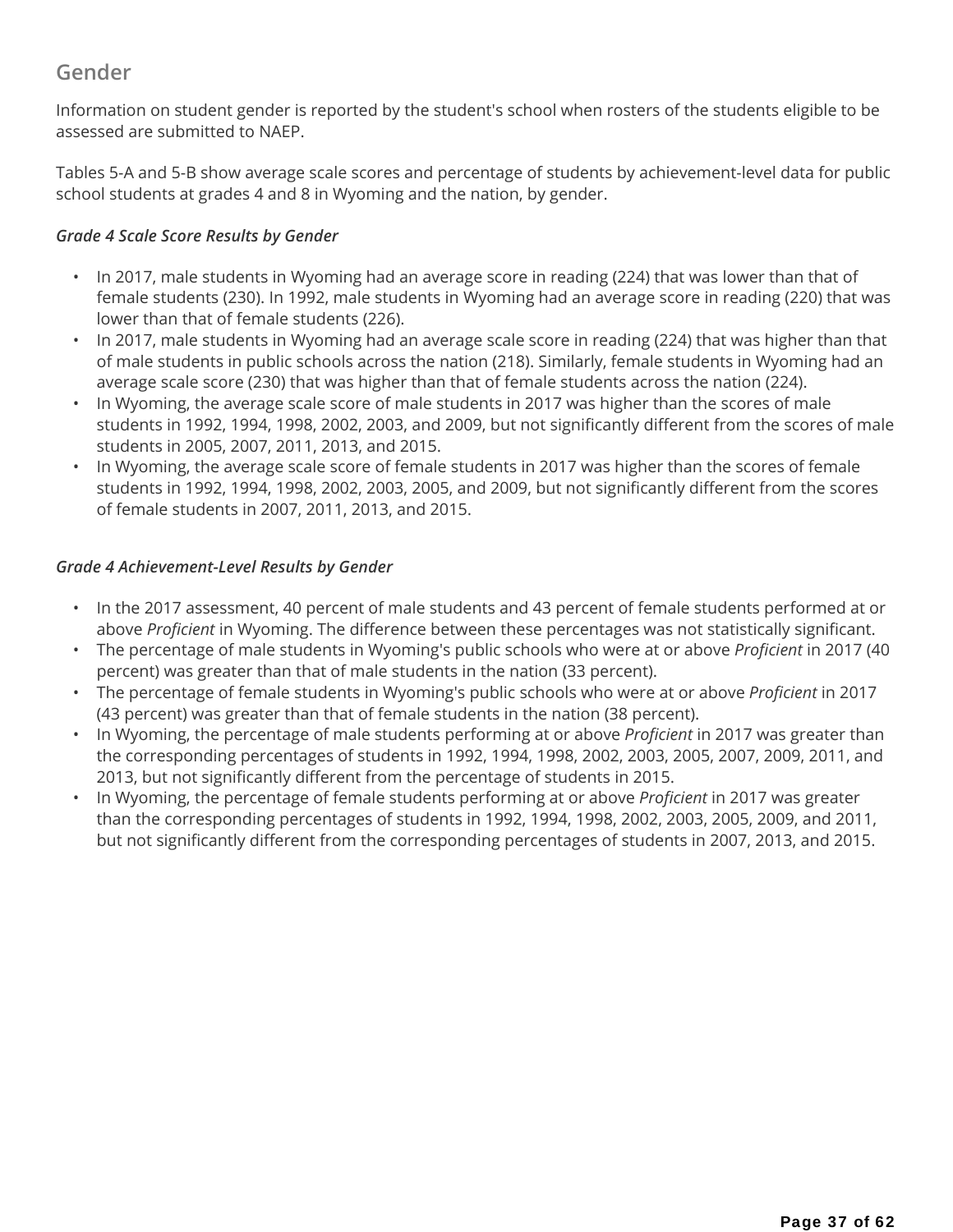#### *Grade 8 Scale Score Results by Gender*

- In 2017, male students in Wyoming had an average score in reading (262) that was lower than that of female students (276). In 1998, male students in Wyoming had an average score in reading (256) that was lower than that of female students (271).
- In 2017, male students in Wyoming had an average scale score in reading (262) that was higher than that of male students in public schools across the nation (260). Similarly, female students in Wyoming had an average scale score (276) that was higher than that of female students across the nation (270).
- In Wyoming, the average scale score of male students in 2017 was higher than the scores of male students in 1998 and 2002, but not significantly different from the scores of male students in 2003, 2005, 2007, 2009, 2011, 2013, and 2015.
- In Wyoming, the average scale score of female students in 2017 was higher than the scores of female students in 1998, 2002, 2003, 2005, 2007, and 2009, but not significantly different from the scores of female students in 2011, 2013, and 2015.

#### *Grade 8 Achievement-Level Results by Gender*

- In the 2017 assessment, 30 percent of male students and 46 percent of female students performed at or above *Proficient* in Wyoming. The difference between these percentages was statistically significant.
- The percentage of male students in Wyoming's public schools who were at or above *Proficient* in 2017 (30 percent) was not significantly different from that of male students in the nation (30 percent).
- The percentage of female students in Wyoming's public schools who were at or above *Proficient* in 2017 (46 percent) was greater than that of female students in the nation (40 percent).
- In Wyoming, the percentage of male students performing at or above *Proficient* in 2017 was greater than the corresponding percentages of students in 1998 and 2002, but not significantly different from the corresponding percentages of students in 2003, 2005, 2007, 2009, 2011, 2013, and 2015.
- In Wyoming, the percentage of female students performing at or above *Proficient* in 2017 was greater than the corresponding percentages of students in 1998, 2002, 2003, and 2007, but not significantly different from the corresponding percentages of students in 2005, 2009, 2011, 2013, and 2015.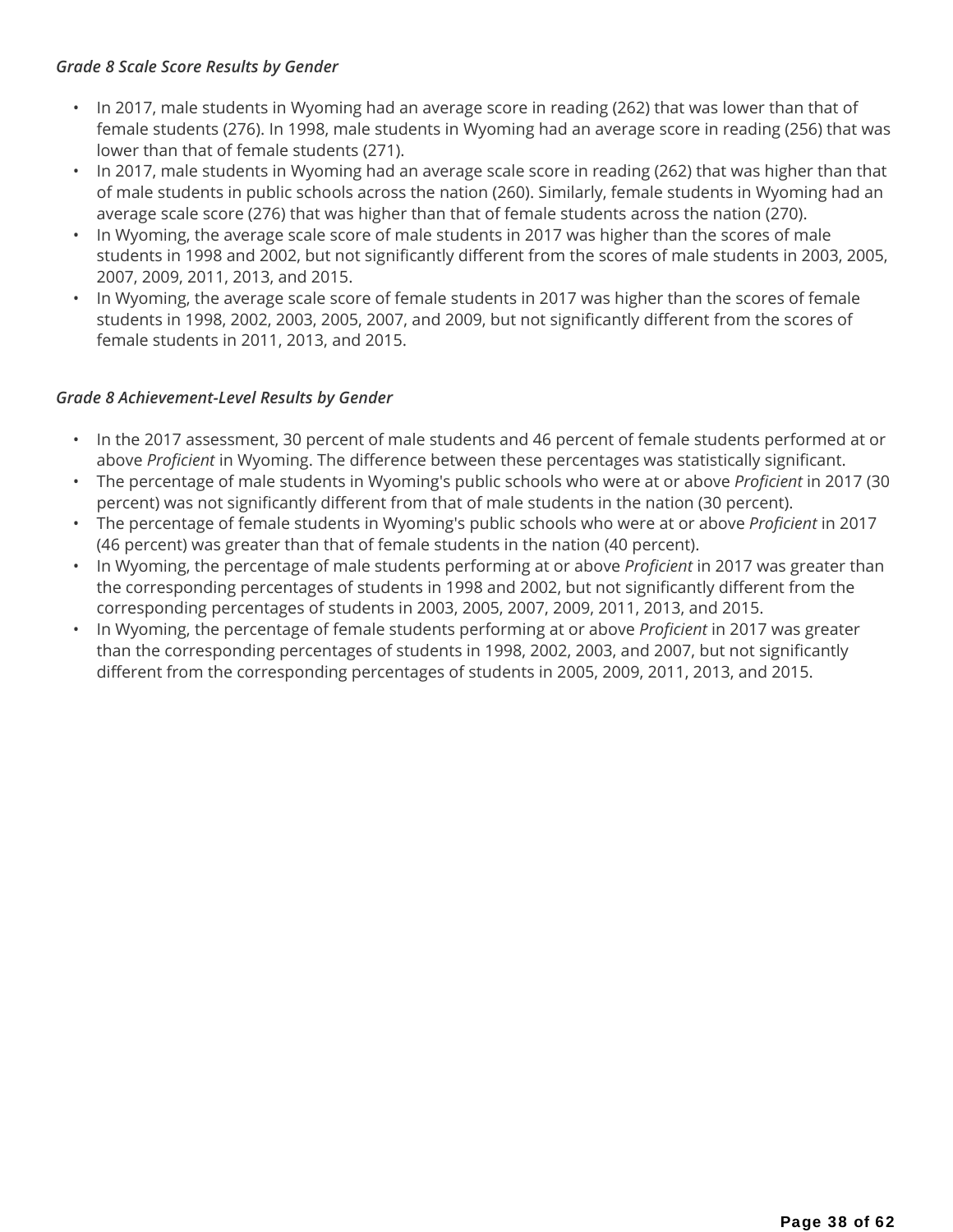**Table 5-B**

## The Nation's Report Card 2017 State Assessment

Percentage of eighth-grade public school students, average scale score, and achievement-level results in NAEP reading, by gender, year, and jurisdiction: Various years, 1998–2017

|                   |                                |             |             |              | Percent      |             |                |
|-------------------|--------------------------------|-------------|-------------|--------------|--------------|-------------|----------------|
|                   | Gender, year, and jurisdiction | Percentage  | Average     | <b>Below</b> | At or above  | At or above | At             |
|                   |                                | of students | scale score | <b>Basic</b> | <b>Basic</b> | Proficient  | Advanced       |
| Male              |                                |             |             |              |              |             |                |
| 1998 <sup>1</sup> | Nation (public)                | 51          | $255*$      | $35*$        | $65*$        | $24*$       | $1^*$          |
|                   | Wyoming                        | 52          | $255*$      | $31*$        | $69*$        | $22*$       |                |
| 1998              | Nation (public)                | 51          | $253*$      | $36*$        | $64*$        | $23*$       | $1^*$          |
|                   | Wyoming                        | 52          | $256*$      | 31           | 69           | $22*$       | 1              |
| 2002              | Nation (public)                | 50          | $258*$      | 30           | 70           | $26*$       | $2^*$          |
|                   | Wyoming                        | 51          | $260*$      | 27           | 73           | $25*$       |                |
| 2003              | Nation (public)                | $50*$       | $256*$      | $33*$        | $67*$        | $25*$       | $2^*$          |
|                   | Wyoming                        | 53          | 262         | 26           | 74           | 29          |                |
| 2005              | Nation (public)                | $50*$       | $255*$      | $34*$        | $66*$        | $24*$       | $2^*$          |
|                   | Wyoming                        | 50          | 264         | 22           | 78           | 30          |                |
| 2007              | Nation (public)                | $50*$       | $256*$      | $32*$        | $68*$        | $24*$       | $1^*$          |
|                   | Wyoming                        | 50          | 261         | 25           | 75           | 27          | 1              |
| 2009              | Nation (public)                | $50*$       | $258*$      | $30*$        | $70*$        | $26*$       | $2^*$          |
|                   | Wyoming                        | 51          | 265         | 21           | 79           | 30          | 1              |
| 2011              | Nation (public)                | $51*$       | $259*$      | 30           | 70           | $27*$       | $2^*$          |
|                   | Wyoming                        | 51          | 265         | 22           | 78           | 32          | $\overline{2}$ |
| 2013              | Nation (public)                | 51          | 261         | $27*$        | $73*$        | 29          | $\overline{2}$ |
|                   | Wyoming                        | 52          | 265         | $20*$        | $80*$        | 30          | 1              |
| 2015              | Nation (public)                | 51          | $259*$      | 30           | 70           | $28*$       | $2^{\star}$    |
|                   | Wyoming                        | 52          | 263         | 24           | 76           | 29          | $\overline{2}$ |
| 2017              | Nation (public)                | 51          | 260         | 29           | 71           | 30          | $\mathsf 3$    |
|                   | Wyoming                        | 52          | 262         | 25           | 75           | 30          | $\overline{2}$ |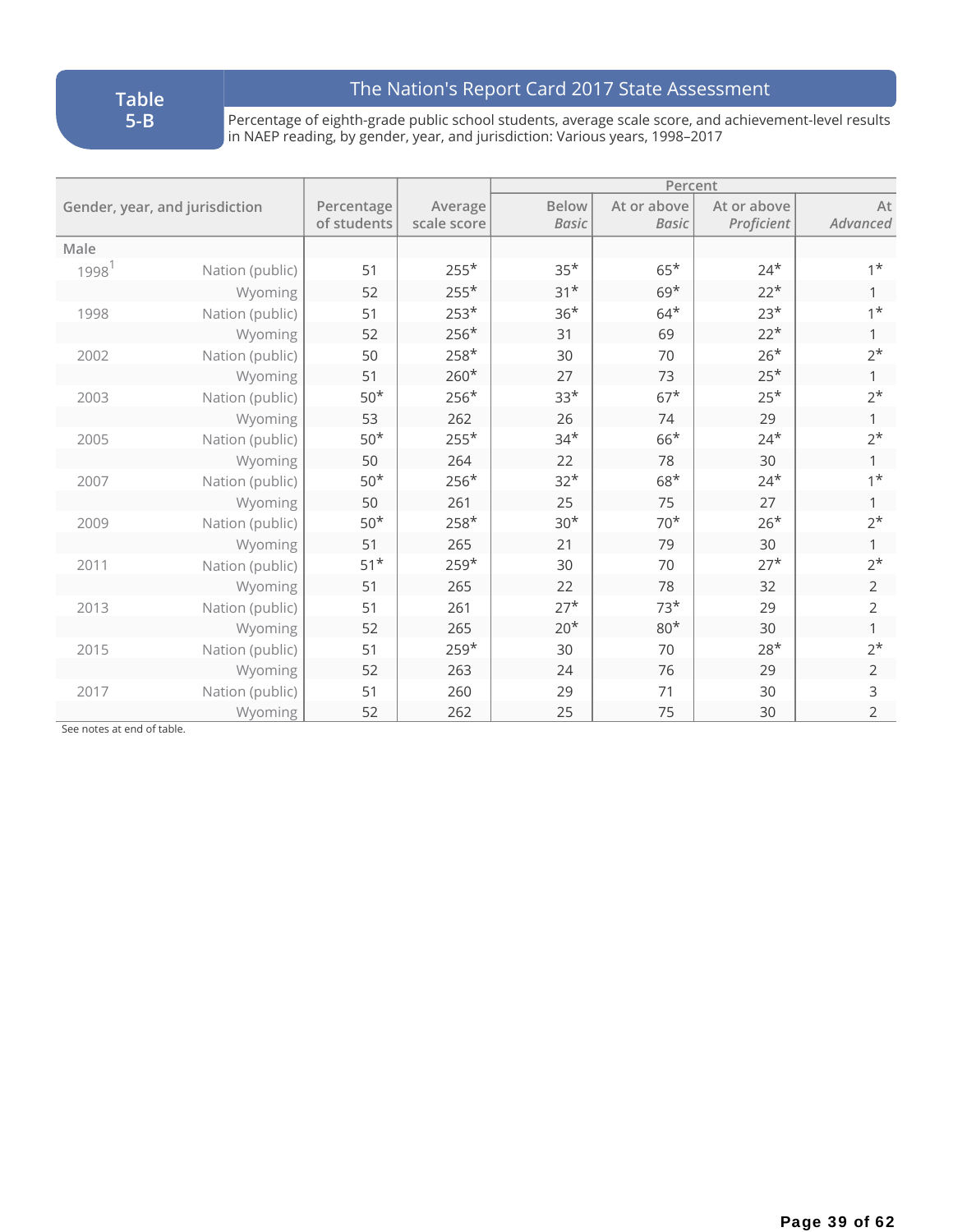**Table 5-B**

### The Nation's Report Card 2017 State Assessment

Percentage of eighth-grade public school students, average scale score, and achievement-level results in NAEP reading, by gender, year, and jurisdiction: Various years, 1998–2017—Continued

|                   |                                |                           |                        |                              | Percent                     |                           |                |
|-------------------|--------------------------------|---------------------------|------------------------|------------------------------|-----------------------------|---------------------------|----------------|
|                   | Gender, year, and jurisdiction | Percentage<br>of students | Average<br>scale score | <b>Below</b><br><b>Basic</b> | At or above<br><b>Basic</b> | At or above<br>Proficient | At<br>Advanced |
| Female            |                                |                           |                        |                              |                             |                           |                |
| 1998 <sup>1</sup> | Nation (public)                | 49                        | 268                    | 21                           | 79                          | 37                        | $3*$           |
|                   | Wyoming                        | 48                        | $270*$                 | 17                           | 83                          | $37*$                     | $2^*$          |
| 1998              | Nation (public)                | 49                        | $268*$                 | 21                           | 79                          | $37*$                     | $3*$           |
|                   | Wyoming                        | 48                        | $271*$                 | 17                           | 83                          | $40*$                     | 3              |
| 2002              | Nation (public)                | 50                        | $267*$                 | 21                           | 79                          | $36*$                     | $3*$           |
|                   | Wyoming                        | 49                        | $271*$                 | 16                           | 84                          | $37*$                     | $2^{\star}$    |
| 2003              | Nation (public)                | $50*$                     | $267*$                 | $23*$                        | $77*$                       | $35*$                     | $4^{\star}$    |
|                   | Wyoming                        | 47                        | $272*$                 | 15                           | 85                          | $40*$                     | $\mathsf{3}$   |
| 2005              | Nation (public)                | $50*$                     | $266*$                 | $24*$                        | $76*$                       | $34*$                     | $3*$           |
|                   | Wyoming                        | 50                        | $272*$                 | 16                           | 84                          | 41                        | 3              |
| 2007              | Nation (public)                | $50*$                     | $266*$                 | $23*$                        | $77*$                       | $34*$                     | $3*$           |
|                   | Wyoming                        | 50                        | $271*$                 | 15                           | 85                          | $39*$                     | $\overline{2}$ |
| 2009              | Nation (public)                | $50*$                     | $267*$                 | $22*$                        | $78*$                       | $35*$                     | $3*$           |
|                   | Wyoming                        | 49                        | $271*$                 | 16                           | 84                          | 39                        | $\overline{2}$ |
| 2011              | Nation (public)                | $49*$                     | $268*$                 | 21                           | 79                          | $36*$                     | $4^{\star}$    |
|                   | Wyoming                        | 49                        | 274                    | 14                           | 86                          | 43                        | $\overline{4}$ |
| 2013              | Nation (public)                | 49                        | 271                    | 19                           | 81                          | 40                        | 5              |
|                   | Wyoming                        | 48                        | 277                    | $10*$                        | $90*$                       | 46                        | $\overline{4}$ |
| 2015              | Nation (public)                | 49                        | $269*$                 | 21                           | 79                          | $38*$                     | $4^*$          |
|                   | Wyoming                        | 48                        | 275                    | 14                           | 86                          | 44                        | 4              |
| 2017              | Nation (public)                | 49                        | 270                    | 20                           | 80                          | 40                        | 5              |
|                   | Wyoming                        | 48                        | 276                    | 14                           | 86                          | 46                        | 5              |

\* Value is significantly different (*p* < .05) from the value for the same jurisdiction and student group in 2017.

 $1$  Accommodations were not permitted for this assessment.

NOTE: The NAEP grade 8 reading scale ranges from 0 to 500. Achievement levels correspond to the following points on the NAEP reading scales: below *Basic*, 242 or lower; Basic, 243-280; Proficient, 281-322; and Advanced, 323 or above. At or above Basic includes Basic, Proficient, and Advanced. At or above Proficient includes Proficient and *Advanced*. Detail may not sum to totals because of rounding. All differences were calculated and tested using unrounded numbers.

SOURCE: U.S. Department of Education, Institute of Education Sciences, National Center for Education Statistics, National Assessment of Educational Progress (NAEP), various years, 1998–2017 Reading Assessments.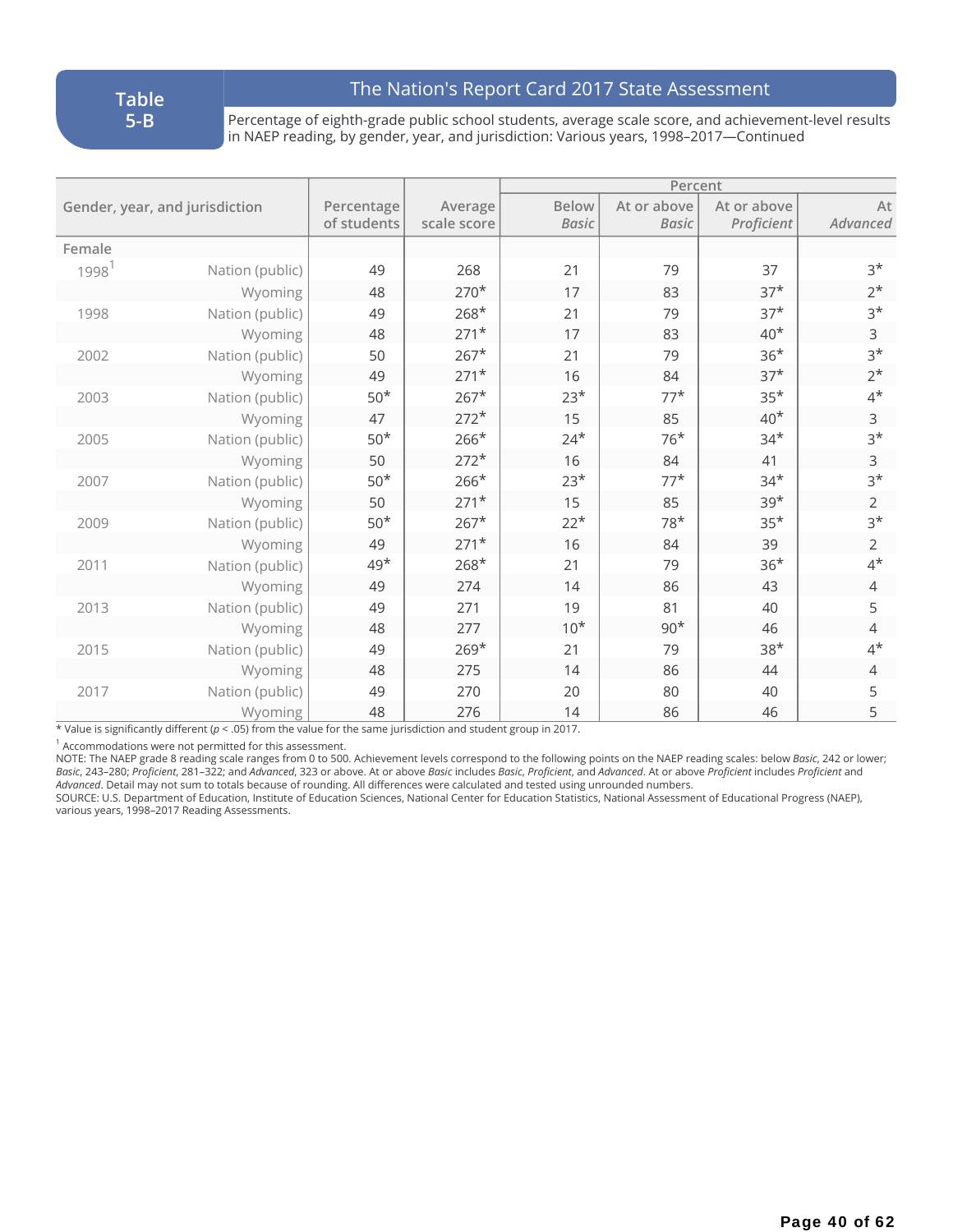## **Student Eligibility for the National School Lunch Program**

NAEP collects data on eligibility for the federal program providing free or reduced-price school lunches. The free/reduced-price lunch component of the National School Lunch Program (NSLP) offered through the U.S. Department of Agriculture (USDA) is designed to ensure that children near or below the poverty line receive nourishing meals. Eligibility is determined through the USDA's Income Eligibility Guidelines, and results for this category of students are included as an indicator of low family income. NAEP first collected information on participation in this program in 1996; therefore, cross-year comparisons to assessments prior to 1996 cannot be made.

Tables 6-A and 6-B show average scale scores and percentage of students by achievement-level data for public school students at grades 4 and 8 in Wyoming and the nation, by student eligibility for the NSLP.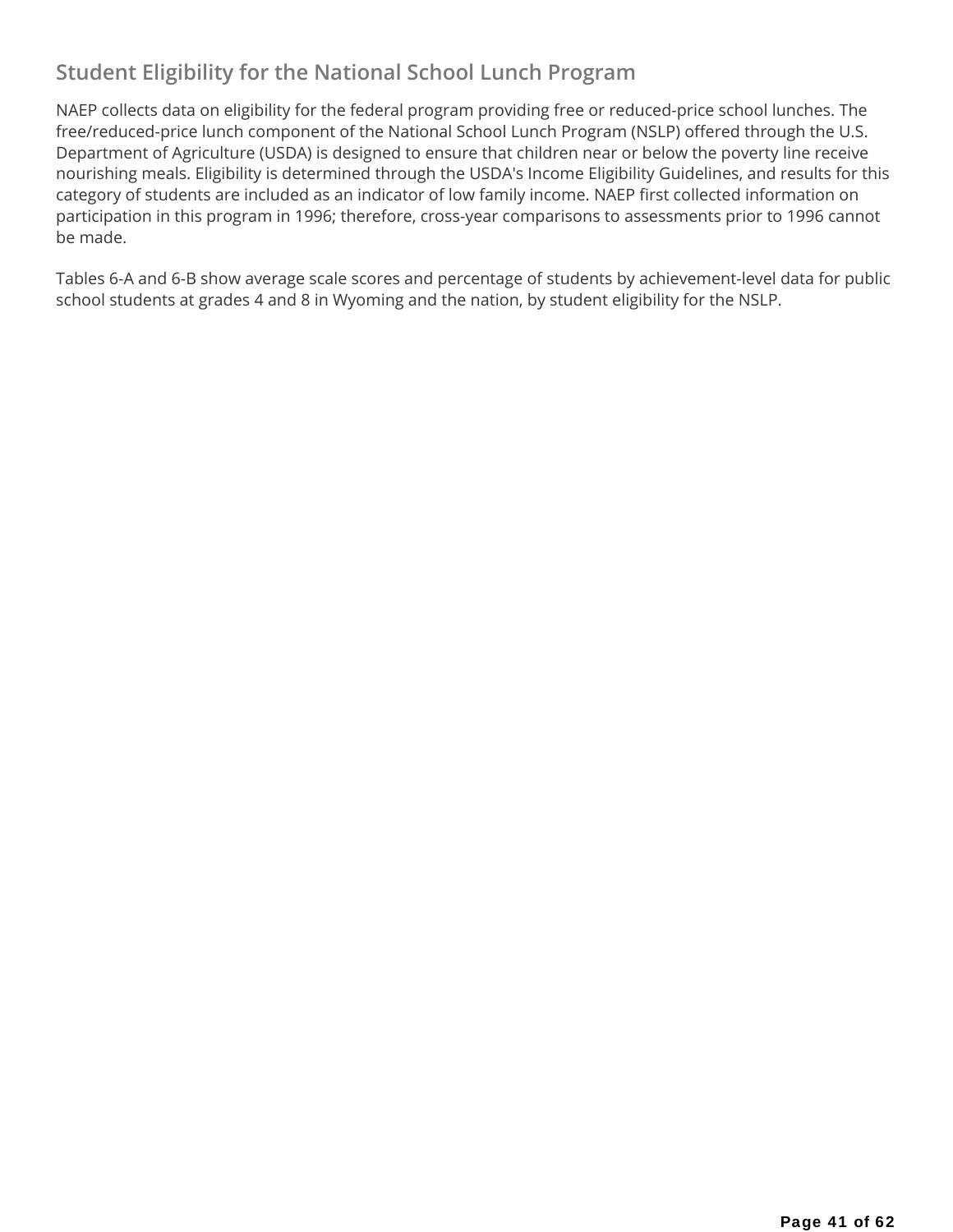#### *Grade 4 Scale Score Results by Free/Reduced-Price School Lunch Eligibility*

- In 2017, students in Wyoming eligible for free/reduced-price lunch had an average reading scale score of 215. This was lower than that of students in Wyoming not eligible for this program (235).
- In 2017, students in Wyoming who were eligible for free/reduced-price school lunch had an average score that was lower than that of students who were not eligible by 20 points. In 1998, the average score for students in Wyoming who were eligible for free/reduced-price school lunch was lower than the score of those not eligible by 18 points.
- Students in Wyoming eligible for free/reduced-price lunch had an average scale score (215) in 2017 that was higher than that of students in the nation who were eligible (208).
- In Wyoming, students eligible for free/reduced-price lunch had an average reading scale score in 2017 that was higher than that of eligible students in 1998, but not significantly different from that of eligible students in 2002, 2003, 2005, 2007, 2009, 2011, 2013, and 2015.

#### *Grade 4 Achievement-Level Results by Free/Reduced-Price School Lunch Eligibility*

- In Wyoming, 28 percent of students who were eligible for free/reduced-price lunch and 51 percent of those who were not eligible for this program performed at or above *Proficient* in 2017. These percentages were significantly different from one another.
- For students in Wyoming in 2017 who were eligible for free/reduced-price lunch, the percentage at or above *Proficient* (28 percent) was greater than the corresponding percentage for their counterparts around the nation (22 percent).
- In Wyoming, the percentage of students eligible for free/reduced-price lunch who performed at or above *Proficient* in 2017 was greater than the corresponding percentages in 1998, 2002, 2003, 2009, and 2011, but not significantly different from the corresponding percentages in 2005, 2007, 2013, and 2015.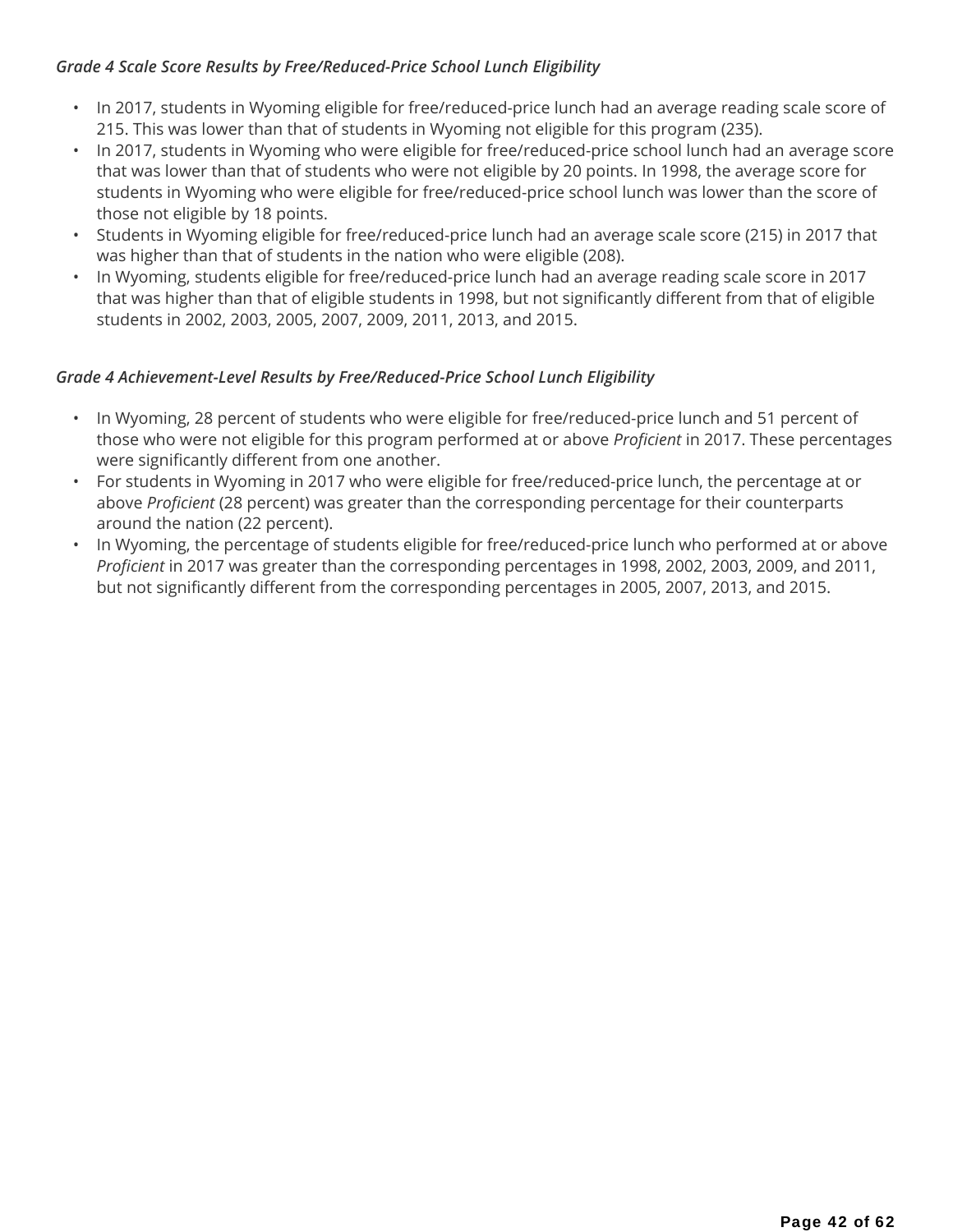#### *Grade 8 Scale Score Results by Free/Reduced-Price School Lunch Eligibility*

- In 2017, students in Wyoming eligible for free/reduced-price lunch had an average reading scale score of 259. This was lower than that of students in Wyoming not eligible for this program (275).
- In 2017, students in Wyoming who were eligible for free/reduced-price school lunch had an average score that was lower than that of students who were not eligible by 17 points. In 1998, the average score for students in Wyoming who were eligible for free/reduced-price school lunch was lower than the score of those not eligible by 15 points.
- Students in Wyoming eligible for free/reduced-price lunch had an average scale score (259) in 2017 that was higher than that of students in the nation who were eligible (253).
- In Wyoming, students eligible for free/reduced-price lunch had an average reading scale score in 2017 that was higher than that of eligible students in 1998, but not significantly different from that of eligible students in 2002, 2003, 2005, 2007, 2009, 2011, 2013, and 2015.

#### *Grade 8 Achievement-Level Results by Free/Reduced-Price School Lunch Eligibility*

- In Wyoming, 25 percent of students who were eligible for free/reduced-price lunch and 45 percent of those who were not eligible for this program performed at or above *Proficient* in 2017. These percentages were significantly different from one another.
- For students in Wyoming in 2017 who were eligible for free/reduced-price lunch, the percentage at or above *Proficient* (25 percent) was greater than the corresponding percentage for their counterparts around the nation (21 percent).
- In Wyoming, the percentage of students eligible for free/reduced-price lunch who performed at or above *Proficient* in 2017 was greater than the percentage in 1998, but not significantly different from the corresponding percentages in 2002, 2003, 2005, 2007, 2009, 2011, 2013, and 2015.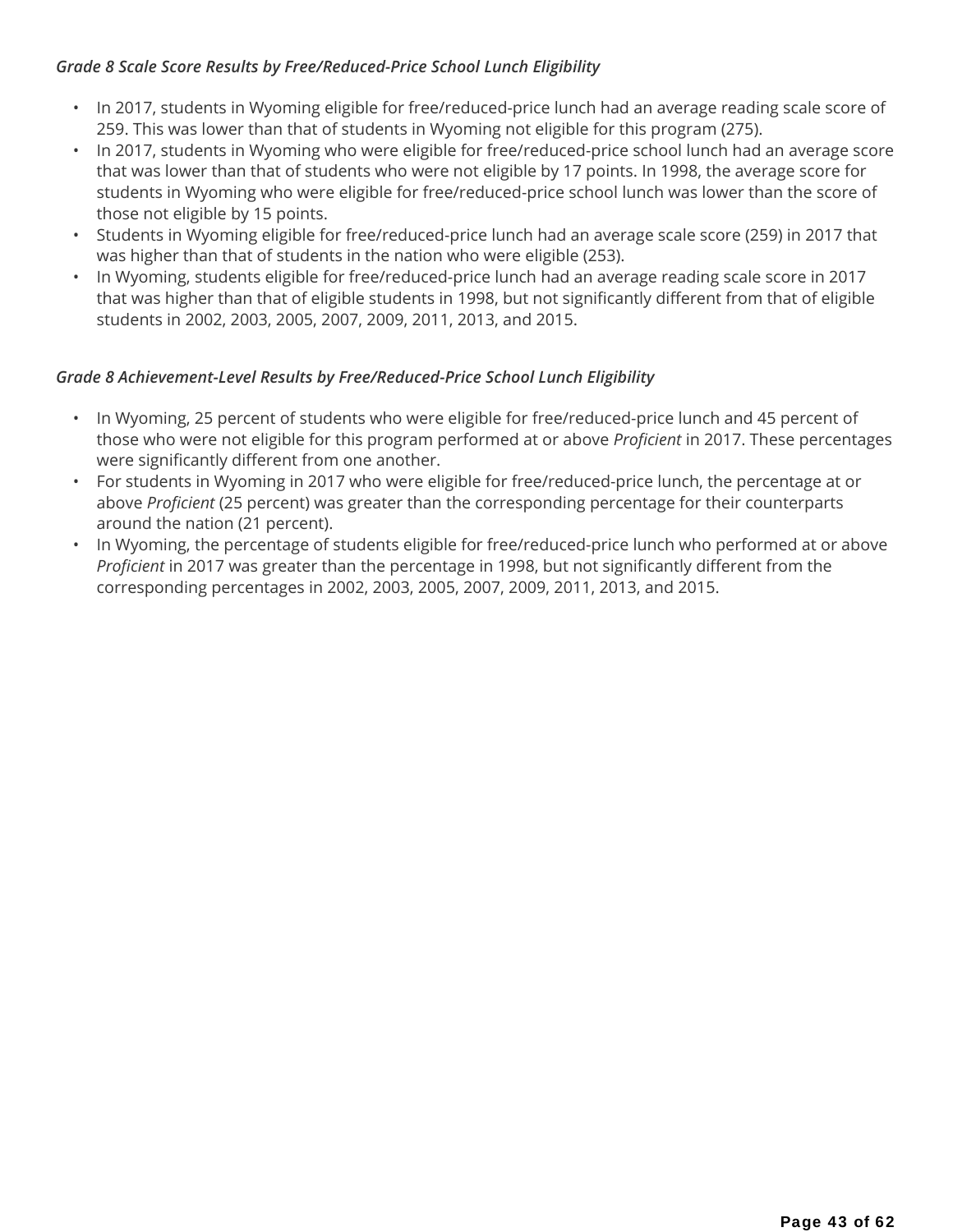**Table 6-B**

## The Nation's Report Card 2017 State Assessment

Percentage of eighth-grade public school students, average scale score, and achievement-level results in NAEP reading, by National School Lunch Program eligibility status, year, and jurisdiction: Various years, 1998–2017

|                                               |                 |                           |                        |                              | Percent                     |                           |                |
|-----------------------------------------------|-----------------|---------------------------|------------------------|------------------------------|-----------------------------|---------------------------|----------------|
| Eligibility status, year, and<br>jurisdiction |                 | Percentage<br>of students | Average<br>scale score | <b>Below</b><br><b>Basic</b> | At or above<br><b>Basic</b> | At or above<br>Proficient | At<br>Advanced |
| Eligible                                      |                 |                           |                        |                              |                             |                           |                |
| 1998 <sup>1</sup>                             | Nation (public) | $30*$                     | $246*$                 | $44*$                        | $56*$                       | $15*$                     | $\#$           |
|                                               | Wyoming         | $25*$                     | $252*$                 | 35                           | 65                          | 20                        | 1              |
| 1998                                          | Nation (public) | $30*$                     | $245*$                 | $45*$                        | $55*$                       | $14*$                     | $#^{\star}$    |
|                                               | Wyoming         | $26*$                     | $252*$                 | 36                           | 64                          | $19*$                     | 1              |
| 2002                                          | Nation (public) | $34*$                     | $249*$                 | $40*$                        | $60*$                       | $17*$                     | $1^*$          |
|                                               | Wyoming         | $33*$                     | 258                    | 29                           | 71                          | 23                        | 1.             |
| 2003                                          | Nation (public) | $36*$                     | $246*$                 | $44*$                        | $56*$                       | $15*$                     | $1^*$          |
|                                               | Wyoming         | $27*$                     | 255                    | 33                           | 67                          | 21                        |                |
| 2005                                          | Nation (public) | $39*$                     | $247*$                 | $43*$                        | $57*$                       | $15*$                     | $1^{\star}$    |
|                                               | Wyoming         | $28*$                     | 259                    | 28                           | 72                          | 26                        |                |
| 2007                                          | Nation (public) | $40*$                     | $247*$                 | $42*$                        | $58*$                       | $15*$                     | $1^{\star}$    |
|                                               | Wyoming         | $27*$                     | 255                    | 31                           | 69                          | 22                        | 1              |
| 2009                                          | Nation (public) | $43*$                     | $249*$                 | $40*$                        | $60*$                       | $16*$                     | $1^*$          |
|                                               | Wyoming         | $28*$                     | 257                    | 30                           | 70                          | 19                        | $\#$           |
| 2011                                          | Nation (public) | $48*$                     | $251*$                 | 37                           | 63                          | $18*$                     |                |
|                                               | Wyoming         | $34*$                     | 260                    | 27                           | 73                          | 26                        |                |
| 2013                                          | Nation (public) | 49                        | 254                    | 34                           | 66                          | 20                        |                |
|                                               | Wyoming         | 36                        | 262                    | $23*$                        | $77*$                       | 26                        | 1              |
| 2015                                          | Nation (public) | $52*$                     | 253                    | 36                           | 64                          | 20                        |                |
|                                               | Wyoming         | 37                        | 257                    | 30                           | 70                          | 22                        | 1              |
| 2017                                          | Nation (public) | 49                        | 253                    | 36                           | 64                          | 21                        | 1              |
|                                               | Wyoming         | 37                        | 259                    | 29                           | 71                          | 25                        | $\overline{2}$ |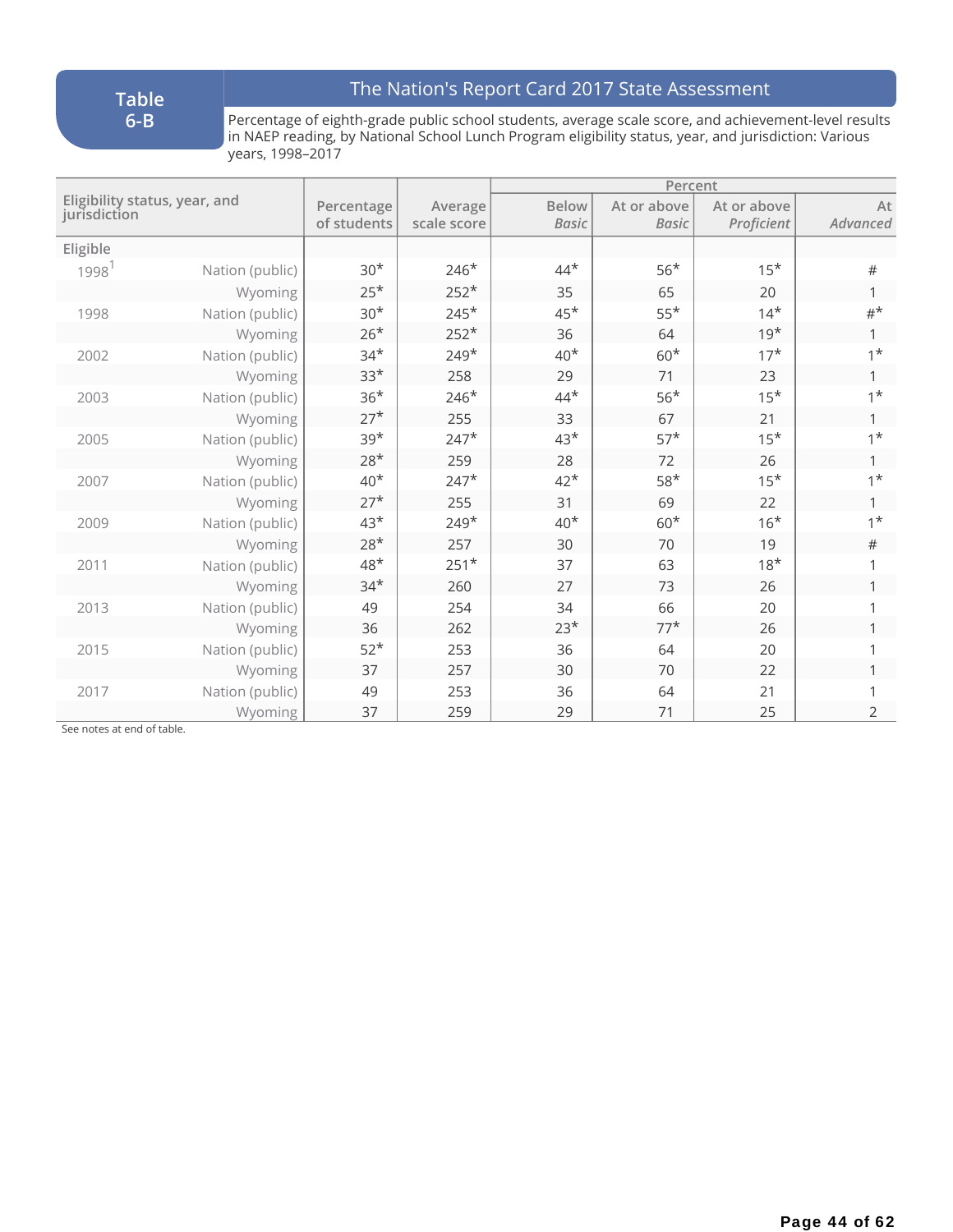**Table 6-B**

## The Nation's Report Card 2017 State Assessment

Percentage of eighth-grade public school students, average scale score, and achievement-level results in NAEP reading, by National School Lunch Program eligibility status, year, and jurisdiction: Various years, 1998–2017—Continued

|                                               |                 |             |             |              |             | Percent           |                |  |  |  |
|-----------------------------------------------|-----------------|-------------|-------------|--------------|-------------|-------------------|----------------|--|--|--|
| Eligibility status, year, and<br>jurisdiction |                 | Percentage  | Average     | <b>Below</b> | At or above | At or above       | At             |  |  |  |
|                                               |                 | of students | scale score | <b>Basic</b> | Basic       | <b>Proficient</b> | Advanced       |  |  |  |
| Not eligible                                  |                 |             |             |              |             |                   |                |  |  |  |
| 1998 <sup>1</sup>                             | Nation (public) | $58*$       | $269*$      | $20*$        | $80*$       | $38*$             | $3*$           |  |  |  |
|                                               | Wyoming         | $74*$       | $265*$      | $21*$        | $79*$       | $32*$             | $2^*$          |  |  |  |
| 1998                                          | Nation (public) | $58*$       | $268*$      | $21*$        | $79*$       | $37*$             | $3*$           |  |  |  |
|                                               | Wyoming         | $73*$       | $267*$      | $20*$        | $80*$       | $34*$             | $\overline{2}$ |  |  |  |
| 2002                                          | Nation (public) | $57*$       | $271*$      | $17*$        | $83*$       | $40*$             | $3*$           |  |  |  |
|                                               | Wyoming         | $65*$       | $268*$      | $18*$        | $82*$       | $34*$             | $2^*$          |  |  |  |
| 2003                                          | Nation (public) | $58*$       | $271*$      | $18*$        | $82*$       | $39*$             | $4^*$          |  |  |  |
|                                               | Wyoming         | $72*$       | $272*$      | 16           | 84          | $39*$             | 3              |  |  |  |
| 2005                                          | Nation (public) | $59*$       | $270*$      | $19*$        | $81*$       | $38*$             | $4^*$          |  |  |  |
|                                               | Wyoming         | $72*$       | $272*$      | 15           | 85          | 40                | 3              |  |  |  |
| 2007                                          | Nation (public) | $58*$       | $271*$      | $18*$        | $82*$       | $39*$             | $4^*$          |  |  |  |
|                                               | Wyoming         | $73*$       | $270*$      | 16           | 84          | $37*$             | $2^*$          |  |  |  |
| 2009                                          | Nation (public) | $56*$       | $273*$      | $16*$        | $84*$       | $41*$             | $4^*$          |  |  |  |
|                                               | Wyoming         | $72*$       | 273         | 14           | 86          | 41                | $2^*$          |  |  |  |
| 2011                                          | Nation (public) | $52*$       | $275*$      | 15           | 85          | $44*$             | $5*$           |  |  |  |
|                                               | Wyoming         | $65*$       | 275         | 14           | 86          | 44                | $\overline{4}$ |  |  |  |
| 2013                                          | Nation (public) | 50          | 278         | 13           | 87          | 48                | 6              |  |  |  |
|                                               | Wyoming         | 63          | 276         | 11           | 89          | 44                | $\mathsf{3}$   |  |  |  |
| 2015                                          | Nation (public) | $47*$       | 276         | 14           | 86          | 47                | $6*$           |  |  |  |
|                                               | Wyoming         | 63          | 276         | 13           | 87          | 44                | $\overline{4}$ |  |  |  |
| 2017                                          | Nation (public) | 50          | 277         | 14           | 86          | 48                | 7              |  |  |  |
|                                               | Wyoming         | 62          | 275         | 14           | 86          | 45                | 4              |  |  |  |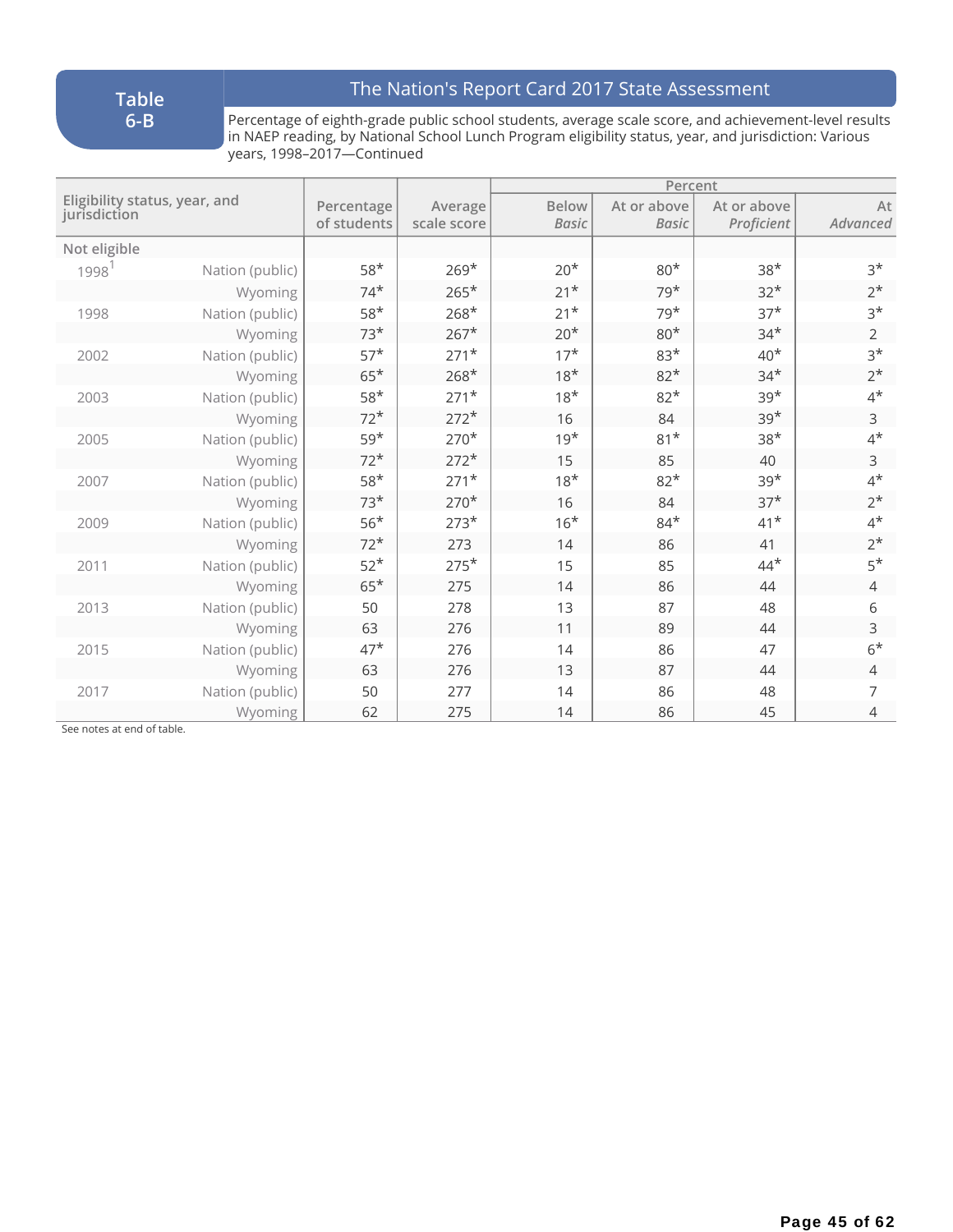**Table 6-B**

### The Nation's Report Card 2017 State Assessment

Percentage of eighth-grade public school students, average scale score, and achievement-level results in NAEP reading, by National School Lunch Program eligibility status, year, and jurisdiction: Various years, 1998–2017—Continued

|                                               |                 |                           |                        |                              | Percent                     |                           |                |
|-----------------------------------------------|-----------------|---------------------------|------------------------|------------------------------|-----------------------------|---------------------------|----------------|
| Eligibility status, year, and<br>jurisdiction |                 | Percentage<br>of students | Average<br>scale score | <b>Below</b><br><b>Basic</b> | At or above<br><b>Basic</b> | At or above<br>Proficient | At<br>Advanced |
| Information not available                     |                 |                           |                        |                              |                             |                           |                |
| 1998 <sup>1</sup>                             | Nation (public) | $12*$                     | 265                    | 25                           | 75                          | 35                        | 4              |
|                                               | Wyoming         | $2^*$                     | $\ddagger$             | $\ddagger$                   | $\ddagger$                  | $\ddagger$                | $\ddagger$     |
| 1998                                          | Nation (public) | $11*$                     | 264                    | 27                           | 73                          | 34                        | 3              |
|                                               | Wyoming         | $2^*$                     | $\ddagger$             | $\ddagger$                   | $\ddagger$                  | $\ddagger$                | $\ddagger$     |
| 2002                                          | Nation (public) | $10*$                     | 264                    | 25                           | 75                          | 32                        | $\overline{4}$ |
|                                               | Wyoming         | $2^*$                     | 270                    | 18                           | 82                          | 35                        | $\overline{2}$ |
| 2003                                          | Nation (public) | $6*$                      | 262                    | 28                           | 72                          | 31                        | 3              |
|                                               | Wyoming         | $1*$                      | $\ddagger$             | $\ddagger$                   | $\ddagger$                  | $\ddagger$                | $\ddagger$     |
| 2005                                          | Nation (public) | $3*$                      | $258*$                 | 31                           | 69                          | 28                        | 3              |
|                                               | Wyoming         | $\#^{\star}$              | $\ddagger$             | $\ddagger$                   | $\ddagger$                  | $\ddagger$                | $\ddagger$     |
| 2007                                          | Nation (public) |                           | $255*$                 | 34                           | 66                          | 27                        | $\mathsf S$    |
|                                               | Wyoming         | #                         | $\ddagger$             | $\ddagger$                   | $\ddagger$                  | $\ddagger$                | $\ddagger$     |
| 2009                                          | Nation (public) | $1^*$                     | 259                    | 31                           | 69                          | 29                        | 3              |
|                                               | Wyoming         | $\#$                      | $\ddagger$             | $\ddagger$                   | $\ddagger$                  | $\ddagger$                | $\ddagger$     |
| 2011                                          | Nation (public) | $#^{\star}$               | 265                    | 27                           | 73                          | 32                        | 5              |
|                                               | Wyoming         |                           | $\ddagger$             | $\ddagger$                   | $\ddagger$                  | $\ddagger$                | $\ddagger$     |
| 2013                                          | Nation (public) | $#^{\star}$               | 276                    | 18                           | 82                          | 47                        | 8              |
|                                               | Wyoming         | $#^{\star}$               | $\ddagger$             | $\ddagger$                   | $\ddagger$                  | $\ddagger$                | $\ddagger$     |
| 2015                                          | Nation (public) |                           | 273                    | 20                           | 80                          | 44                        | 6              |
|                                               | Wyoming         | 1                         | $\ddagger$             | $\ddagger$                   | $\ddagger$                  | $\ddagger$                | $\ddagger$     |
| 2017                                          | Nation (public) | $\overline{2}$            | 267                    | 23                           | 77                          | 37                        | 4              |
|                                               | Wyoming         |                           | $\ddagger$             | $\ddagger$                   | $\ddagger$                  | $\ddagger$                | $\ddagger$     |

# Rounds to zero.

‡ Reporting standards not met.

\* Value is significantly different (*p* < .05) from the value for the same jurisdiction and student group in 2017.

 $1$  Accommodations were not permitted for this assessment.

NOTE: The NAEP grade 8 reading scale ranges from 0 to 500. Achievement levels correspond to the following points on the NAEP reading scales: below *Basic*, 242 or lower; Basic, 243-280; Proficient, 281-322; and Advanced, 323 or above. At or above Basic includes Basic, Proficient, and Advanced. At or above Proficient includes Proficient and *Advanced*. Detail may not sum to totals because of rounding. All differences were calculated and tested using unrounded numbers.

SOURCE: U.S. Department of Education, Institute of Education Sciences, National Center for Education Statistics, National Assessment of Educational Progress (NAEP), various years, 1998–2017 Reading Assessments.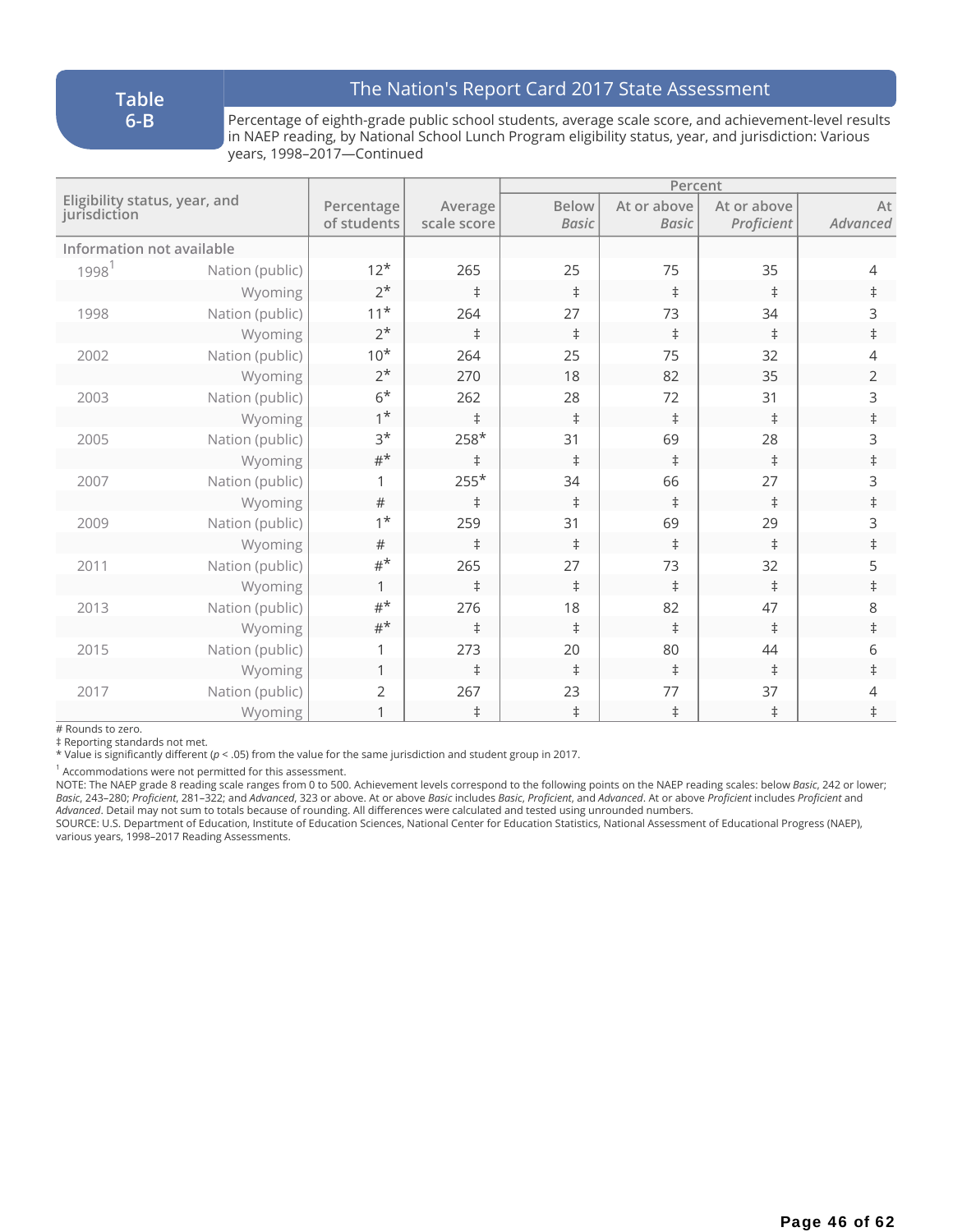## **Type of Location**

Schools that participated in the assessment were classified as being located in four mutually exclusive types of communities: city, suburb, town, and rural. These categories indicate the geographic locations of schools. "City" is a geographical term meaning the principal city of a U.S. Census Bureau-defined Core-Based Statistical Area and is not synonymous with "inner city." The criteria for classifying schools with respect to type of location changed for 2007; therefore, only results for 2007, 2009, 2011, 2013, 2015, and 2017 are available. More detail on the changes for the classification of type of location is available at http://nces.ed.gov/ccd/Rural\_Locales.asp.

Tables 7-A and 7-B show average scale scores and percentage of students by achievement-level data for public school students at grades 4 and 8 in Wyoming and the nation, by type of location (for 2007, 2009, 2011, 2013, 2015, and 2017 only).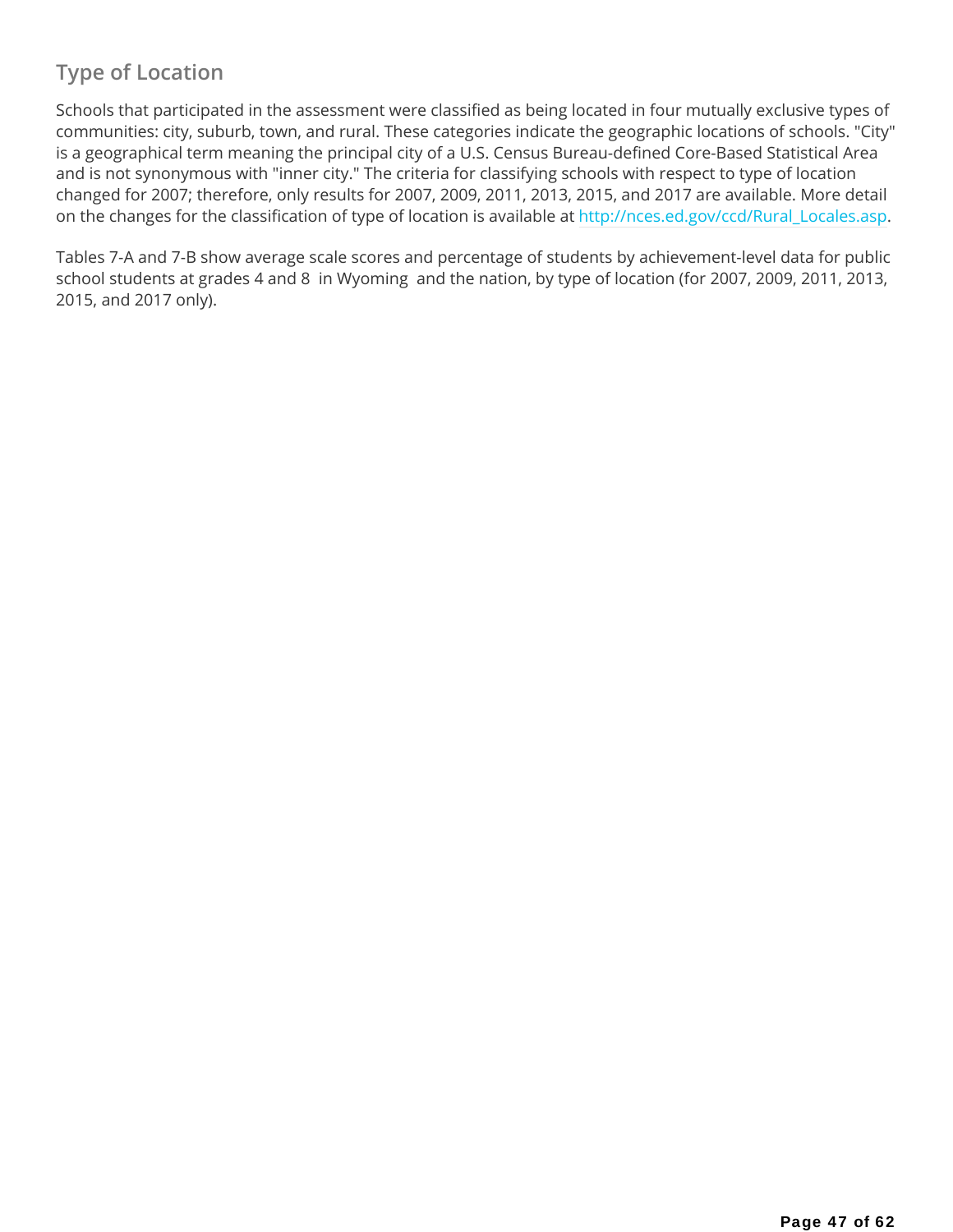#### *Grade 4 Scale Score Results by Type of Location*

- In 2017, the average scale score of students in Wyoming attending public schools in city locations was not significantly different from the scores of students in suburban, town, and rural schools.
- In 2017, students attending public schools in city, town, and rural locations in Wyoming had average scale scores that were higher than the average scale scores of students in city, town, and rural locations in the nation.
- In 2017, students attending public schools in suburban locations in Wyoming had an average scale score that was not significantly different from the average scale score of students in suburban locations in the nation.
- In 2017, students attending public schools in city and town locations in Wyoming had average scale scores that were higher than the average scale scores of students in city and town locations in 2009 in Wyoming, but not significantly different from the average scale scores of students in city and town locations in 2007, 2011, 2013, and 2015 in Wyoming.
- In 2017, students attending public schools in suburban locations in Wyoming had an average scale score that was not significantly different from the average scale score of students in suburban locations in 2007, 2011, 2013, and 2015 in Wyoming.
- In 2017, students attending public schools in rural locations in Wyoming had an average scale score that was not significantly different from the average scale score of students in rural locations in 2007, 2009, 2011, 2013, and 2015 in Wyoming.

#### *Grade 4 Achievement-Level Results by Type of Location*

- In 2017, the percentage of students in Wyoming's public schools in city locations who performed at or above *Proficient* was not significantly different from the corresponding percentages of students in suburban, town, and rural schools.
- The percentages of students in Wyoming's public schools in city, town, and rural locations who performed at or above *Proficient* in 2017 were greater than those of students in city, town, and rural locations in the nation.
- The percentage of students in Wyoming's public schools in suburban locations who performed at or above *Proficient* in 2017 was not significantly different from those of students in suburban locations in the nation.
- The percentage of students in Wyoming's public schools in city locations who performed at or above *Proficient* in 2017 was greater than that of students in city locations in 2009, 2011, and 2013 in Wyoming, but not significantly different from that of students in city locations in 2007 and 2015 in Wyoming.
- The percentage of students in Wyoming's public schools in suburban locations who performed at or above *Proficient* in 2017 was not significantly different from that of students in suburban locations in 2007, 2011, 2013, and 2015 in Wyoming.
- The percentage of students in Wyoming's public schools in town locations who performed at or above *Proficient* in 2017 was greater than that of students in town locations in 2009 and 2011 in Wyoming, but not significantly different from that of students in town locations in 2007, 2013, and 2015 in Wyoming.
- The percentage of students in Wyoming's public schools in rural locations who performed at or above *Proficient* in 2017 was greater than that of students in rural locations in 2009 in Wyoming, but not significantly different from that of students in rural locations in 2007, 2011, 2013, and 2015 in Wyoming.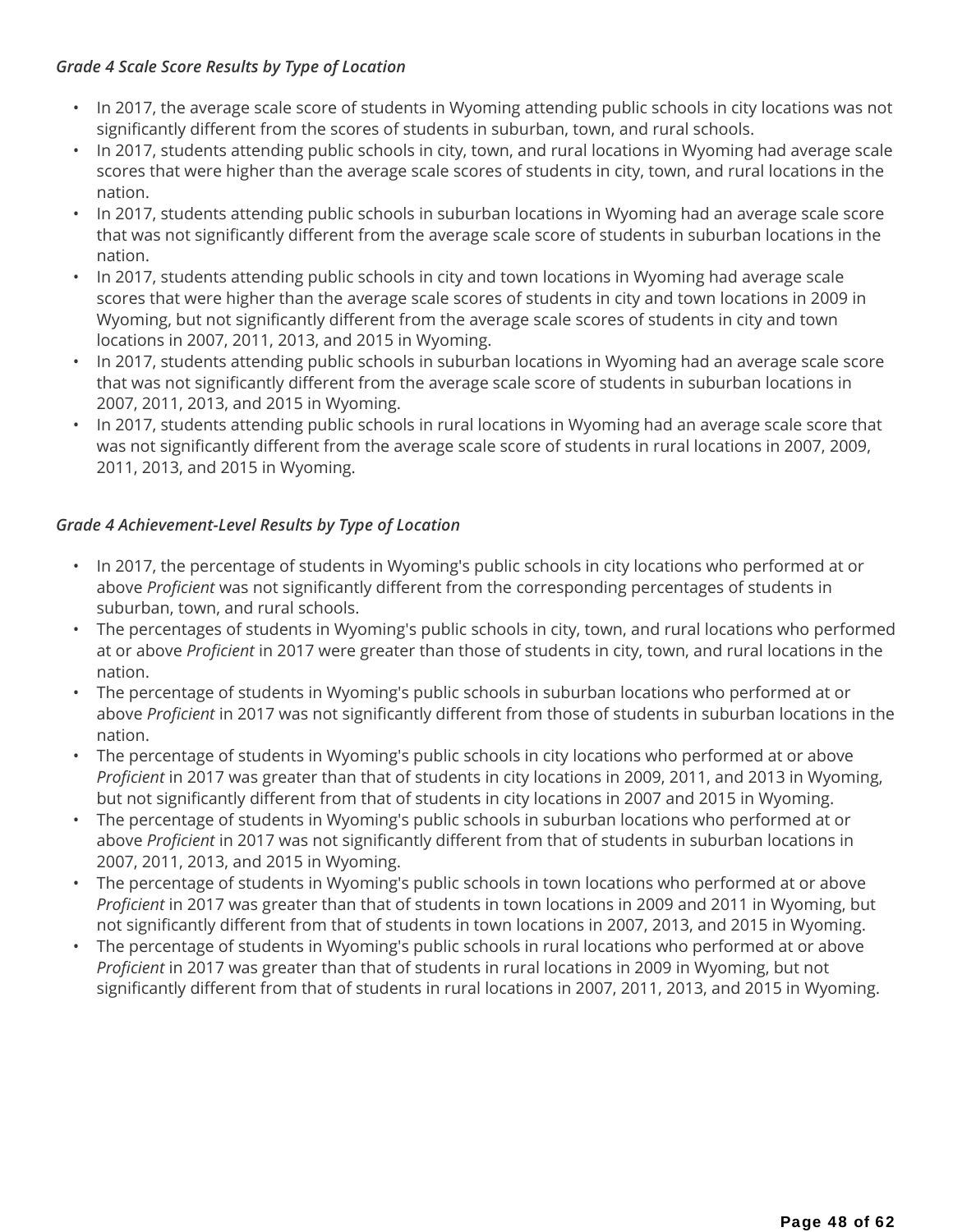#### *Grade 8 Scale Score Results by Type of Location*

- In 2017, the average scale score of students in Wyoming attending public schools in city locations was lower than the scores of students in town and rural schools.
- In 2017, students attending public schools in city, town, and rural locations in Wyoming had average scale scores that were higher than the average scale scores of students in city, town, and rural locations in the nation.
- In 2017, students attending public schools in city locations in Wyoming had an average scale score that was lower than the average scale score of students in city locations in 2011 and 2013 in Wyoming, but not significantly different from the average scale score of students in city locations in 2007, 2009, and 2015 in Wyoming.
- In 2017, students attending public schools in town and rural locations in Wyoming had average scale scores that were not significantly different from the average scale scores of students in town and rural locations in 2007, 2009, 2011, 2013, and 2015 in Wyoming.

#### *Grade 8 Achievement-Level Results by Type of Location*

- In 2017, the percentage of students in Wyoming's public schools in city locations who performed at or above *Proficient* was smaller than the percentage of students in town schools, but was not significantly different from the percentage of students in rural schools.
- The percentages of students in Wyoming's public schools in city and rural locations who performed at or above *Proficient* in 2017 were not significantly different from those of students in city and rural locations in the nation.
- The percentage of students in Wyoming's public schools in town locations who performed at or above *Proficient* in 2017 was greater than those of students in town locations in the nation.
- The percentages of students in Wyoming's public schools in city, town, and rural locations who performed at or above *Proficient* in 2017 were not significantly different from those of students in city, town, and rural locations in 2007, 2009, 2011, 2013, and 2015 in Wyoming.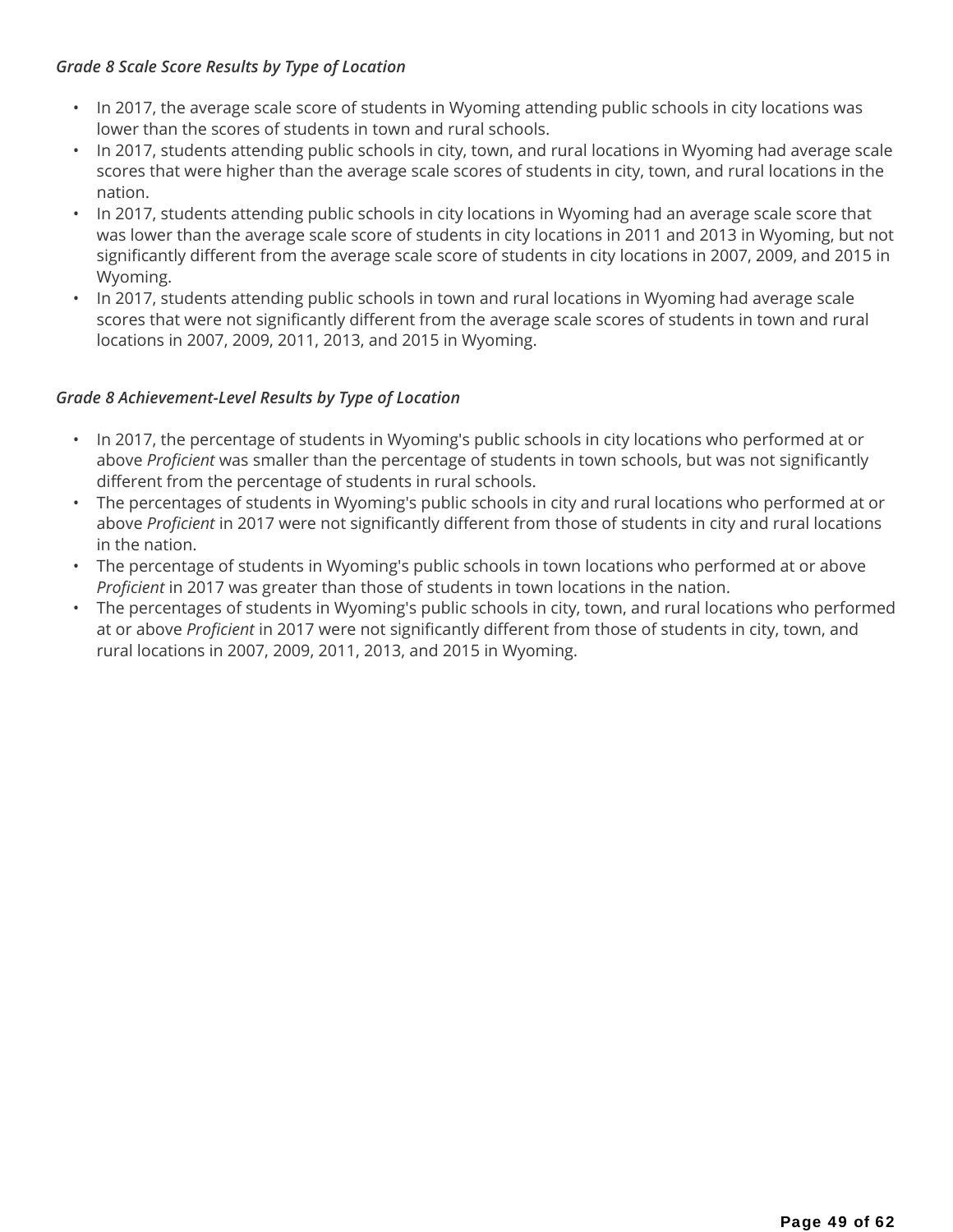**Table 7-B**

## The Nation's Report Card 2017 State Assessment

Percentage of eighth-grade public school students, average scale score, and achievement-level results in NAEP reading, by type of location, year, and jurisdiction: Various years, 2007–2017

|              |                             |                           |                        |                              | Percent                     |                           |                |  |
|--------------|-----------------------------|---------------------------|------------------------|------------------------------|-----------------------------|---------------------------|----------------|--|
| jurisdiction | Type of location, year, and | Percentage<br>of students | Average<br>scale score | <b>Below</b><br><b>Basic</b> | At or above<br><b>Basic</b> | At or above<br>Proficient | At<br>Advanced |  |
| City         |                             |                           |                        |                              |                             |                           |                |  |
| 2007         | Nation (public)             | 28                        | $254*$                 | $36*$                        | $64*$                       | $23*$                     | $2^*$          |  |
|              | Wyoming                     | $21*$                     | 262                    | 26                           | 74                          | 30                        | 1              |  |
| 2009         | Nation (public)             | $27*$                     | $256*$                 | $34*$                        | $66*$                       | $24*$                     | $2^*$          |  |
|              | Wyoming                     | $21*$                     | 266                    | 21                           | 79                          | 31                        | 1              |  |
| 2011         | Nation (public)             | 29                        | $257*$                 | $32*$                        | $68*$                       | $26*$                     | $2^*$          |  |
|              | Wyoming                     | $22*$                     | $269*$                 | 18                           | 82                          | 36                        | $\overline{2}$ |  |
| 2013         | Nation (public)             | $28*$                     | 260                    | 30                           | 70                          | 28                        | 3              |  |
|              | Wyoming                     | $23*$                     | $272*$                 | $14*$                        | $86*$                       | 39                        | $\overline{2}$ |  |
| 2015         | Nation (public)             | 29                        | 259                    | 31                           | 69                          | 28                        | 3              |  |
|              | Wyoming                     | $27*$                     | 264                    | 22                           | 78                          | 31                        | 1              |  |
| 2017         | Nation (public)             | 29                        | 260                    | 30                           | 70                          | 30                        | 3              |  |
|              | Wyoming                     | 30                        | 263                    | 25                           | 75                          | 32                        | $\overline{2}$ |  |
| Suburb       |                             |                           |                        |                              |                             |                           |                |  |
| 2007         | Nation (public)             | $36*$                     | $265*$                 | $24*$                        | $76*$                       | $34*$                     | $3*$           |  |
|              | Wyoming                     | #                         | $\ddagger$             | $\ddagger$                   | $\ddagger$                  | $\ddagger$                | ŧ.             |  |
| 2009         | Nation (public)             | $36*$                     | $266*$                 | $23*$                        | $77*$                       | $35*$                     | $3*$           |  |
|              | Wyoming                     | $\#$                      | $\ddagger$             | $\ddagger$                   | $\ddagger$                  | $\ddagger$                | $\ddagger$     |  |
| 2011         | Nation (public)             | $36*$                     | $267*$                 | $22*$                        | $78*$                       | $36*$                     | $4^{\star}$    |  |
|              | Wyoming                     | $\#$                      | $\ddagger$             | $\ddagger$                   | $\ddagger$                  | $\ddagger$                | $\ddagger$     |  |
| 2013         | Nation (public)             | $35*$                     | 270                    | 20                           | 80                          | 39                        | 5              |  |
|              | Wyoming                     | $\#$                      | $\ddagger$             | $\ddagger$                   | $\ddagger$                  | $\ddagger$                | $\ddagger$     |  |
| 2015         | Nation (public)             | 41                        | $268*$                 | 22                           | 78                          | $38*$                     | $4^*$          |  |
|              | Wyoming                     | #                         | $\ddagger$             | $\ddagger$                   | $\ddagger$                  | $\ddagger$                | $\ddagger$     |  |
| 2017         | Nation (public)             | 40                        | 270                    | 21                           | 79                          | 40                        | 5              |  |
|              | Wyoming                     | $\#$                      | $\ddagger$             | $\ddagger$                   | $\ddagger$                  | $\ddagger$                | $\ddagger$     |  |
| Town         |                             |                           |                        |                              |                             |                           |                |  |
| 2007         | Nation (public)             | $13*$                     | 261                    | 27                           | 73                          | 28                        | $2^*$          |  |
|              | Wyoming                     | $42*$                     | 269                    | 18                           | 82                          | 36                        | $\overline{2}$ |  |
| 2009         | Nation (public)             | $14*$                     | 261                    | 27                           | 73                          | 28                        | $2^*$          |  |
|              | Wyoming                     | $42*$                     | 270                    | 16                           | 84                          | 37                        | 2              |  |
| 2011         | Nation (public)             | $13*$                     | 263                    | $25*$                        | $75*$                       | 30                        | $\overline{2}$ |  |
|              | Wyoming                     | $43*$                     | 271                    | 17                           | 83                          | 40                        | $\mathsf 3$    |  |
| 2013         | Nation (public)             | $13*$                     | 263                    | 25                           | 75                          | 31                        | 2              |  |
|              | Wyoming                     | $47*$                     | 272                    | 14                           | 86                          | 39                        | $\mathsf 3$    |  |
| 2015         | Nation (public)             | 12                        | 261                    | 27                           | 73                          | 29                        | $\overline{2}$ |  |
|              | Wyoming                     | $51*$                     | 271                    | $18$                         | 82                          | 38                        | $\mathsf 3$    |  |
| 2017         | Nation (public)             | 11                        | 262                    | 27                           | 73                          | $30$                      | 3              |  |
|              | Wyoming                     | 49                        | 272                    | 17                           | 83                          | 41                        | $\overline{4}$ |  |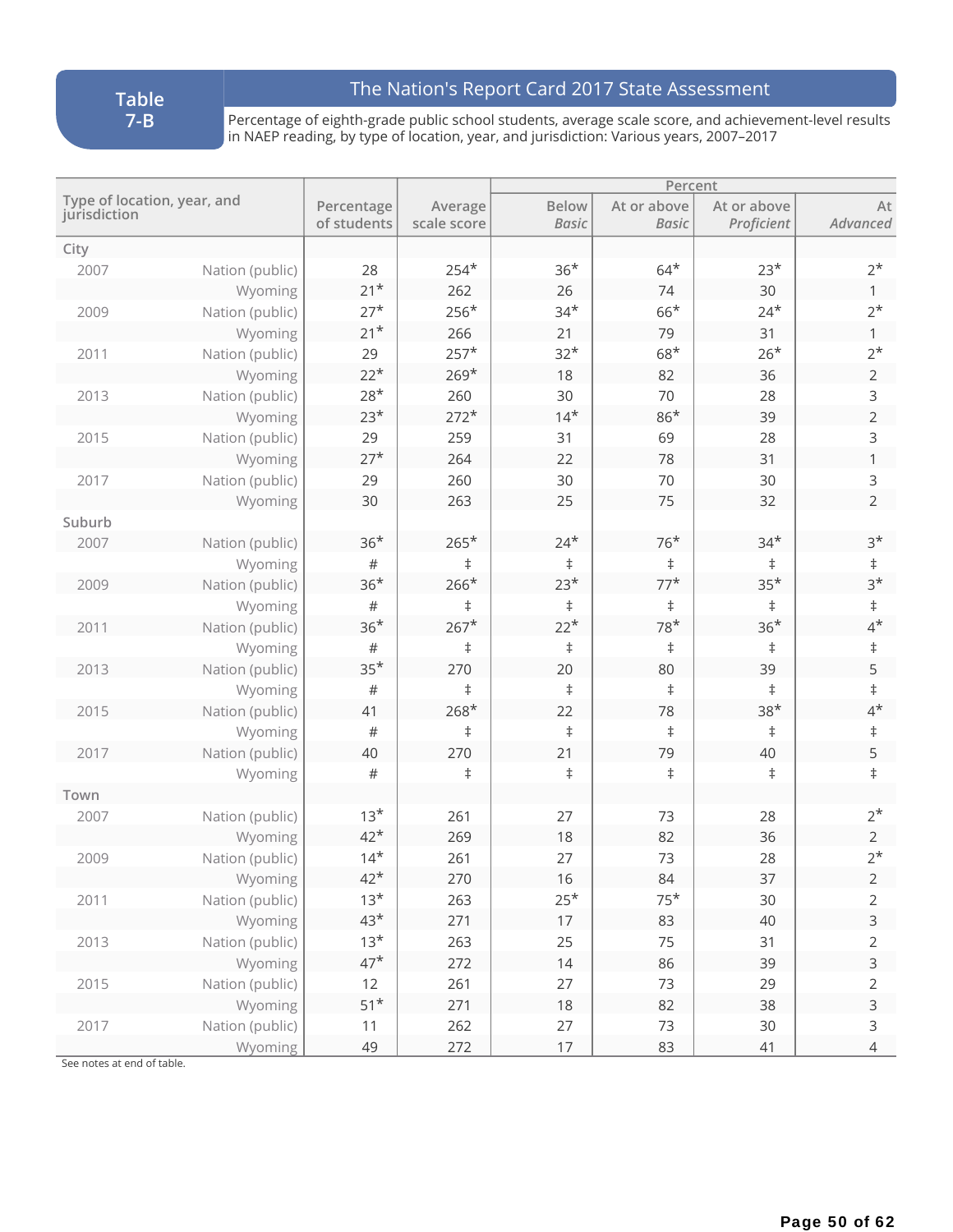**Table 7-B**

### The Nation's Report Card 2017 State Assessment

Percentage of eighth-grade public school students, average scale score, and achievement-level results in NAEP reading, by type of location, year, and jurisdiction: Various years, 2007–2017—Continued

|                                             |                 |             |             |              | Percent     |                   |                |
|---------------------------------------------|-----------------|-------------|-------------|--------------|-------------|-------------------|----------------|
| Type of location, year, and<br>jurisdiction |                 | Percentage  | Average     | <b>Below</b> | At or above | At or above       | At             |
|                                             |                 | of students | scale score | Basic        | Basic       | <b>Proficient</b> | Advanced       |
| Rural                                       |                 |             |             |              |             |                   |                |
| 2007                                        | Nation (public) | $22*$       | 264         | 24           | 76          | $31*$             | $2^{*}$        |
|                                             | Wyoming         | $37*$       | 266         | 20           | 80          | 32                | 2              |
| 2009                                        | Nation (public) | $23*$       | 264         | 23           | 77          | $31*$             | $2^{*}$        |
|                                             | Wyoming         | $37*$       | 268         | 19           | 81          | 34                | $\overline{2}$ |
| 2011                                        | Nation (public) | $23*$       | 266         | $22*$        | $78*$       | 33                | 3              |
|                                             | Wyoming         | $34*$       | 268         | 20           | 80          | 35                | 3              |
| 2013                                        | Nation (public) | $24*$       | $268*$      | $21*$        | $79*$       | 36                | 3              |
|                                             | Wyoming         | $30*$       | 268         | 19           | 81          | 35                | 2              |
| 2015                                        | Nation (public) | 19          | 265         | 24           | 76          | 32                | 3              |
|                                             | Wyoming         | 21          | 271         | 19           | 81          | 39                | 4              |
| 2017                                        | Nation (public) | 19          | 265         | 24           | 76          | 33                | 3              |
|                                             | Wyoming         | 21          | 270         | 19           | 81          | 38                | 3              |

# Rounds to zero.

‡ Reporting standards not met.

\* Value is significantly different (*p* < .05) from the value for the same jurisdiction and student group in 2017.

NOTE: The NAEP grade 8 reading scale ranges from 0 to 500. Achievement levels correspond to the following points on the NAEP reading scales: below *Basic*, 242 or lower; Basic, 243-280; Proficient, 281-322; and Advanced, 323 or above. At or above Basic includes Basic, Proficient, and Advanced. At or above Proficient includes Proficient and *Advanced*. Detail may not sum to totals because of rounding. All differences were calculated and tested using unrounded numbers.

SOURCE: U.S. Department of Education, Institute of Education Sciences, National Center for Education Statistics, National Assessment of Educational Progress (NAEP), various years, 2007–2017 Reading Assessments.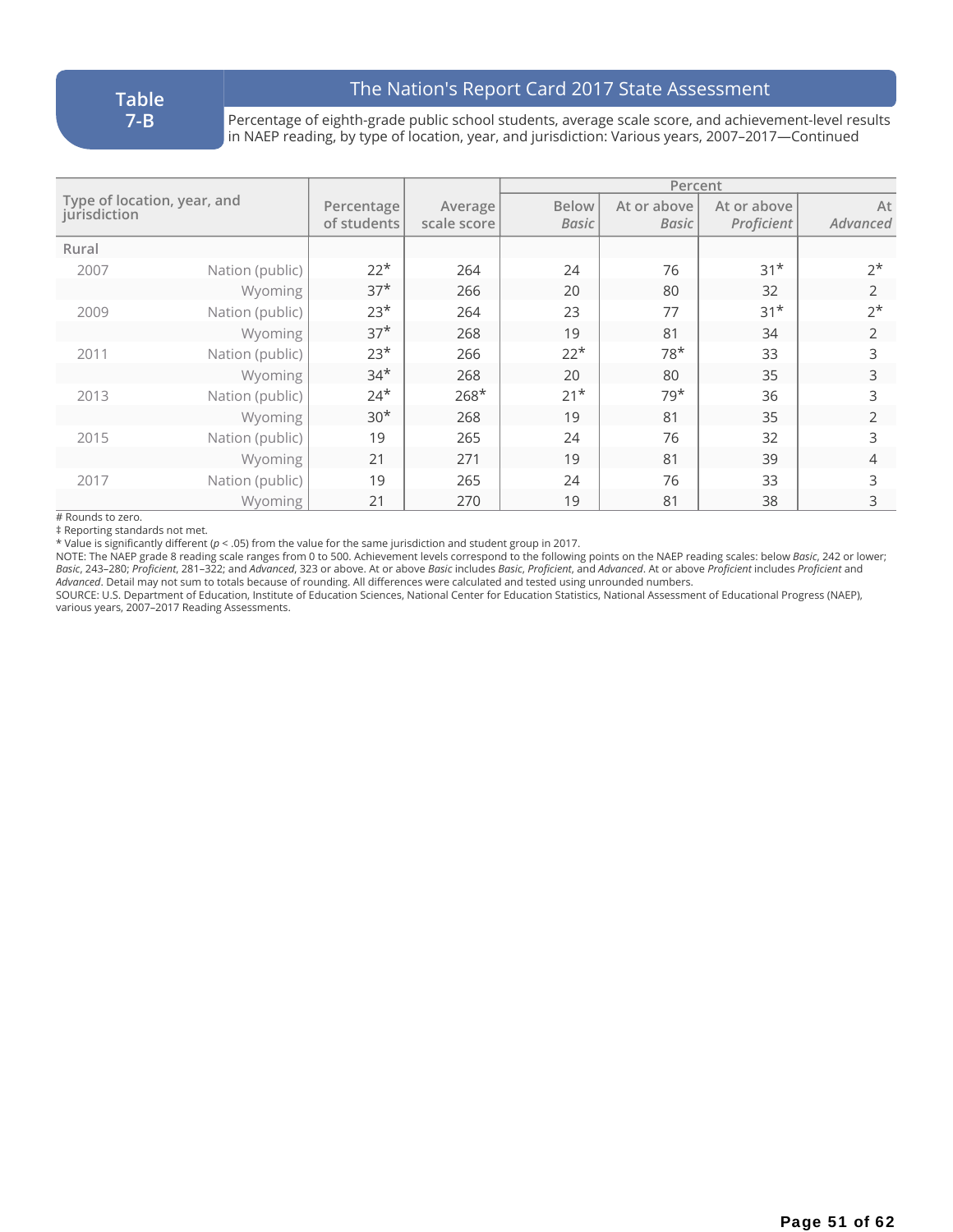# **A More Inclusive NAEP: Students With Disabilities and/or English Language Learners**

To ensure that the samples are representative, NAEP has established policies and procedures to maximize the inclusion of all students in the assessment. Every effort is made to ensure that all selected students who are capable of participating meaningfully in the assessment are assessed. While some students with disabilities (SD) and/or English language learners (ELL) can be assessed without any special procedures, others require accommodations to participate in NAEP. Still other SD and/or ELL students selected by NAEP may not be able to participate. Local school staff who are familiar with these students are asked a series of questions to help them decide whether each student should participate in the assessment and whether the student needs accommodations.

Exclusion and accommodation rates may vary across jurisdictions. In addition, exclusion and accommodation rates may vary between assessment years, making it difficult to interpret comparisons over time within jurisdictions. Since SD and/or ELL students tend to score below average, the exclusion of students from these groups may result in a higher average score than if those students had taken the assessment. On the other hand, providing appropriate testing accommodations (e.g., providing extended time for some SD and/or ELL students to take the assessment) removes barriers that would otherwise prevent them from demonstrating their knowledge and skills.

Prior to 1998, testing accommodations were not provided for SD and/or ELL students in NAEP state reading assessments. For 1998, results are displayed for both the sample in which accommodations were permitted and the sample in which they were not permitted. Subsequent assessment results were based on the more inclusive samples.

Tables 8-A and 8-B display data for grades 4 and 8 grade students in Wyoming who were identified as SD and/or ELL, by whether they were excluded, assessed with accommodations, or assessed under standard conditions, as a percent of all grades 4 and 8 students in the state.

Tables 9-A and 9-B show the percentages of students assessed in Wyoming by disability status and their performance on the NAEP assessment in terms of average scores and percentages performing below *Basic*, at or above *Basic*, at or above *Proficient*, and at *Advanced* for grades 4 and 8.

Tables 10-A and 10-B present the percentages of students assessed in Wyoming by ELL status, their average scores, and their performance in terms of the percentages below *Basic*, at or above *Basic*, at or above *Proficient*, and at *Advanced* for grades 4 and 8.

Tables 11-A and 11-B present the total number of grades 4 and 8 students assessed in each of the participating states and the percentage of students sampled who were excluded.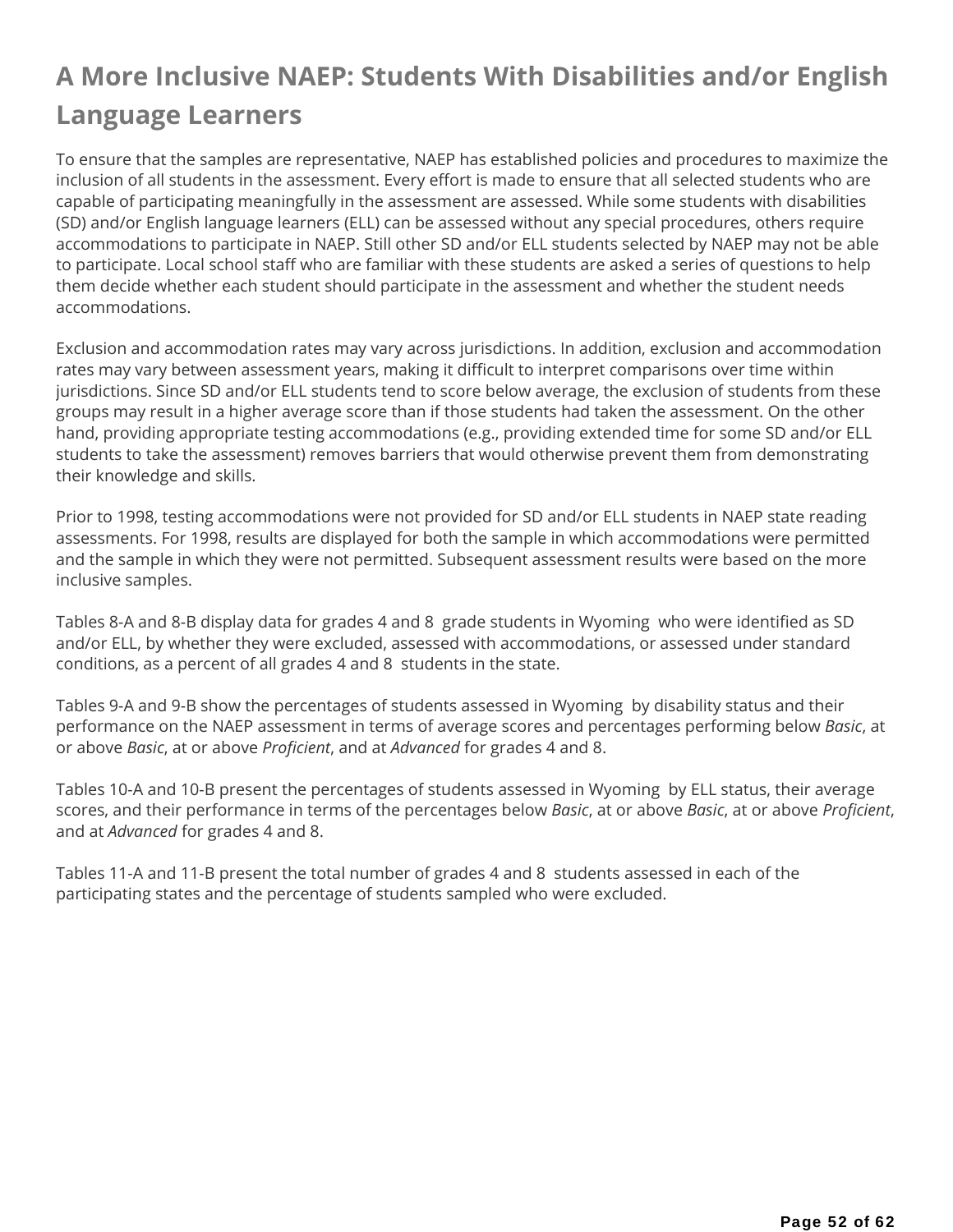#### **Table 8-A**

### The Nation's Report Card 2017 State Assessment

Percentage of fourth-grade public school students identified as students with disabilities (SD) and/or English language learners (ELL) excluded and assessed in NAEP reading as a percentage of all students, by assessment year and testing status: Various years, 1992–2017

|                                                                 |                      | SD and/or ELL             |                | <b>SD</b>          | <b>ELL</b>          |                           |
|-----------------------------------------------------------------|----------------------|---------------------------|----------------|--------------------|---------------------|---------------------------|
| Year and testing status                                         | Wyoming              | <b>Nation</b><br>(public) | Wyoming        | Nation<br>(public) | Wyoming             | <b>Nation</b><br>(public) |
| Identified<br>1992 <sup>1</sup>                                 | 11                   | 11                        | 10             | 8                  | 1                   | 3                         |
| Excluded                                                        | 4                    | 6                         | 4              | 5                  | #                   | 2                         |
| Assessed without accommodations                                 | $\overline{7}$       | $\overline{4}$            | 6              | 3                  | 1                   | $\mathbf{1}$              |
| Identified<br>1994 <sup>1</sup>                                 | 11                   | 14                        | 11             | 11                 | 1                   | 4                         |
| Excluded                                                        | $\overline{4}$       | 6                         | 4              | 5                  | $\#$                | $\overline{2}$            |
| Assessed without accommodations                                 | 7                    | 8                         | 7              | 6                  | #                   | $\overline{2}$            |
| Identified<br>1998                                              | 14                   | 18                        | 13             | 11                 | 1                   | $\overline{7}$            |
| Excluded                                                        | 3                    | 7                         | 3              | 5                  | 1                   | 3                         |
| Assessed without accommodations                                 | 6                    | $\overline{7}$            | 6              | 4                  | #                   | $\overline{4}$            |
| Assessed with accommodations                                    | 4                    | 3                         | 4              | 3                  | $\#$                | 1                         |
| 2002<br>Identified                                              | 17                   | 21                        | 14             | 13                 | 5                   | 9                         |
| Excluded                                                        | 3                    | 7                         | 2              | 5                  | 1                   | $\overline{2}$            |
| Assessed without accommodations                                 | $\overline{7}$       | 10                        | 5              | $\overline{4}$     | 3                   | 6                         |
| Assessed with accommodations                                    | 7                    | $\overline{4}$            | 7              | 4                  | 1                   | 1                         |
| 2003<br>Identified                                              | 18                   | 22                        | 15             | 14                 | 5                   | 10                        |
| Excluded                                                        | 2                    | 6                         | $\overline{2}$ | 5                  | #                   | $\overline{2}$            |
| Assessed without accommodations                                 | $\overline{7}$       | 10                        | $\overline{4}$ | $\overline{4}$     | 3                   | $\overline{7}$            |
| Assessed with accommodations                                    | 10                   | 5                         | 10             | 5                  | 1                   | 1                         |
| 2005<br>Identified                                              | 20                   | 23                        | 16             | 14                 | 5                   | 11                        |
| Excluded                                                        | 2                    | 7                         | $\overline{2}$ | 5                  | 1                   | $\overline{2}$            |
| Assessed without accommodations                                 | $\overline{7}$       | 10                        | $\overline{4}$ | $\overline{4}$     | 3                   | $\overline{7}$            |
| Assessed with accommodations                                    | 11                   | 7                         | 11             | 5                  | 1                   | $\overline{2}$            |
| 2007<br>Identified                                              | 19                   | 23                        | 16             | 14                 | $\overline{4}$      | 11                        |
| Excluded                                                        | $\overline{4}$       | 6                         | $\overline{4}$ | 5                  | 1                   | $\overline{2}$            |
| Assessed without accommodations                                 | 7                    | 10                        | 4              | 3                  | 3                   | $\overline{7}$            |
| Assessed with accommodations                                    | 8                    | 7                         | 8              | 6                  | $\#$                | $\overline{2}$            |
| 2009<br>Identified                                              | 18                   | 23                        | 16             | 13                 | 3                   | 11                        |
| Excluded                                                        | $\overline{2}$       | 5                         | $\overline{2}$ | 4                  | #                   | $\overline{2}$            |
| Assessed without accommodations                                 | 5                    | 9                         | $\overline{4}$ | 3                  | 1                   | 6                         |
| Assessed with accommodations                                    | 12                   | 9                         | 10             | 7                  | 1                   | 3                         |
| 2011<br>Identified                                              | 19                   | 23                        | 16             | 13                 | 4                   | 11                        |
| Excluded                                                        | 2                    | 4                         | 2<br>3         | 3                  | #                   |                           |
| Assessed without accommodations<br>Assessed with accommodations | $\overline{4}$<br>12 | 9                         | 11             | 3<br>7             | $\overline{2}$      | 7                         |
| 2013<br>Identified                                              | 18                   | 10<br>23                  | 15             | 14                 | $\overline{2}$<br>3 | 4<br>11                   |
| Excluded                                                        | 1                    | 3                         | 1              | 2                  | #                   | 1                         |
| Assessed without accommodations                                 | 3                    | 7                         | 3              | 2                  | 1                   | 5                         |
| Assessed with accommodations                                    | 13                   | 13                        | 12             | 9                  | 2                   | 5                         |
| Identified<br>2015                                              | 18                   | 24                        | 15             | 14                 | 3                   | 12                        |
| Excluded                                                        |                      | 2                         |                | 2                  | $\#$                |                           |
| Assessed without accommodations                                 | 5                    | 9                         | $\overline{3}$ | 3                  | $\overline{2}$      | 6                         |
| Assessed with accommodations                                    | 12                   | 14                        | 12             | 10                 | 1                   | 5                         |
| Identified<br>2017                                              | 17                   | 25                        | 15             | 15                 | 3                   | 12                        |
| Excluded                                                        | 1                    | 2                         | 1              | 2                  | #                   |                           |
| Assessed without accommodations                                 | $\overline{4}$       | $10$                      | 3              | 4                  | $\mathbf{1}$        | $\overline{7}$            |
| Assessed with accommodations                                    | 11                   | 13                        | 11             | 9                  | $\overline{2}$      | 5                         |

# Rounds to zero.

 $^{\text{1}}$  Accommodations were not permitted for this assessment year.

NOTE: Students identified as both SD and ELL were counted only once under the combined SD and/or ELL category, but were counted separately under the SD and ELL categories. Detail may not sum to totals because of rounding.

SOURCE: U.S. Department of Education, Institute of Education Sciences, National Center for Education Statistics, National Assessment of Educational Progress (NAEP), various years, 1992–2017 Reading Assessments.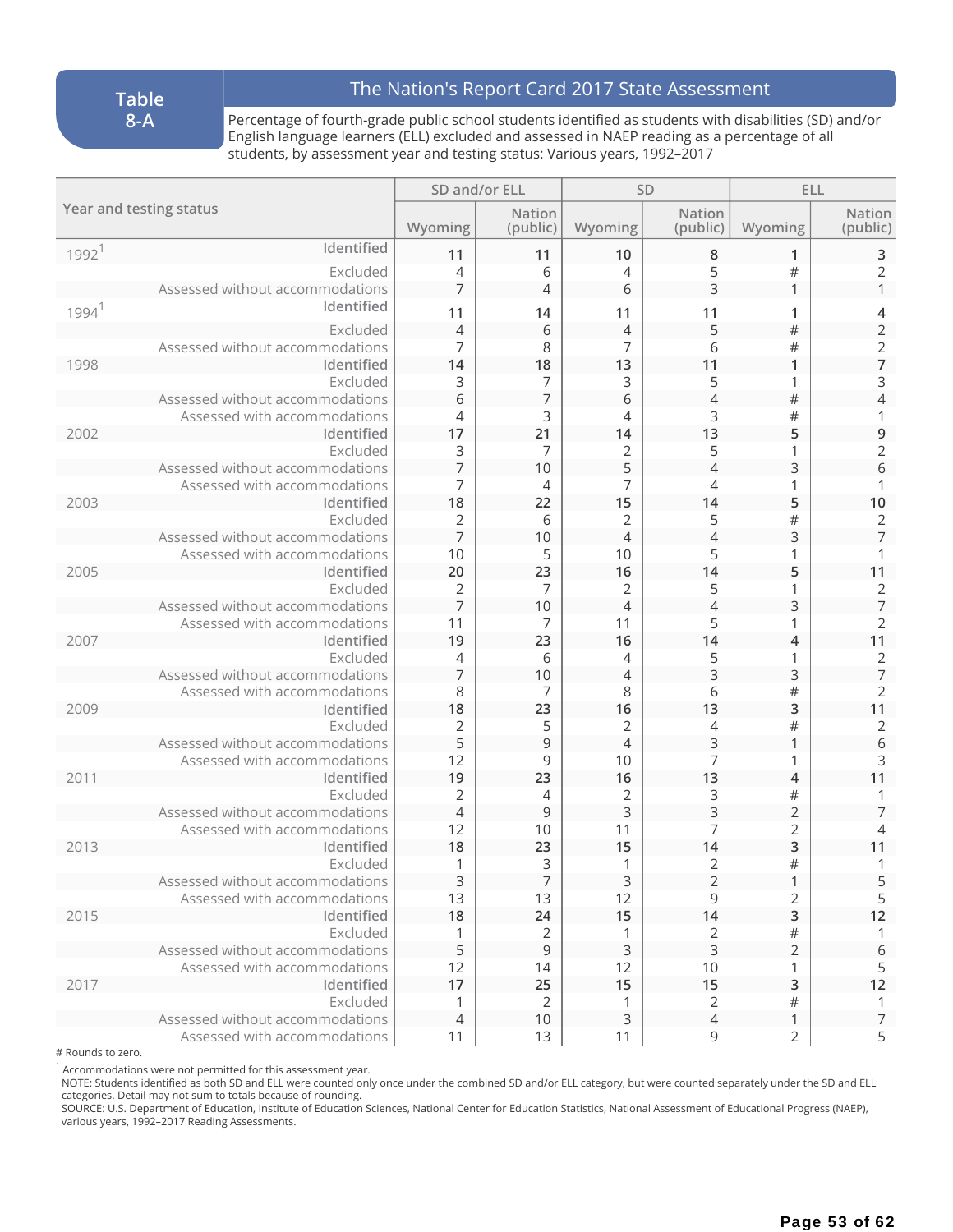**Table 8-B**

### The Nation's Report Card 2017 State Assessment

Percentage of eighth-grade public school students identified as students with disabilities (SD) and/or English language learners (ELL) excluded and assessed in NAEP reading as a percentage of all students, by assessment year and testing status: Various years, 1998–2017

|      |                                 | SD and/or ELL  |                           |                | <b>SD</b>                 | <b>ELL</b>     |                           |
|------|---------------------------------|----------------|---------------------------|----------------|---------------------------|----------------|---------------------------|
|      | Year and testing status         | Wyoming        | <b>Nation</b><br>(public) | Wyoming        | <b>Nation</b><br>(public) | Wyoming        | <b>Nation</b><br>(public) |
| 1998 | Identified                      | 10             | 14                        | 10             | 11                        | $^{\#}$        | 3                         |
|      | Excluded                        | $\overline{2}$ | 4                         | $\overline{2}$ | 3                         | #              | 1                         |
|      | Assessed without accommodations | $\overline{7}$ | $\overline{7}$            | $\overline{7}$ | 5                         | #              | $\overline{2}$            |
|      | Assessed with accommodations    | 1              | 3                         | 1              | 2                         | #              | #                         |
| 2002 | Identified                      | 14             | 18                        | 13             | 13                        | $\overline{2}$ | 6                         |
|      | Excluded                        | 3              | 6                         | 3              | 5                         | #              | 2                         |
|      | Assessed without accommodations | 6              | 8                         | $\overline{4}$ | 5                         | $\overline{2}$ | $\overline{4}$            |
|      | Assessed with accommodations    | 6              | 4                         | 6              | 4                         | #              | 1                         |
| 2003 | Identified                      | 16             | 19                        | 14             | 14                        | 3              | 6                         |
|      | Excluded                        | 2              | 5                         | $\overline{2}$ | 4                         | #              | $\overline{2}$            |
|      | Assessed without accommodations | 6              | 8                         | $\overline{4}$ | 5                         | $\overline{2}$ | $\overline{4}$            |
|      | Assessed with accommodations    | 8              | 5                         | 8              | 5                         | #              |                           |
| 2005 | Identified                      | 17             | 19                        | 14             | 13                        | $\overline{4}$ | 6                         |
|      | Excluded                        | 3              | 5                         | 3              | 4                         | #              | 1                         |
|      | Assessed without accommodations | 6              | $\overline{7}$            | 3              | 3                         | 3              | $\overline{4}$            |
|      | Assessed with accommodations    | 8              | 6                         | 8              | 6                         | $\#$           | 1                         |
| 2007 | Identified                      | 16             | 19                        | 14             | 13                        | 3              | $\overline{7}$            |
|      | Excluded                        | 4              | 5                         | 3              | 5                         | 1              | $\overline{2}$            |
|      | Assessed without accommodations | 5              | $\overline{7}$            | 3              | 3                         | $\overline{2}$ | $\overline{4}$            |
|      | Assessed with accommodations    | 8              | $\overline{7}$            | 7              | 6                         | 1              | 1                         |
| 2009 | Identified                      | 15             | 18                        | 14             | 13                        | 1              | 6                         |
|      | Excluded                        | 3              | 4                         | 3              | 4                         | $\#$           | 1                         |
|      | Assessed without accommodations | 3              | 6                         | $\overline{2}$ | $\overline{2}$            | $\mathbf{1}$   | 3                         |
|      | Assessed with accommodations    | 9              | 8                         | 9              | 7                         | 1              | 1                         |
| 2011 | Identified                      | 14             | 18                        | 13             | 13                        | $\overline{2}$ | 6                         |
|      | Excluded                        | $\overline{2}$ | 3                         | $\overline{2}$ | 3                         | 1              | 1                         |
|      | Assessed without accommodations | $\overline{2}$ | 5                         | $\mathbf{1}$   | $\overline{2}$            | $\mathbf{1}$   | 3                         |
|      | Assessed with accommodations    | 11             | 9                         | 11             | 8                         | 1              | $\mathbf 2$               |
| 2013 | Identified                      | 16             | 17                        | 14             | 13                        | $\overline{2}$ | 5                         |
|      | Excluded                        | $\mathbf{1}$   | 2                         | 1              | 2                         | #              | 1                         |
|      | Assessed without accommodations | $\overline{2}$ | $\overline{4}$            | $\mathbf{1}$   | $\overline{2}$            | 1              | $\overline{2}$            |
|      | Assessed with accommodations    | 12             | 11                        | 12             | 9                         | 1              | 3                         |
| 2015 | Identified                      | 16             | 19                        | 14             | 13                        | $\overline{2}$ | $\overline{7}$            |
|      | Excluded                        | $\mathbf{1}$   | 2                         | 1              | 2                         | #              | 1                         |
|      | Assessed without accommodations | $\overline{2}$ | 5                         | $\mathbf{1}$   | $\overline{2}$            | 1              | 3                         |
|      | Assessed with accommodations    | 13             | 12                        | 12             | 10                        | 1              | 3                         |
| 2017 | Identified                      | 15             | 20                        | 14             | 14                        | $\overline{2}$ | $\overline{7}$            |
|      | Excluded                        | 1              | $\overline{2}$            | 1              | $\overline{2}$            | #              | 1                         |
|      | Assessed without accommodations | 3              | 6                         | $\overline{2}$ | 3                         | 1              | $\overline{4}$            |
|      | Assessed with accommodations    | 11             | 11                        | 11             | 9                         | 1              | 3                         |

# Rounds to zero.

NOTE: Students identified as both SD and ELL were counted only once under the combined SD and/or ELL category, but were counted separately under the SD and ELL categories. Detail may not sum to totals because of rounding.

SOURCE: U.S. Department of Education, Institute of Education Sciences, National Center for Education Statistics, National Assessment of Educational Progress (NAEP), various years, 1998–2017 Reading Assessments.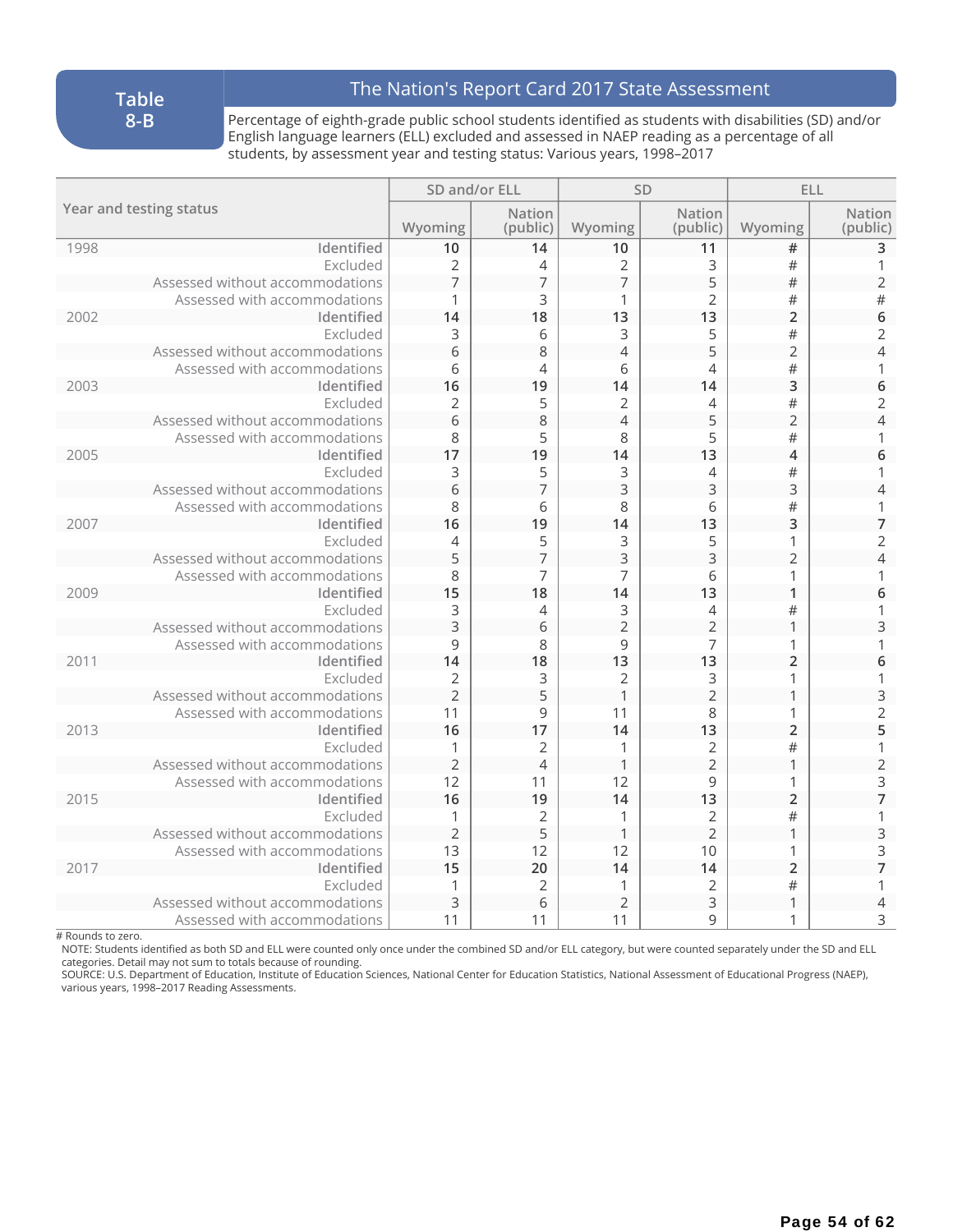**Table 9-B**

## The Nation's Report Card 2017 State Assessment

Percentage of eighth-grade public school students, average scale score, and achievement-level results in NAEP reading, by students with disabilities (SD) status, year, and jurisdiction: Various years, 1998 –2017

|               |                                   |                           |                        |                       | Percent                     |                           |                |
|---------------|-----------------------------------|---------------------------|------------------------|-----------------------|-----------------------------|---------------------------|----------------|
|               | SD status, year, and jurisdiction | Percentage<br>of students | Average<br>scale score | Below<br><b>Basic</b> | At or above<br><b>Basic</b> | At or above<br>Proficient | At<br>Advanced |
| $\mathsf{SD}$ |                                   |                           |                        |                       |                             |                           |                |
| 1998          | Nation (public)                   | $8*$                      | 224                    | 69                    | 31                          | 6                         | #              |
|               | Wyoming                           | $8*$                      | 230                    | 64                    | 36                          | 4                         | $\#$           |
| 2002          | Nation (public)                   | $9^{\star}$               | $227*$                 | 65                    | 35                          | $6*$                      | $\#^{\star}$   |
|               | Wyoming                           | $10*$                     | 232                    | 64                    | 36                          | 5                         | $\#$           |
| 2003          | Nation (public)                   | $10*$                     | $224*$                 | $68*$                 | $32*$                       | $5*$                      | $\#^{\star}$   |
|               | Wyoming                           | 12                        | 235                    | 61                    | 39                          | 4                         | $\#$           |
| 2005          | Nation (public)                   | $9^*$                     | $226*$                 | $67*$                 | $33*$                       | $6*$                      | $\#^{\star}$   |
|               | Wyoming                           | 12                        | 234                    | 59                    | 41                          | 4                         | $\#$           |
| 2007          | Nation (public)                   | $9*$                      | $226*$                 | $66*$                 | $34*$                       | $7^*$                     | $\#$           |
|               | Wyoming                           | $11*$                     | 232                    | 59                    | 41                          | 6                         | $\#$           |
| 2009          | Nation (public)                   | $10*$                     | $229*$                 | 63                    | 37                          | 8                         | $\#$           |
|               | Wyoming                           | 12                        | $238*$                 | 55                    | 45                          | 6                         | $\#$           |
| 2011          | Nation (public)                   | $10*$                     | 230                    | 64                    | 36                          | $7^*$                     | $\#$           |
|               | Wyoming                           | 12                        | 234                    | 60                    | 40                          | 7                         | $\#$           |
| 2013          | Nation (public)                   | $11*$                     | 231                    | 62                    | 38                          | 8                         | $\#$           |
|               | Wyoming                           | 13                        | $240*$                 | 54                    | 46                          | $\overline{7}$            | $\#$           |
| 2015          | Nation (public)                   | $12*$                     | $229*$                 | 64                    | 36                          | 8                         | $\#$           |
|               | Wyoming                           | 13                        | 234                    | 62                    | 38                          | 6                         | $\#$           |
| 2017          | Nation (public)                   | 13                        | 231                    | 62                    | 38                          | $\mathsf 9$               | 1              |
|               | Wyoming                           | 13                        | 231                    | 63                    | 37                          | 6                         | $\#$           |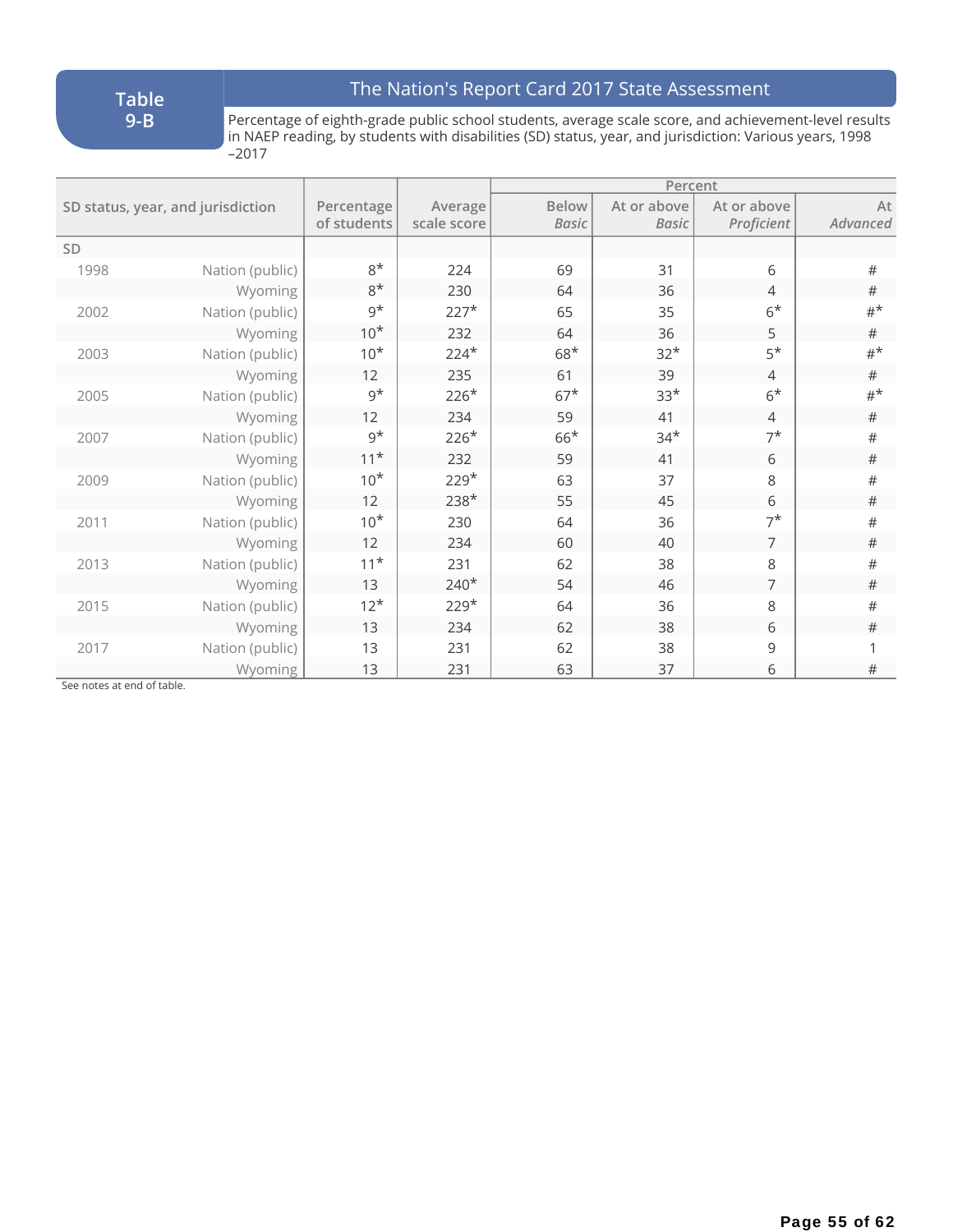**Table 9-B**

### The Nation's Report Card 2017 State Assessment

Percentage of eighth-grade public school students, average scale score, and achievement-level results in NAEP reading, by students with disabilities (SD) status, year, and jurisdiction: Various years, 1998 –2017—Continued

|        |                                   |                           |                        |                              | Percent                     |                           |                |
|--------|-----------------------------------|---------------------------|------------------------|------------------------------|-----------------------------|---------------------------|----------------|
|        | SD status, year, and jurisdiction | Percentage<br>of students | Average<br>scale score | <b>Below</b><br><b>Basic</b> | At or above<br><b>Basic</b> | At or above<br>Proficient | At<br>Advanced |
| Not SD |                                   |                           |                        |                              |                             |                           |                |
| 1998   | Nation (public)                   | $92*$                     | $264*$                 | $25*$                        | $75*$                       | $32*$                     | $2^*$          |
|        | Wyoming                           | $92*$                     | $266*$                 | $21*$                        | $79*$                       | $33*$                     | $2^*$          |
| 2002   | Nation (public)                   | $91*$                     | $266*$                 | $22*$                        | $78*$                       | $33*$                     | $3*$           |
|        | Wyoming                           | $90*$                     | $269*$                 | $17*$                        | $83*$                       | $34*$                     | $2^*$          |
| 2003   | Nation (public)                   | $90*$                     | $266*$                 | $23*$                        | $77*$                       | $33*$                     | $3*$           |
|        | Wyoming                           | 88                        | $271*$                 | 16                           | 84                          | $38*$                     | $2^*$          |
| 2005   | Nation (public)                   | $91*$                     | $264*$                 | $25*$                        | $75*$                       | $31*$                     | $3*$           |
|        | Wyoming                           | 88                        | 273                    | 14                           | 86                          | 40                        | 3              |
| 2007   | Nation (public)                   | $91*$                     | $265*$                 | $24*$                        | $76*$                       | $31*$                     | $3*$           |
|        | Wyoming                           | $89*$                     | $270*$                 | 16                           | 84                          | $36*$                     | $2^*$          |
| 2009   | Nation (public)                   | $90*$                     | $266*$                 | $22*$                        | $78*$                       | $33*$                     | $3*$           |
|        | Wyoming                           | 88                        | 272                    | 13                           | 87                          | 38                        | $2^*$          |
| 2011   | Nation (public)                   | $90*$                     | $267*$                 | $21*$                        | $79*$                       | $34*$                     | $3*$           |
|        | Wyoming                           | 88                        | 274                    | 13                           | 87                          | 42                        | 3              |
| 2013   | Nation (public)                   | $89*$                     | 270                    | 19                           | 81                          | 38                        | 4              |
|        | Wyoming                           | 87                        | 276                    | $10*$                        | $90*$                       | 42                        | $\mathsf{3}$   |
| 2015   | Nation (public)                   | $88*$                     | $269*$                 | 20                           | 80                          | $36*$                     | $4^{\star}$    |
|        | Wyoming                           | 87                        | 274                    | 12                           | 88                          | 41                        | 3              |
| 2017   | Nation (public)                   | 87                        | 270                    | 19                           | 81                          | 38                        | 4              |
|        | Wyoming                           | 87                        | 275                    | 13                           | 87                          | 42                        | 4              |

# Rounds to zero.

\* Value is significantly different (*p* < .05) from the value for the same jurisdiction and student group in 2017.

NOTE: The NAEP grade 8 reading scale ranges from 0 to 500. Achievement levels correspond to the following points on the NAEP reading scales: below *Basic*, 242 or lower; Basic, 243–280; Proficient, 281–322; and Advanced, 323 or above. At or above Basic includes Basic, Proficient, and Advanced. At or above Proficient includes Proficient and *Advanced*. Performance comparisons may be affected by differences in exclusion rates for students with disabilities in the NAEP samples and by differences in sample sizes. Detail may not sum to totals because of rounding. All differences were calculated and tested using unrounded numbers.

SOURCE: U.S. Department of Education, Institute of Education Sciences, National Center for Education Statistics, National Assessment of Educational Progress (NAEP), various years, 1998–2017 Reading Assessments.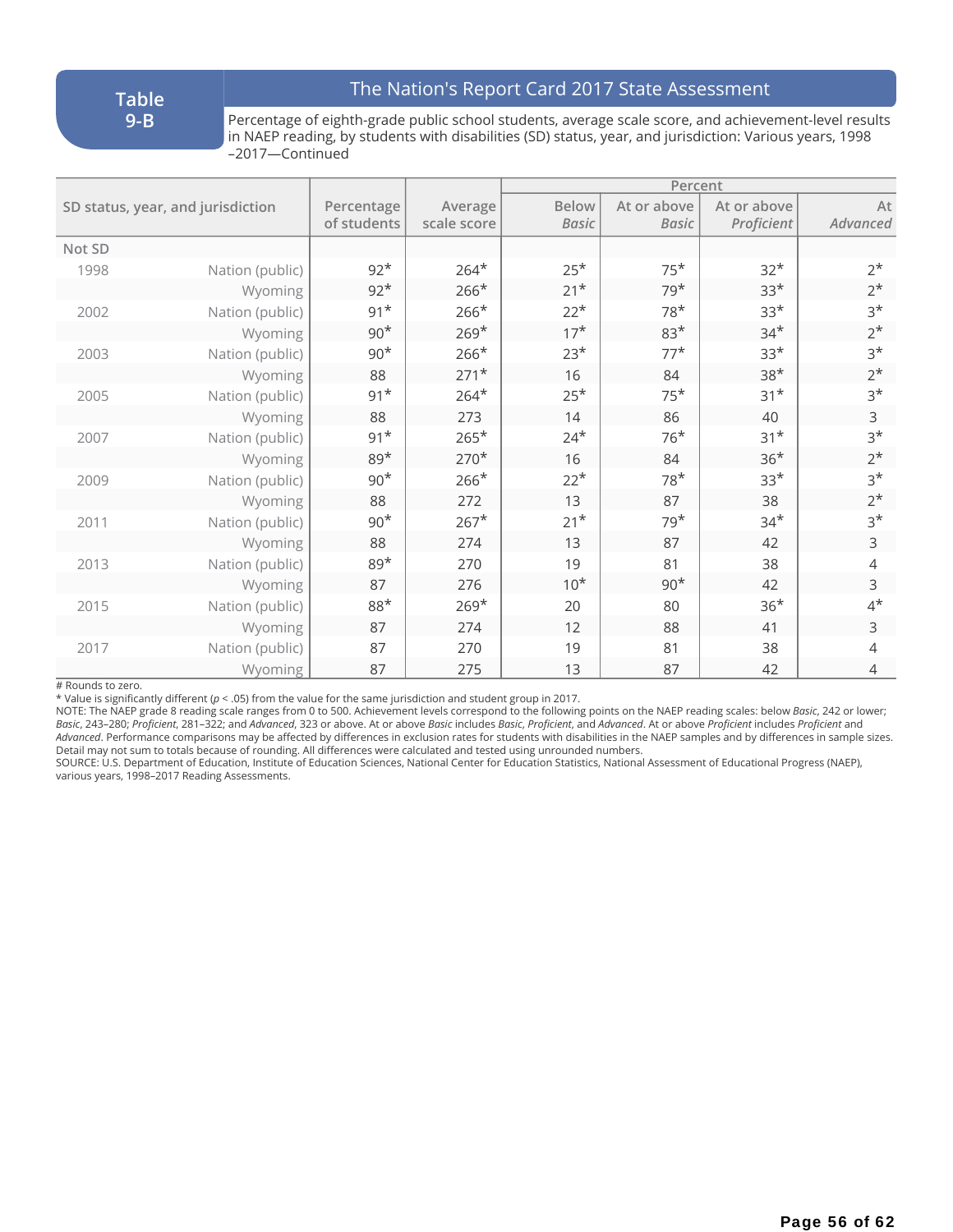**Table 10-B**

## The Nation's Report Card 2017 State Assessment

Percentage of eighth-grade public school students, average scale score, and achievement-level results in NAEP reading, by English language learner (ELL) status, year, and jurisdiction: Various years, 1998 –2017

|      |                                    |                           |                        |                              | Percent                     |                           |                |
|------|------------------------------------|---------------------------|------------------------|------------------------------|-----------------------------|---------------------------|----------------|
|      | ELL status, year, and jurisdiction | Percentage<br>of students | Average<br>scale score | <b>Below</b><br><b>Basic</b> | At or above<br><b>Basic</b> | At or above<br>Proficient | At<br>Advanced |
| ELL  |                                    |                           |                        |                              |                             |                           |                |
| 1998 | Nation (public)                    | $2^*$                     | $217*$                 | 77                           | 23                          | 3                         | $\#$           |
|      | Wyoming                            | $#^{\star}$               | $\pm$                  | $\ddagger$                   | $\ddagger$                  | $\ddagger$                | $\ddagger$     |
| 2002 | Nation (public)                    | $5*$                      | 224                    | 71                           | 29                          | 4                         | $\#$           |
|      | Wyoming                            | $2^*$                     | $\ddagger$             | $\ddagger$                   | $\ddagger$                  | $\ddagger$                | $\ddagger$     |
| 2003 | Nation (public)                    | $5*$                      | 222                    | 71                           | 29                          | 5                         | $\#$           |
|      | Wyoming                            | $3*$                      | 234                    | 63                           | 37                          | $\overline{2}$            | $\#$           |
| 2005 | Nation (public)                    | $5*$                      | 224                    | 71                           | 29                          | 4                         | $\#$           |
|      | Wyoming                            | $3^{\star}$               | 242                    | 50                           | 50                          | 8                         | 1              |
| 2007 | Nation (public)                    | $6*$                      | $222*$                 | 71                           | 29                          | 4                         | $\#$           |
|      | Wyoming                            | $3*$                      | $\ddagger$             | $\ddagger$                   | $\ddagger$                  | $\ddagger$                | $\ddagger$     |
| 2009 | Nation (public)                    | $5*$                      | $219*$                 | $75*$                        | $25*$                       | $3*$                      | $\#$           |
|      | Wyoming                            | 1                         | $\ddagger$             | $\ddagger$                   | $\ddagger$                  | $\ddagger$                | $\ddagger$     |
| 2011 | Nation (public)                    | $5*$                      | 223                    | 71                           | 29                          | $3*$                      | $^{\#}$        |
|      | Wyoming                            | 1                         | $\ddagger$             | $\ddagger$                   | $\ddagger$                  | $\ddagger$                | $\ddagger$     |
| 2013 | Nation (public)                    | $5*$                      | 225                    | 70                           | 30                          | 3                         | $\#$           |
|      | Wyoming                            | $2^*$                     | $\ddagger$             | $\ddagger$                   | $\ddagger$                  | $\ddagger$                | $\ddagger$     |
| 2015 | Nation (public)                    | 6                         | $223*$                 | 72                           | 28                          | 3                         | $\#$           |
|      | Wyoming                            | $2^*$                     | $\ddagger$             | $\ddagger$                   | $\ddagger$                  | $\ddagger$                | $\ddagger$     |
| 2017 | Nation (public)                    | 6                         | 226                    | 68                           | 32                          | 5                         | $\#$           |
|      | Wyoming                            | $\overline{2}$            | $\ddagger$             | $\ddagger$                   | $^\ddag$                    | $\ddagger$                | $\ddagger$     |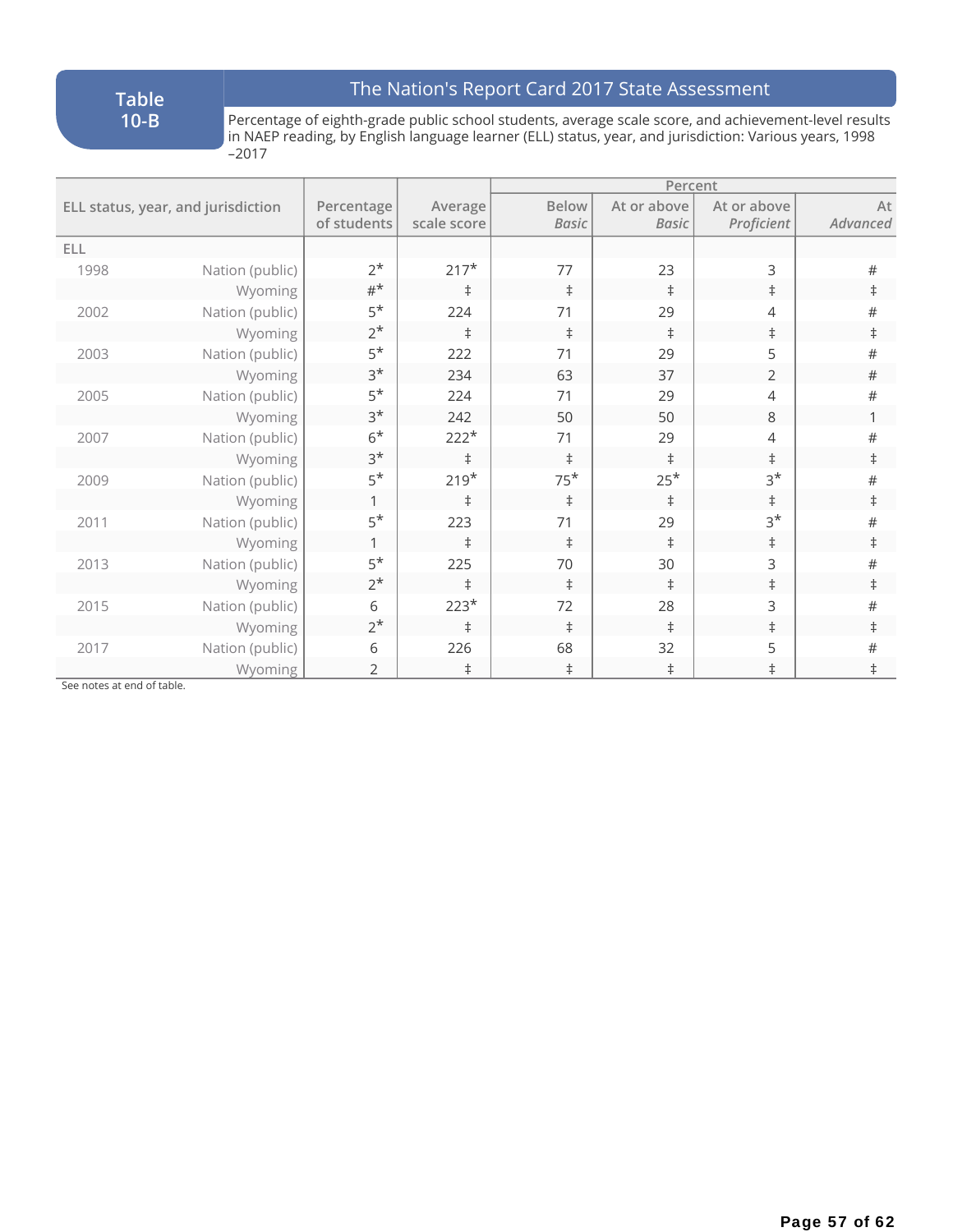**Table 10-B**

### The Nation's Report Card 2017 State Assessment

Percentage of eighth-grade public school students, average scale score, and achievement-level results in NAEP reading, by English language learner (ELL) status, year, and jurisdiction: Various years, 1998 –2017—Continued

|         |                                    |                           |                        | Percent                      |                             |                           |                |
|---------|------------------------------------|---------------------------|------------------------|------------------------------|-----------------------------|---------------------------|----------------|
|         | ELL status, year, and jurisdiction | Percentage<br>of students | Average<br>scale score | <b>Below</b><br><b>Basic</b> | At or above<br><b>Basic</b> | At or above<br>Proficient | At<br>Advanced |
| Not ELL |                                    |                           |                        |                              |                             |                           |                |
| 1998    | Nation (public)                    | $98*$                     | $262*$                 | $28*$                        | $72*$                       | $30*$                     | $2^{\star}$    |
|         | Wyoming                            | 100                       | $263*$                 | $24*$                        | $76*$                       | $31*$                     | $2^*$          |
| 2002    | Nation (public)                    | $95*$                     | $265*$                 | $24*$                        | $76*$                       | $32*$                     | $3*$           |
|         | Wyoming                            | $98*$                     | $265*$                 | 21                           | 79                          | $31*$                     | $2^*$          |
| 2003    | Nation (public)                    | $95*$                     | $263*$                 | $25*$                        | $75*$                       | $31*$                     | $3*$           |
|         | Wyoming                            | $97*$                     | 268                    | 20                           | 80                          | 35                        | $2^*$          |
| 2005    | Nation (public)                    | $95*$                     | $262*$                 | $27*$                        | $73*$                       | $30*$                     | $3*$           |
|         | Wyoming                            | $97*$                     | 269                    | 18                           | 82                          | 37                        | $\overline{2}$ |
| 2007    | Nation (public)                    | $94*$                     | $263*$                 | $25*$                        | $75*$                       | $31*$                     | $2^*$          |
|         | Wyoming                            | $97*$                     | $267*$                 | 19                           | 81                          | $34*$                     | $2^*$          |
| 2009    | Nation (public)                    | $95*$                     | $265*$                 | $24*$                        | $76*$                       | $32*$                     | $3*$           |
|         | Wyoming                            | 99                        | 269                    | 18                           | 82                          | 35                        | $2^*$          |
| 2011    | Nation (public)                    | $95*$                     | 266*                   | 23                           | 77                          | $33*$                     | $3*$           |
|         | Wyoming                            | 99                        | 270                    | 18                           | 82                          | 38                        | 3              |
| 2013    | Nation (public)                    | $95*$                     | 268                    | 21                           | 79                          | 36                        | 4              |
|         | Wyoming                            | $98*$                     | $272*$                 | $15*$                        | $85*$                       | 38                        | $\mathsf{3}$   |
| 2015    | Nation (public)                    | 94                        | $267*$                 | 22                           | 78                          | $35*$                     | $3*$           |
|         | Wyoming                            | $98*$                     | 270                    | 18                           | 82                          | 37                        | 3              |
| 2017    | Nation (public)                    | 94                        | 268                    | 22                           | 78                          | 37                        | 4              |
|         | Wyoming                            | 98                        | 270                    | 19                           | 81                          | 38                        | 3              |

# Rounds to zero.

‡ Reporting standards not met.

\* Value is significantly different (*p* < .05) from the value for the same jurisdiction and student group in 2017.

NOTE: The NAEP grade 8 reading scale ranges from 0 to 500. Achievement levels correspond to the following points on the NAEP reading scales: below *Basic*, 242 or lower; *Basic*, 243–280; *Proficient*, 281–322; and *Advanced*, 323 or above. At or above *Basic* includes *Basic, Proficient*, and *Advanced.* At or above *Proficient* includes *Proficient* and *Advanced*. Performance comparisons may be affected by differences in exclusion rates for English language learners in the NAEP samples and by differences in sample sizes. Detail may not sum to totals because of rounding. All differences were calculated and tested using unrounded numbers.

SOURCE: U.S. Department of Education, Institute of Education Sciences, National Center for Education Statistics, National Assessment of Educational Progress (NAEP), various years, 1998–2017 Reading Assessments.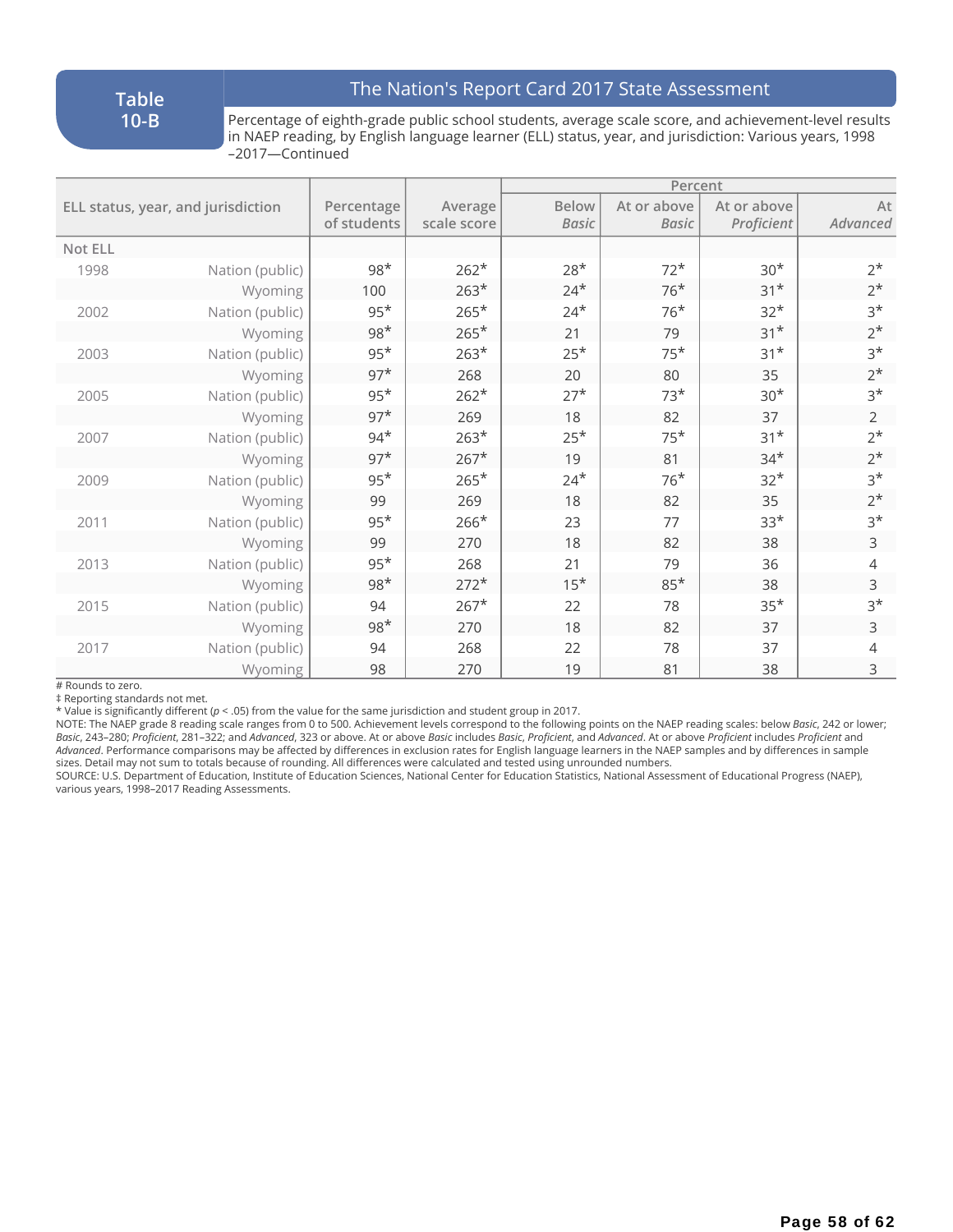## The Nation's Report Card 2017 State Assessment

Number of fourth-grade public school students assessed in NAEP reading and weighted percentage excluded, by state/jurisdiction: 2017

| State/jurisdiction   | Number assessed | Weighted percentage<br>excluded |
|----------------------|-----------------|---------------------------------|
| Nation (public)      | 143,400         | $\overline{2}$                  |
| Alabama              | 2,200           | 2                               |
| Alaska               | 2,300           | $\mathbf{1}$                    |
| Arizona              | 2,300           | 1                               |
| Arkansas             | 2,300           | $\mathbf 2$                     |
| California           | 6,000           | $\overline{2}$                  |
| Colorado             | 3,200           | $\overline{2}$                  |
| Connecticut          | 2,300           | $\overline{c}$                  |
| Delaware             | 2,300           | $\overline{2}$                  |
| Florida              | 5,600           | $\overline{4}$                  |
| Georgia              | 3,500           | $\overline{2}$                  |
| Hawaii               | 2,300           | $\mathbf{2}$                    |
| Idaho                | 2,400           | $\overline{2}$                  |
| Illinois             | 3,600           | 1                               |
| Indiana              | 2,400           | $\mathbf{1}$                    |
| lowa                 | 2,300           | $\mathbf{1}$                    |
| Kansas               | 2,300           | $\overline{2}$                  |
| Kentucky             | 3,100           | 3                               |
| Louisiana            | 2,300           | $\overline{3}$                  |
| Maine                | 2,100           | $\overline{2}$                  |
| Maryland             | 3,300           | $\overline{\mathbf{3}}$         |
| Massachusetts        | 3,400           | $\overline{3}$                  |
| Michigan             | 3,100           | $\mathsf 3$                     |
| Minnesota            | 2,400           | $\overline{c}$                  |
| Mississippi          | 2,400           | $\mathbf{1}$                    |
| Missouri             | 2,300           | $\mathbf{1}$                    |
| Montana              | 2,300           | $\mathbf{1}$                    |
| Nebraska             | 2,300           | $\frac{2}{2}$                   |
| Nevada               | 2,500           |                                 |
| New Hampshire        | 2,300           | $\mathbf{1}$                    |
| New Jersey           | 2,200           | $\overline{2}$                  |
| New Mexico           | 2,800           | $\overline{2}$                  |
| New York             | 3,100           | $\overline{2}$                  |
| North Carolina       | 4,400           | $\overline{2}$                  |
| North Dakota         | 2,300           | $\overline{2}$                  |
| Ohio                 | 3,100           | $\frac{2}{2}$                   |
| Oklahoma             | 2,400           |                                 |
| Oregon               | 2,200           | $\mathbf{1}$                    |
| Pennsylvania         | 3,200           | 3                               |
| Rhode Island         | 2,400           | $\mathbf 2$                     |
| South Carolina       | 2,400           | $\mathbf{1}$                    |
| South Dakota         | 2,300           | 2                               |
| Tennessee            | 3,100           | $\overline{2}$                  |
| Texas                | 7,100           | $\overline{4}$                  |
| Utah                 | 2,300           | $\overline{2}$                  |
| Vermont              | 2,300           | $\overline{2}$                  |
| Virginia             | 2,300           | $\overline{2}$                  |
| Washington           | 2,400           | $\overline{2}$                  |
| West Virginia        | 2,300           | $\mathbf{1}$                    |
| Wisconsin            | 3,300           | 1                               |
| Wyoming              | 2,300           | $\mathbf{1}$                    |
| Other jurisdictions  |                 |                                 |
| District of Columbia | 2,200           | $\mathsf{3}$                    |
| DoDEA <sup>1</sup>   | 2,200           | $\overline{2}$                  |

<sup>1</sup> Department of Defense Education Activity (overseas and domestic schools).<br>NOTE: The number of students assessed is rounded to the nearest hundred.<br>SOURCE: U.S. Department of Education, Institute of Education Sciences, Assessment.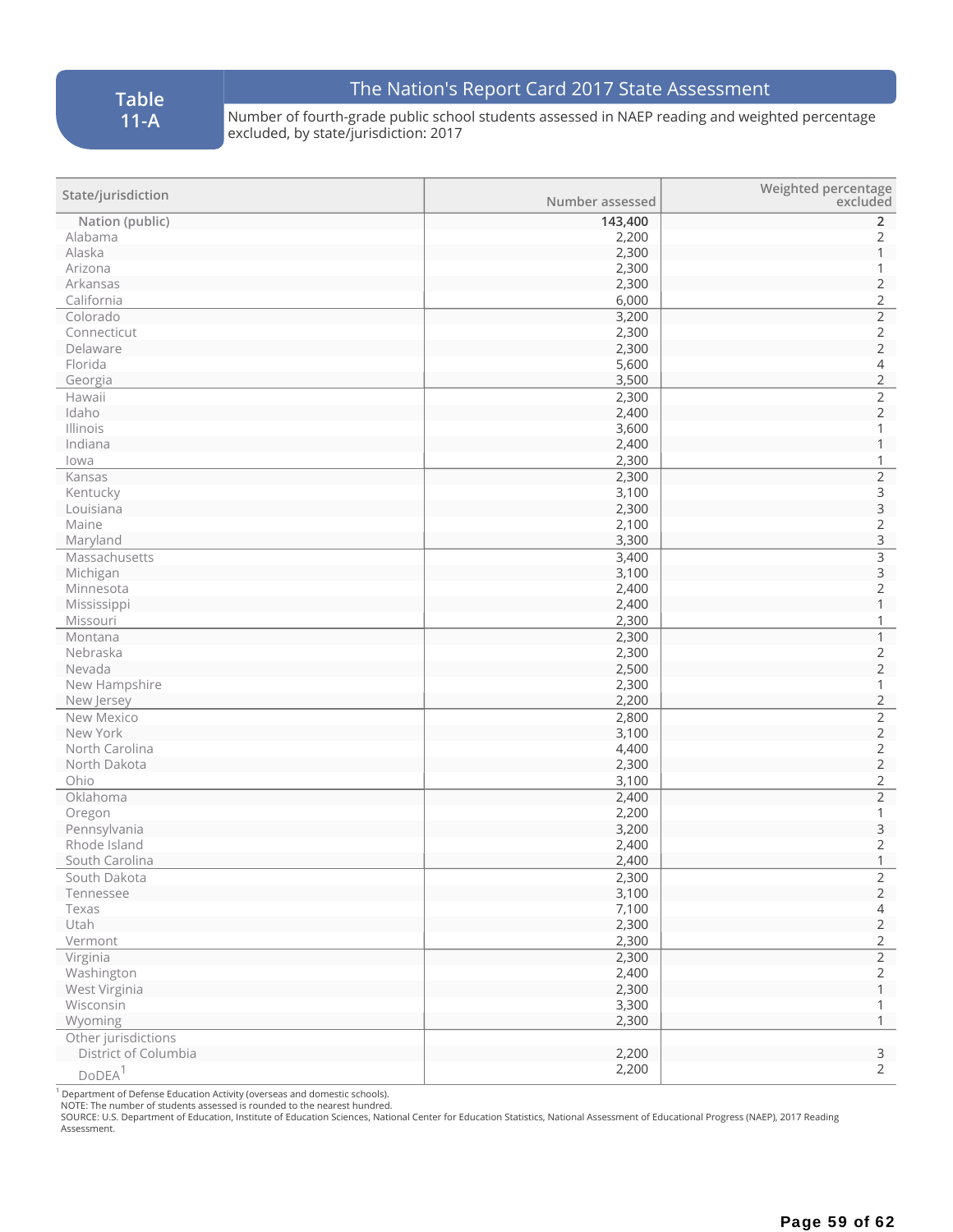## The Nation's Report Card 2017 State Assessment

Number of eighth-grade public school students assessed in NAEP reading and weighted percentage excluded, by state/jurisdiction: 2017

| State/jurisdiction   | Number assessed | Weighted percentage<br>excluded       |
|----------------------|-----------------|---------------------------------------|
| Nation (public)      | 137,200         | $\overline{2}$                        |
| Alabama              | 2,300           | 2                                     |
| Alaska               | 2,100           | $\mathbf{1}$                          |
| Arizona              | 2,200           | 1                                     |
| Arkansas             | 2,300           | $\overline{2}$                        |
| California           | 5,900           | $\overline{2}$                        |
| Colorado             | 3,000           | $\overline{2}$                        |
| Connecticut          | 2,300           |                                       |
| Delaware             | 2,300           | $\begin{array}{c} 2 \\ 2 \end{array}$ |
| Florida              | 5,600           | $\overline{c}$                        |
| Georgia              | 3,100           | $\overline{3}$                        |
| Hawaii               | 2,200           | $\mathsf{2}\,$                        |
| Idaho                | 2,400           | $\overline{2}$                        |
| Illinois             | 3,400           | $\overline{c}$                        |
| Indiana              | 2,200           | $\overline{2}$                        |
| lowa                 | 2,400           | 1                                     |
| Kansas               | 2,200           | $\overline{2}$                        |
| Kentucky             | 3,000           | $\sqrt{2}$                            |
| Louisiana            | 2,000           | 3                                     |
| Maine                | 2,100           | $\overline{c}$                        |
| Maryland             | 3,100           | $\overline{\mathbf{3}}$               |
| Massachusetts        | 3,100           | $\overline{2}$                        |
| Michigan             | 2,900           | $\overline{2}$                        |
| Minnesota            | 2,300           | $\overline{2}$                        |
| Mississippi          | 2,200           | $\mathbf{1}$                          |
| Missouri             | 2,300           | $\overline{2}$                        |
| Montana              | 2,300           | $\mathbf{1}$                          |
| Nebraska             | 2,300           | 3                                     |
| Nevada               | 2,300           | $\mathbf{1}$                          |
| New Hampshire        | 2,200           | 1                                     |
| New Jersey           | 2,200           | $\overline{2}$                        |
| New Mexico           | 2,800           | $\overline{2}$                        |
| New York             | 2,800           | $\sqrt{2}$                            |
| North Carolina       | 4,100           | $\overline{2}$                        |
| North Dakota         | 2,200           | $\overline{2}$                        |
| Ohio                 | 2,900           | $\overline{2}$                        |
| Oklahoma             | 2,200           | $\overline{2}$                        |
| Oregon               | 2,000           | $\overline{2}$                        |
| Pennsylvania         | 3,000           | $\overline{2}$                        |
| Rhode Island         | 2,200           | $\overline{c}$                        |
| South Carolina       | 2,500           | $\overline{2}$                        |
| South Dakota         | 2,300           | 3                                     |
| Tennessee            | 3,000           | $\mathsf{3}$                          |
| Texas                | 7,100           | $\mathsf{3}$                          |
| Utah                 | 2,300           | $\mathbf{1}$                          |
| Vermont              | 2,100           | $\overline{2}$                        |
| Virginia             | 2,200           | $\overline{2}$                        |
| Washington           | 2,100           | $\overline{2}$                        |
| West Virginia        | 2,200           | $\overline{2}$                        |
| Wisconsin            | 3,100           | 1                                     |
| Wyoming              | 2,500           | $\mathbf{1}$                          |
| Other jurisdictions  |                 |                                       |
| District of Columbia | 1,400           | $\mathsf{3}$                          |
| DoDEA <sup>1</sup>   | 1,600           | $\mathbf{1}$                          |
|                      |                 |                                       |

<sup>1</sup> Department of Defense Education Activity (overseas and domestic schools).<br>NOTE: The number of students assessed is rounded to the nearest hundred.<br>SOURCE: U.S. Department of Education, Institute of Education Sciences, Assessment.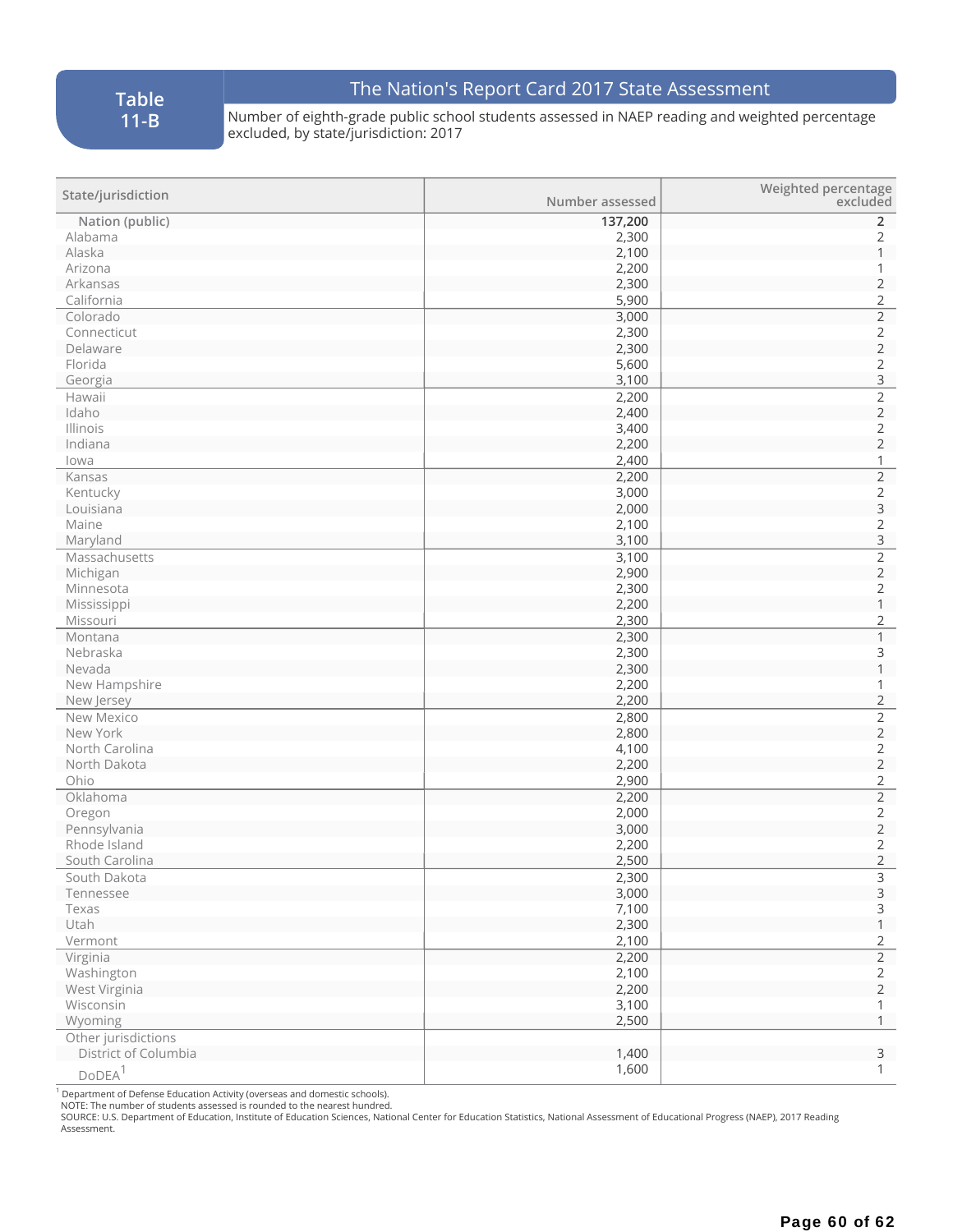# **Where to Find More Information**

#### **The NAEP Reading Assessment**

The latest news about the NAEP 2017 reading assessment and the results can be found on the NAEP website at http://nces.ed.gov/nationsreportcard/reading/. The individual snapshot reports for each participating state and other jurisdictions are also available in the state results section of the website at http://nces.ed.gov/nationsreportcard/states/.

The *Reading Framework for the 2017 National Assessment of Educational Progress*, on which this assessment is based, is available at the National Assessment Governing Board website at https://www.nagb.org/content/nagb/assets/documents/publications/frameworks/reading/2017-reading-framework.pdf.

#### **The NAEP Data Explorer (NDE)**

The interactive database at http://nces.ed.gov/nationsreportcard/naepdata/ includes student, teacher, and school variables for all participating districts, states, and the nation. Data tables are also available for districts, with all contextual questions cross-tabulated with the major demographic variables. Users can design and create tables and can perform tests of statistical significance at this website.

**Technical Documentation on the Web (TDW)**

Technical documentation section of the NAEP website http://nces.ed.gov/nationsreportcard/tdw/ contains information about the technical procedures and methods of NAEP. The TDW site is organized by topic (from Instruments through Analysis and Scaling) with subtopics, including information specific to a particular assessment. The content is written for researchers and assumes knowledge of educational measurement and testing.

**Publications on the inclusion of students with disabilities and/or English language learners**

References for a variety of research publications related to the assessment of SD and/or ELL students may be found at http://nces.ed.gov/nationsreportcard/about/inclusion.asp#research.

#### **To order publications**

Recent NAEP publications related to reading are listed on the reading page of the NAEP website and are available electronically. Publications can also be ordered from

Education Publications Center (ED Pubs) U.S. Department of Education P.O. Box 22207 Alexandria, VA 22304

Call toll free: 1-877-4ED-Pubs (1-877-433-7827) TTY/TDD: 1-877-576-7734 FAX: 1-703-605-6794 Order online at: http://www.edpubs.gov.

**The NAEP State Report Generator was developed for the NAEP 2017 reports by Phillip Leung, Patricia Donahue, Marc Berger, Rick Hasney, and Ming Kuang.**